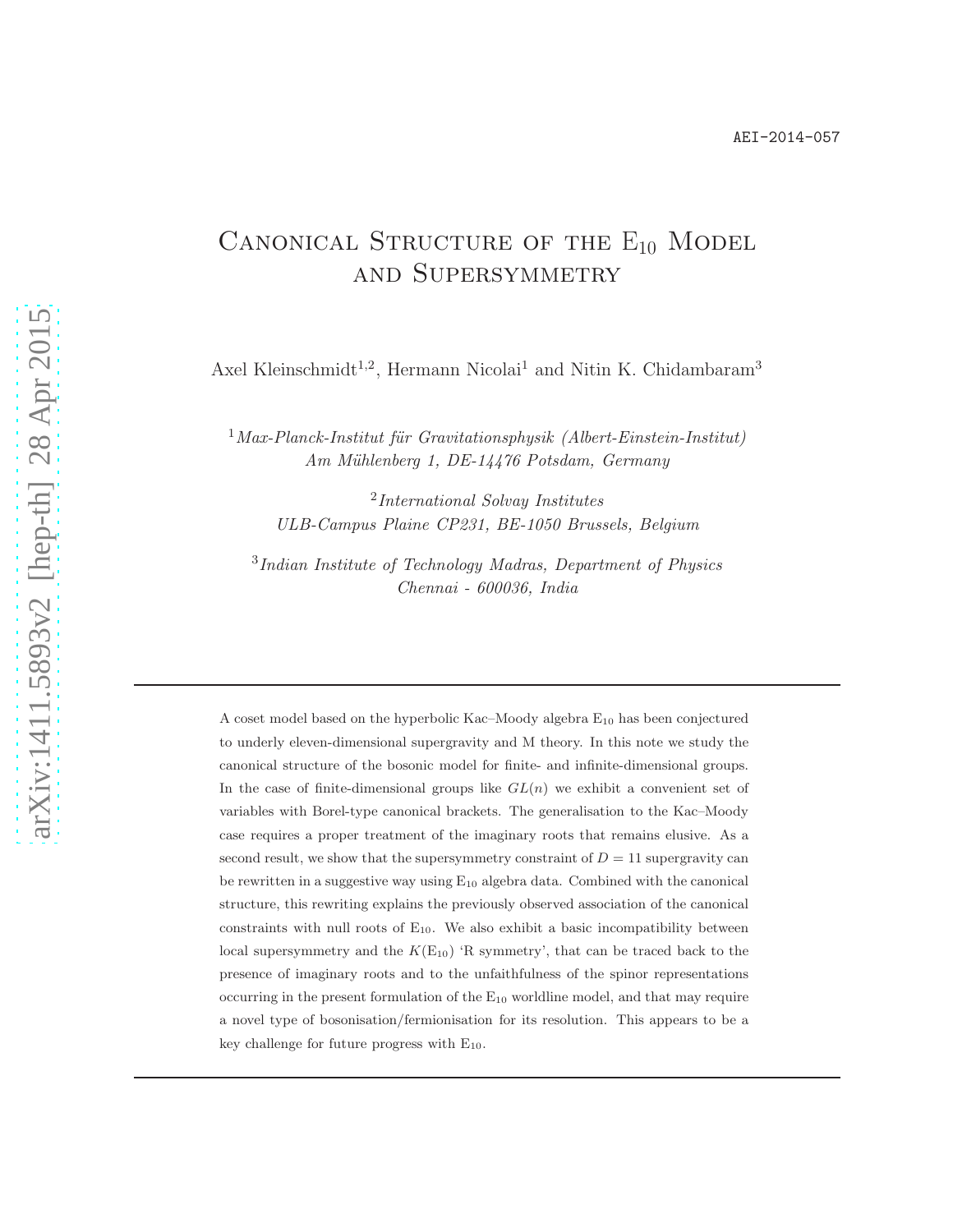# 1 Introduction

The conjectured  $E_{10}$  symmetry of the M Theory completion of  $D = 11$  supergravity [\[1\]](#page-37-0) applies to both the bosonic and the fermionic sector. The one-dimensional spinning  $E_{10}$  model constructed and analysed in  $[2-5]$  $[2-5]$  has manifest symmetry under the hyperbolic Kac–Moody group  $E_{10}$  and its dynamics have been shown to match exactly the  $D = 11$  dynamics at the non-linear level, when both are suitably truncated. However, it has so far proved impossible to remove the truncation of this correspondence, one central obstacle being a dichotomy between the bosonic and fermionic variables on the  $E_{10}$  side. Whereas the bosonic variables are described in terms of *infinitely* many coordinates of the infinite-dimensional coset space  $E_{10}/K(E_{10})$ , the fermionic variables are described by finitely many components of a finite-dimensional (unfaithful) spinor representation of  $K(E_{10})$  [\[2\]](#page-37-1). This dichotomy is also reflected in the fact that the one-dimensional  $E_{10}$  model cannot be fully supersymmetric on its worldline, since in its presently known form it pairs an infinite number of bosonic with a finite number of fermionic degrees of freedom.

In view of the fact that a detailed understanding of supersymmetry has often been central in advances regarding the structure of hidden symmetries, we initiate in this note a more detailed study of the worldline supersymmetry in the  $E_{10}$  context. Though we will not be able to present a new supersymmetric  $E_{10}$  model, our results bring the obstacles in the current formulation to the front and we hope they can serve as a first step to resolving the issues both in the physics and the mathematics associated with constructing a model that fully accommodates both supersymmetry and  $K(E_{10})$  symmetry. In fact, progress towards solving the outstanding problems may well require some novel kind of bosonization/fermionization, and thus also involve quantisation in a crucial way. This is not only because the distinction between bosons and fermions becomes fluid in low dimensions and thus also in the (one-dimensional) worldline model, but also because the very meaning of what is a space-time boson and what is a space-time fermion, and hence also the ultimate relevance of space-time supersymmetry (as opposed to worldline supersymmetry), must be questioned in the context of emergent space-time scenarios. The present results can be viewed as a first step in this direction; in particular we identify the proper canonical variables on the bosonic side that couple naturally to the fermions, and hence will be an essential ingredient in approaching quantisation of the worldline model. We note that in the context of string theory the emergence of space-time fermions from bosonic fields was already suggested long ago in [\[6\]](#page-37-3), and the relation of this construction to Kac–Moody algebras was discussed more recently in [\[7\]](#page-37-4). In the context of maximal supergravity in two dimensions (where  $K(E_{10})$  is replaced by  $K(E_9)$ ), it was already pointed out in [\[8\]](#page-37-5) that the associated linear system effectively constitutes a bosonisation of the supergravity fermions, especially in view of previous work in [\[9,](#page-37-6) [10\]](#page-37-7).

Our main tool is the detailed analysis of the canonical structure of one-dimensional coset models, starting with purely bosonic systems based on a coset  $G/K$ . We will exhibit explicitly a set of variables that makes the algebraic structure completely manifest and we propose that these variables are therefore also an appropriate starting point for quantum considerations extending the reduced quantum cosmological billiards of [\[11\]](#page-37-8) that should eventually lead to an implementation of the Wheeler-DeWitt equation for the full theory. For the case  $E_{10}/K(E_{10})$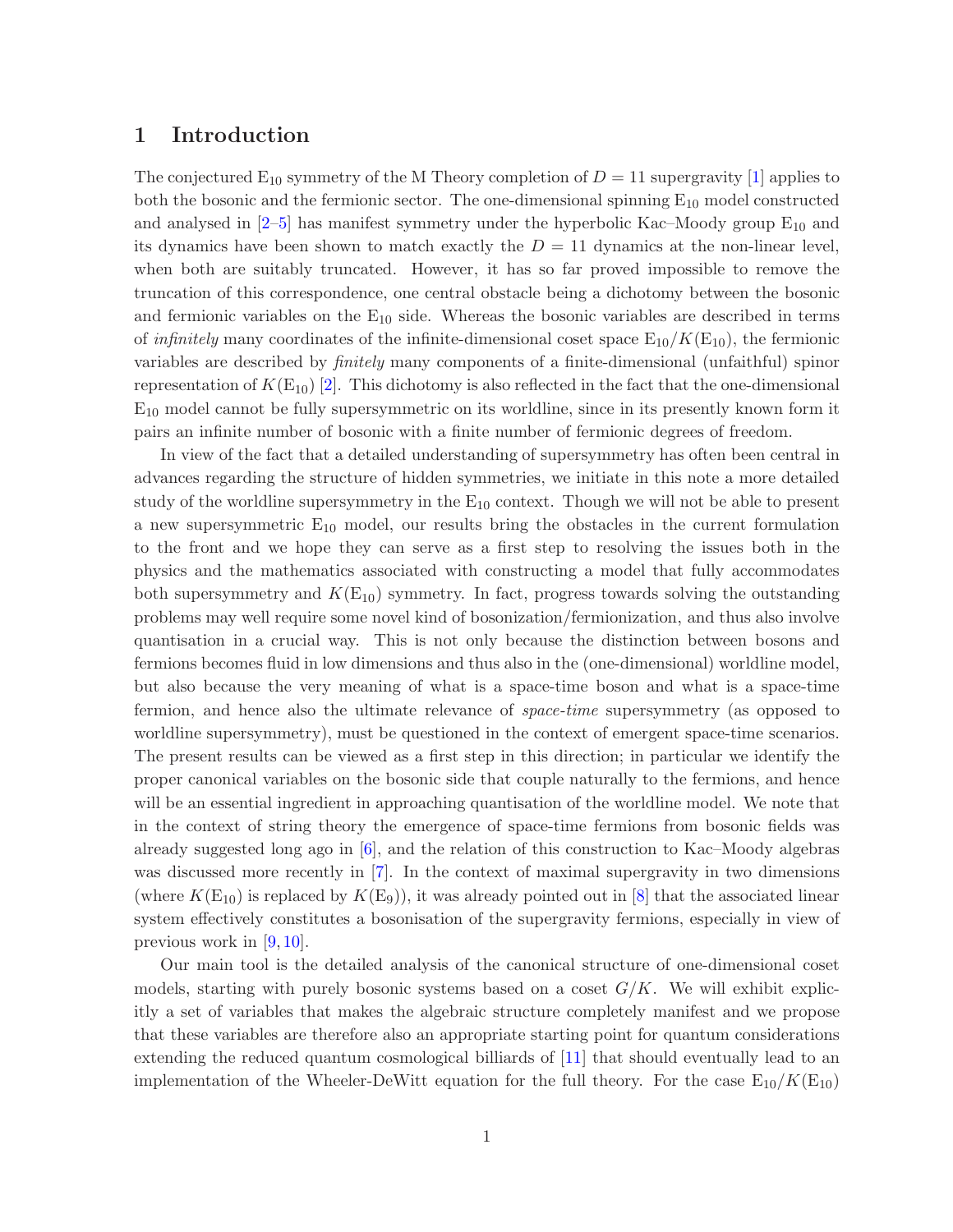our arguments remain somewhat formal since an explicit parametrisation of the group  $E_{10}$  similar to the one used in the proof for finite-dimensional  $G$  is not available. Denoting the velocity type variables as  $P_{\alpha}^{r}$ , where  $\alpha > 0$  is a positive root of the E<sub>10</sub> Borel algebra and r labels an orthonormal basis of elements in the root space associated to the root  $\alpha$  (this extra label is only required for imaginary roots), we will in particular argue, and *prove* for finite-dimensional  $G$ , that the canonical commutation relations of the  $P^r_\alpha$  are exactly those of the E<sub>10</sub> algebra itself.

The bosonic expressions have to be completed by fermionic ones and in section [3](#page-13-0) we then look at  $D = 11$  supergravity [\[12\]](#page-38-0). A rewriting of the supersymmetry constraint, inspired by recent studies in quantum supersymmetric cosmology in relation to Kac–Moody symmetries [\[13,](#page-38-1) [14\]](#page-38-2), suggests a very simple underlying algebraic formulation. We will here restrict attention to terms linear in the fermions, as the consideration of higher order fermionic terms does not affect our main conclusions.<sup>[1](#page-2-0)</sup> With every root  $\alpha$  of E<sub>10</sub> one can associate an element  $\Gamma(\alpha)$  of the SO(10) Clifford algebra and a polarisation of the fermionic field  $\phi(\alpha)$ . In [\[3\]](#page-37-9) the supersymmetry constraint was analysed to linear order in fermions and shown to take the schematic form

<span id="page-2-2"></span><span id="page-2-1"></span>
$$
S = P \odot \Psi \tag{1.1}
$$

where  $P$  stands for the infinite component coset velocity of the  $E_{10}$  coset space model, and  $\Psi$  for the *finite*-dimensional unfaithful spinor representation. The symbol ⊙ is shorthand for the particular combination of the fermions and the bosonic coset velocities identified from the canonical supersymmetry constraint in [\[3\]](#page-37-9). In this paper, we will show how the above expression can (again schematically) be transformed into a sum

$$
S = \dots + \sum_{\alpha} P_{\alpha} \tilde{\Gamma}(\alpha) \phi(\alpha) + \dots
$$
 (1.2)

One main goal of this paper will be to explore the validity, and more specifically the limit of validity, of this expression, and thereby attach a more concrete representation theoretic meaning to the symbol ⊙. Indeed, already from the form of [\(1.2\)](#page-2-1) one may anticipate problems when trying to combine supersymmetry with the 'R symmetry'  $K(E_{10})$ : supersymmetry requires an *equal* number of bosons and fermions, whereas in  $(1.2)$  an infinite number of bosonic degrees of freedom is to be paired with a finite number of fermionic degrees of freedom. To be sure, in the actual expression obtained from supergravity the above sum contains only finitely many bosonic contributions, as a result of 'cutting off' the sum over roots  $\alpha$  at level  $\ell = 3$ . Therefore the supersymmetry constraint  $S$  cannot, in its presently known form, be assigned to any known representation of  $K(E_{10})$ , even though separately, both P and  $\phi$  do transform properly (although it is not known whether P transforms in an *irreducible* representation of  $K(E_{10})$ . The novel techniques introduced in this paper will allow us to analyse in considerable detail the terms by which the supersymmetry constraint fails to transform properly, and to highlight the differences between the finite-dimensional and infinite-dimensional cases. Our analysis thus identifies the terms that have to be dealt with differently in the construction of a supersymmetric  $E_{10}$  model,

<span id="page-2-0"></span><sup>&</sup>lt;sup>1</sup>By contrast, the supersymmetric Bianchi-type model recently (and impressively) analysed in  $[13, 14]$  $[13, 14]$  does retain all higher order fermionic terms, and is thus fully supersymmetric also at the quantum level, but with only partial manifestations of  $K(AE_3)$  symmetry.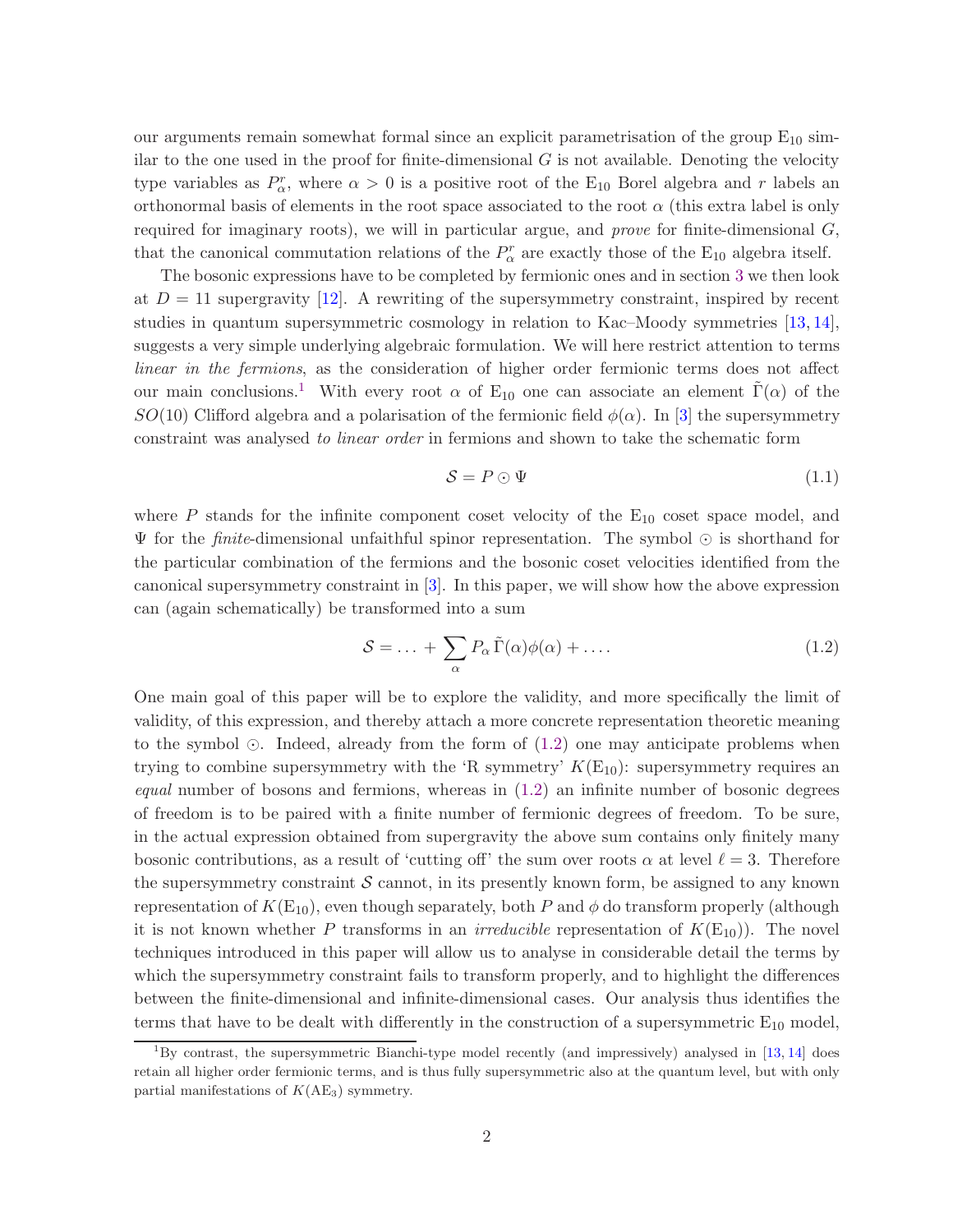and we offer more comments in the concluding section. There we also explain that the failure to transform covariantly under  $K(E_{10})$  cannot be cured by higher order fermionic terms.

While the exact  $D = 11$  supersymmetry constraint can be transformed into a *truncated* expression of the type above, we thus encounter obstacles when trying to remove the truncation and to explore what the dots in the above formula could stand for. The expression above does provide a sensible object for  $GL(n,\mathbb{R})$  and other finite-dimensional groups in the sense that it transforms covariantly as spinor as the supersymmetry should, but a similar result is no longer true for  $E_{10}$ . From a more physical perspective, the mismatch between bosons and fermions in the latter case is also reflected in the fact that no fermionic analog of the gradient representations has been found so far, thus (so far, at least) precluding an expansion for the fermions `a la Belinksi–Khalatnikov–Lifshitz (BKL).

### <span id="page-3-2"></span>2 Canonical structure of bosonic worldline coset models

In this section, we study the canonical structure of a coset model describing the motion of a point particle on a symmetric space  $G/K$ , with G a split real simple Lie group and  $K \equiv K(G)$ its maximal compact subgroup. To set the basic notations and conventions, we first discuss the case of finite dimensional G where everything is well defined, and subsequently write down the corresponding expressions for Kac–Moody algebras and groups. In the latter case, of course, many expressions will remain formal. For previous work on the canonical structure of non-linear  $\sigma$ -models, see for example [\[15\]](#page-38-3).

#### 2.1 Set-up in the finite-dimensional case

To begin with, we restrict attention to finite-dimensional and simply-laced Lie group G. Then the Lie algebra  $\mathfrak{g} = \text{Lie}(G)$  is finite-dimensional and has a system of roots  $\alpha \in \Delta = \Delta_- \cup \Delta_+$ . The positive roots will also be written as  $\alpha > 0$ , and we designate the Cartan subalgebra by h. We assume a Cartan–Weyl basis with basis vectors  $H_a$  and  $E_\alpha$ , where  $a = 1, \ldots, \dim \mathfrak{h}$ . The commutation relations are [\[16\]](#page-38-4)

<span id="page-3-1"></span><span id="page-3-0"></span>
$$
[E_{\alpha}, E_{\beta}] = \begin{cases} c_{\alpha,\beta} E_{\alpha+\beta} & \text{if } \alpha + \beta \in \Delta, \\ \alpha^{\alpha} H_{\mathbf{a}} & \text{if } \alpha = -\beta, \\ 0 & \text{otherwise,} \end{cases}
$$
 (2.1a)

$$
[H_{\mathbf{a}}, E_{\alpha}] = \alpha_{\mathbf{a}} E_{\alpha}.
$$
\n(2.1b)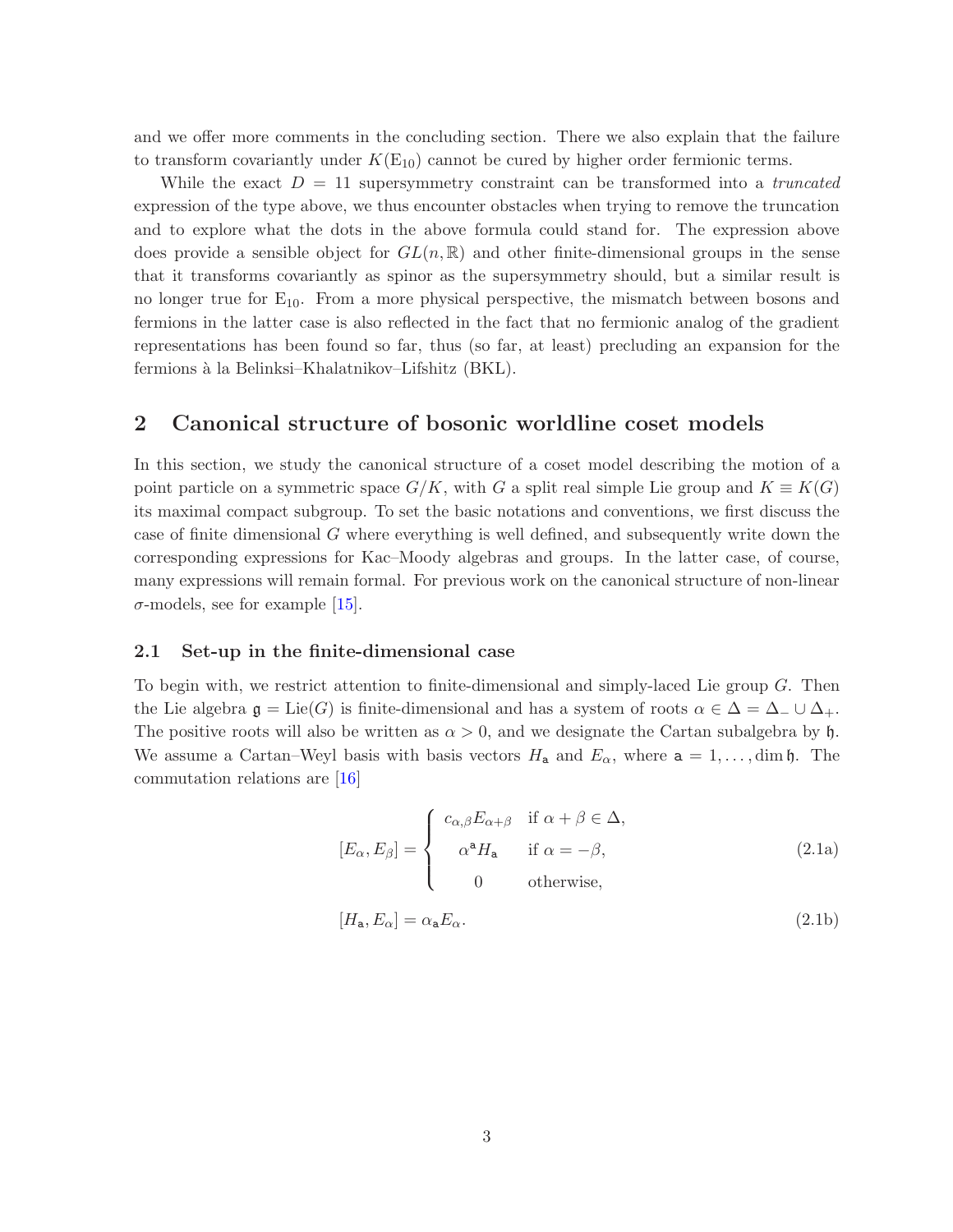with  $c_{\alpha,\beta} = \pm 1$  or = 0 for simply laced finite-dimensional Lie algebras. There is a non-degenerate invariant bilinear form on  $\mathfrak g$  that satisfies<sup>[2](#page-4-0)</sup>

<span id="page-4-4"></span>
$$
\langle E_{\alpha}|E_{\beta}\rangle = \begin{cases} 1 & \text{if } \alpha = -\beta, \\ 0 & \text{otherwise,} \end{cases}
$$
 (2.2a)

$$
\langle H_a | H_b \rangle = G_{ab}.\tag{2.2b}
$$

The metric  $G_{ab}$  is positive definite for any simple finite dimensional Lie algebra g but need not be positive definite for *non-simple* g. The inverse  $G^{ab}$  of  $G_{ab}$  has been used to raise the index in [\(2.1a\)](#page-3-0) according to  $\alpha^a = G^{ab}\alpha_b$  and  $\alpha_a = \alpha(H_a)$ . The compact subalgebra  $K(\mathfrak{g}) \equiv \mathfrak{k} \subset \mathfrak{g}$  is generated by  $k_{\alpha} \equiv E_{\alpha} - E_{-\alpha}$  with  $\alpha > 0$  and will be discussed in more detail in section [3.2.](#page-15-0) The structure constants  $c_{\alpha,\beta}$  are antisymmetric and satisfy standard identities [\[16\]](#page-38-4), in particular

<span id="page-4-7"></span>
$$
c_{\alpha,\beta} = -c_{\beta,\alpha} = -c_{-\alpha,-\beta} \quad , \quad c_{\alpha+\beta,-\beta} = c_{\alpha,\beta}.
$$
 (2.3)

The coset  $G/K(G) \equiv G/K$  can be parametrised in a Borel gauge fixed form according to the Iwasawa decomposition  $G = KAN$ . For finite-dimensional G any element of the coset  $G/K$ can thus be written in the form[3](#page-4-1)

<span id="page-4-3"></span>
$$
V(q^{a}, A_{\alpha}) = \exp(q^{a} H_{a}) \exp\left(\sum_{\alpha > 0} A_{\alpha} E_{\alpha}\right).
$$
 (2.4)

The worldline model describing the motion of a point particle on the coset manifold  $G/K$  is then parametrised by a map  $V : \mathbb{R} \to G/K$ , where  $t \in \mathbb{R}$  is the time coordinate. The Cartan derivative is (with  $\partial \equiv d/dt$ )

<span id="page-4-6"></span>
$$
\partial V V^{-1} = P + Q = \partial q^{\mathbf{a}} H_{\mathbf{a}} + \sum_{\alpha > 0} e^{q^{\mathbf{a}} \alpha_{\mathbf{a}}} D A_{\alpha} E_{\alpha}
$$
 (2.5)

where  $Q \in \mathfrak{k}$ ,  $P \in \mathfrak{k}^{\perp}$ , and, schematically and due to  $\partial e^{X} e^{-X} = \partial X + \frac{1}{2}[X, \partial X] + ...,$ 

<span id="page-4-2"></span>
$$
DA_{\alpha} = \partial A_{\alpha} + \frac{1}{2} \sum_{\substack{\beta > 0 \\ \alpha - \beta > 0}} c_{\alpha - \beta, \beta} A_{\alpha - \beta} \partial A_{\beta} + \dots
$$
 (2.6)

Importantly, the Borel gauge implies a triangular expansion of  $DA_{\alpha}$  where the factors contributing to the terms quadratic in  $A_{\gamma}$  on the r.h.s. are of lower height, whence the sum on the r.h.s. of [\(2.6\)](#page-4-2) has only finitely many terms even for infinite-dimensional Kac–Moody algebras (a crucial fact for the calculability of the model). The invariant Lagrangian is given by

<span id="page-4-5"></span>
$$
L = \frac{1}{2} \langle P|P \rangle = \frac{1}{2} \partial q^{\mathbf{a}} G_{\mathbf{a}\mathbf{b}} \partial q^{\mathbf{b}} + \sum_{\alpha > 0} P_{\alpha} P_{\alpha}, \qquad (2.7)
$$

<span id="page-4-0"></span><sup>&</sup>lt;sup>2</sup>For finite-dimensional simple  $\frak g$  this is just the appropriately normalised matrix trace.

<span id="page-4-1"></span><sup>3</sup>Here, we deviate from the standard notation in the cosmological billiards literature (see e.g. [\[22\]](#page-38-5)) where the diagonal degrees of freedom are denoted by  $-\beta^a \equiv +q^a$ . This is done in order to avoid confusion with the labeling of the components of the root  $\beta$  below.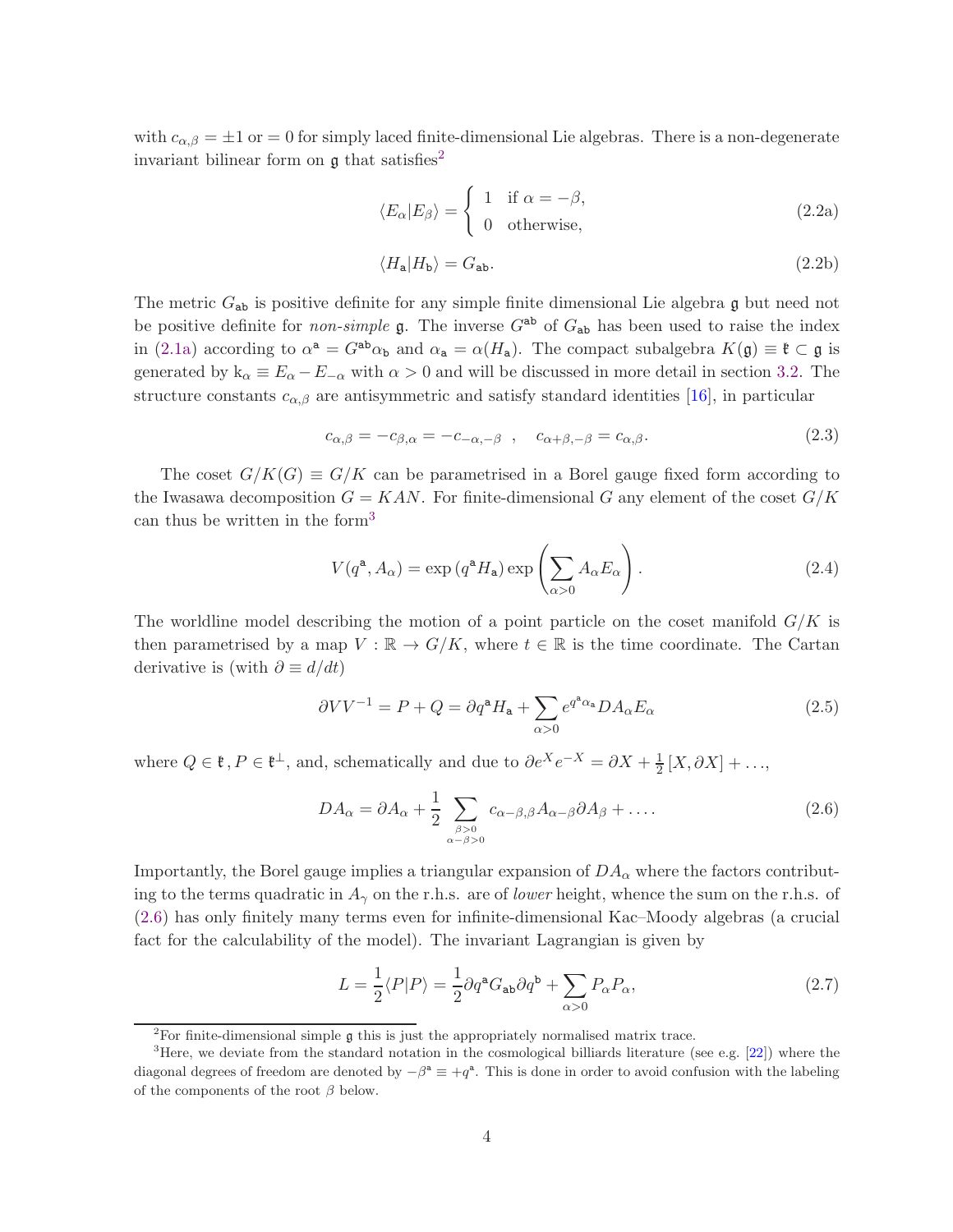where we have defined

$$
P = \partial q^{\mathbf{a}} H_{\mathbf{a}} + \sum_{\alpha} P_{\alpha} (E_{\alpha} + E_{-\alpha}), \qquad P_{\alpha} = \frac{1}{2} e^{q^{\mathbf{a}} \alpha_{\mathbf{a}}} D A_{\alpha}.
$$
 (2.8)

The compact part is then given by

$$
Q = \sum_{\alpha > 0} Q_{\alpha} (E_{\alpha} - E_{-\alpha}) = \sum_{\alpha > 0} P_{\alpha} (E_{\alpha} - E_{-\alpha})
$$
\n(2.9)

where the equality  $Q_{\alpha} = P_{\alpha}$  is a consequence of the triangular gauge choice.

The model has global G symmetry and local  $K$  symmetry that we use to fix the triangular gauge [\(2.4\)](#page-4-3) everywhere. The symmetries act by

$$
V(t) \to k(t)V(t)g^{-1} \quad \Longrightarrow \quad P \to kPk^{-1}, \quad Q \to kQk^{-1} + \partial kk^{-1}.
$$
 (2.10)

When the triangular gauge  $(2.4)$  is fixed, a local compensating K-transformation is required to restore the gauge for every G transformation that throws V out of the triangular gauge.

The equations of motion of the coset model are

<span id="page-5-2"></span><span id="page-5-1"></span><span id="page-5-0"></span>
$$
DP \equiv \partial P - [Q, P] = 0. \tag{2.11}
$$

(We note that this of course implies that the equations of the original coordinates  $q^a$  and  $A_\alpha$ are second order differential equations.) For a given root component  $P_{\alpha}$  this means

$$
\partial P_{\alpha} = -\partial q^{\mathbf{a}} \alpha_{\mathbf{a}} P_{\alpha} + 2 \sum_{\beta > 0} c_{\alpha + \beta, -\beta} P_{\beta} P_{\alpha + \beta} \equiv -\partial q^{\mathbf{a}} \alpha_{\mathbf{a}} P_{\alpha} + 2 \sum_{\beta > 0} c_{\alpha, \beta} P_{\beta} P_{\alpha + \beta}
$$
(2.12)

Note that (in contrast to  $(2.6)$ ) the sum on the r.h.s. contains terms of *ascending* height.

#### 2.2 Changes in the Kac–Moody case

When the Lie algebra  $\mathfrak g$  is an infinite-dimensional Kac–Moody algebra [\[17\]](#page-38-6), the definition of the corresponding group G requires more care, see for example  $[18, 19]$  $[18, 19]$ . Again we restrict to simply-laced algebras, and more specifically to symmetric generalised Cartan matrices with at most one line linking any two nodes. Of course, our primary interest here will be with  $E_{10}$  and its maximal compact subgroup  $K(E_{10})$ .

There are now two types of roots of the algebra, called real and imaginary and they distinguished by their Cartan–Killing norm: Real roots  $\alpha$  satisfy  $\alpha^2 = 2$  and imaginary roots  $\alpha^2 \leq 0$ . The generators corresponding to real roots are unique up to normalisation and can be denoted by  $E_{\alpha}$  as above but the generators corresponding to imaginary roots can have non-trivial multiplicities and are more appropriately denoted by  $E_{\alpha}^r$ , where  $r = 1, \ldots, \text{mult}(\alpha)$  labels an orthonormal basis (w.r.t. the Cartan–Killing metric) in the root space. We will write all generators in this way, keeping in mind that for real roots  $r$  can only take one value. The commutation relations in the Cartan–Weyl basis (cf.  $(2.1)$ ) then have to account also for the multiplicities and become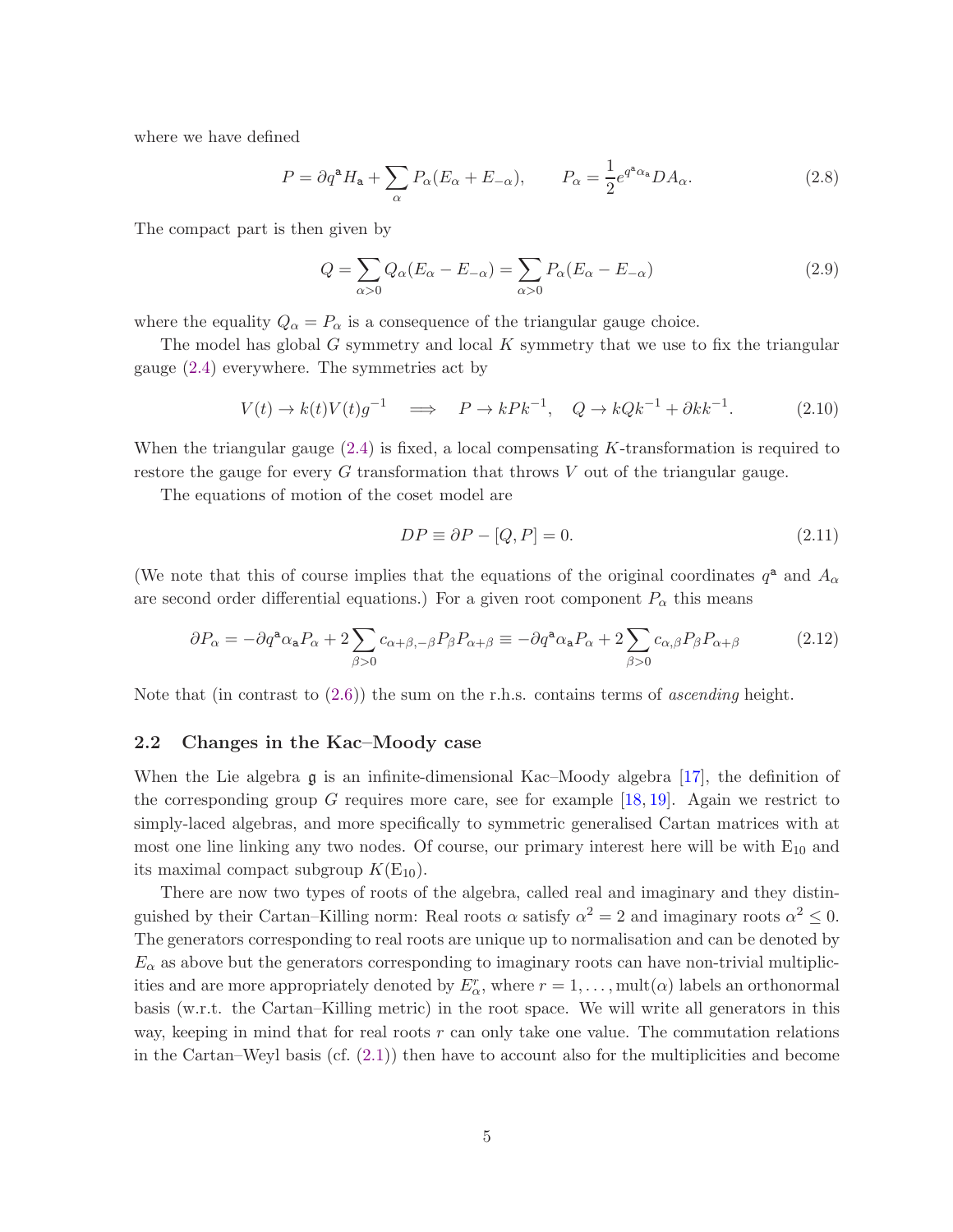<span id="page-6-2"></span>
$$
\begin{bmatrix} E_{\alpha}^{r}, E_{\beta}^{s} \end{bmatrix} = \begin{cases} \begin{array}{c} \sum_{t=1}^{\text{mult}(\alpha+\beta)} c_{\alpha,\beta}^{rst} E_{\alpha+\beta}^{t} & \text{if } \alpha+\beta \in \Delta, \\ \delta^{rs} \alpha^{a} H_{a} & \text{if } \alpha = -\beta, \\ 0 & \text{otherwise,} \end{array} \end{cases} \tag{2.13a}
$$

$$
[H_{\mathbf{a}}, E_{\alpha}^r] = \alpha_{\mathbf{a}} E_{\alpha}^r. \tag{2.13b}
$$

We note that we still have  $c_{\alpha,\beta} = \pm 1$  if  $\alpha, \beta$  and  $\alpha + \beta$  are all real, but this need no longer be true when any of these roots is imaginary. The bilinear form [\(2.2a\)](#page-4-4) generalizes to

<span id="page-6-1"></span>
$$
\langle E_{\alpha}^{r} | E_{\beta}^{s} \rangle = \begin{cases} \delta^{rs} & \text{if } \alpha = -\beta, \\ 0 & \text{otherwise,} \end{cases}
$$
 (2.14a)

$$
\langle H_a | H_b \rangle = G_{ab} \tag{2.14b}
$$

where the metric  $G_{ab}$  is now indefinite (and Lorentzian for hyperbolic Kac–Moody algebras).

The other important modification concerns the parametrisation of the elements of the formal coset space  $G/K$  that, using the Iwasawa decomposition, could be given in the finite-dimensional case as in [\(2.4\)](#page-4-3). Even at a purely formal level, and even if the sum in the exponent is truncated to a finite number of terms, it is not directly meaningful to parametrize a given element of the Kac–Moody group in the form

$$
V(q^{\mathbf{a}}, A_{\alpha}^{r}) \text{ \text{``=''} } \exp(q^{\mathbf{a}} H_{\mathbf{a}}) \exp\left(\sum_{\alpha>0} \sum_{r=1}^{\text{mult}(\alpha)} A_{\alpha}^{r} E_{\alpha}^{r}\right) \tag{2.15}
$$

where  $\{q^{\mathbf{a}}, A_{\alpha}^{r}\}\$  are local coordinates on the (infinite-dimensional) coset manifold, one coordinate for each Lie algebra element  $E_{\alpha}^r$ . The reason is that the step operators  $E_{\alpha}^r$  associated with imaginary roots are not (locally) nilpotent in any standard representation, and therefore the exponential is a priori ill-defined.<sup>[4](#page-6-0)</sup> For this reason, standard approaches to Kac–Moody groups involve writing down only exponentials of *real* root generators (that are nilpotent) and then defining the Kac–Moody group as the group generated by the products of these real root exponentials [\[18\]](#page-38-7). Although such a treatment is mathematically well-defined, it does not solve by any means the problem of finding a manageable realisation of the Kac–Moody group, because different orderings of exponentials of a given set of real root generators will yield new group elements.

$$
(E_{\alpha}^r)^n(x) = 0 \text{ for all } n > n_0.
$$

<span id="page-6-0"></span><sup>&</sup>lt;sup>4</sup>The notion of local nilpotency is defined as follows: an operator  $E_{\alpha}^r$  is locally nilpotent in a representation V of  $\mathfrak g$  if for all  $x \in V$  there exists an  $n_0 = n_0(x)$  such that

<sup>(</sup>In the adjoint representation, the action is simply by commutators:  $E^r_\alpha(x) = \text{ad } E^r_\alpha(x) \equiv [E^r_\alpha, x]$ .) Clearly this holds for any real root  $\alpha$  in the adjoint or any standard representation, but is no longer true for imaginary roots. The intuitive picture for this statement in the adjoint representation is that all roots lie in a solid hyperboloid  $\{\alpha^2 \leq 2\}$  in a Lorentzian space. Imaginary roots point *into* the light-cone where infinitely many roots of g lie whereas real roots point outside the light-cone and eventually will leave the solid hyperboloid.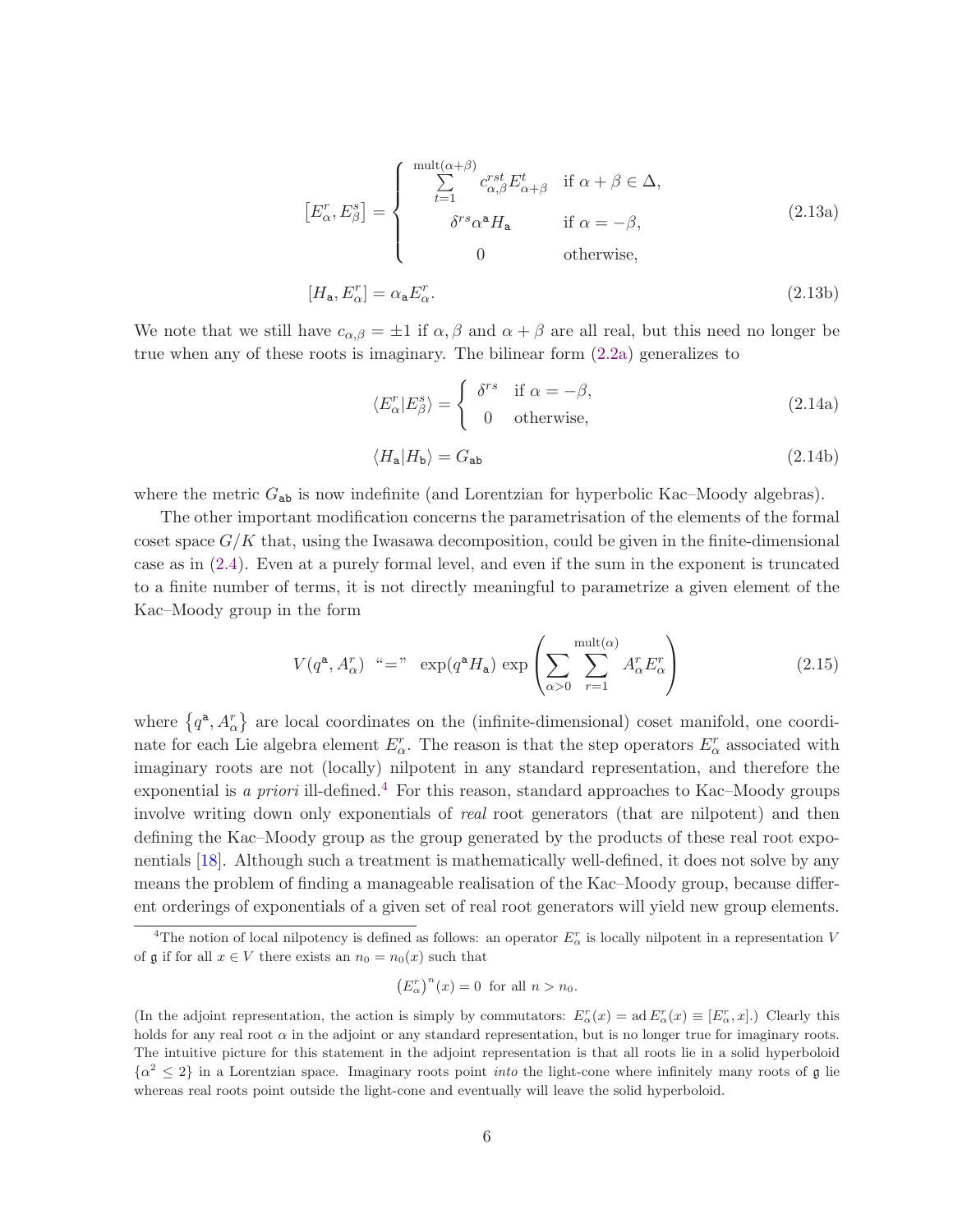Organizing these differently ordered exponentials is thus directly associated to the (unsolved) problem of classifying the independent elements of the associated root space (where the problem is to count and classify the inequivalent ways in which a given set of Chevalley generators can be 'distributed' over a multi-commutator). In particular, a parametrization in terms of fields associated only to real roots of  $E_{10}$ , besides being incomplete, would also obscure the relation to the fields  $\{A_{\alpha}^{r}\}$ , and therefore does not appear to lead to a convenient parametrisation of the coordinates on the coset space  $G/K$ <sup>[5](#page-7-0)</sup>

Irrespective of an explicit description of the coordinates on  $G/K$  we can still generalise the worldline  $\sigma$ -model to infinite-dimensonal cosets, and consider the Cartan form

<span id="page-7-1"></span>
$$
\partial V V^{-1} = P + Q = \partial q^{\mathbf{a}} H_{\mathbf{a}} + \sum_{\alpha > 0} \sum_{r=1}^{\text{mult}(\alpha)} P_{\alpha}^r E_{\alpha}^r \tag{2.16}
$$

without spelling out the explicit parametrisation of V and  $P_{\alpha}^{r}$  in terms of coordinates and their time derivatives. The triangular structure on N implies, however, that the  $P^r_\alpha$  are all finite combinations of coordinates and their derivatives, as we explained already after [\(2.16\)](#page-7-1).

The coset equations [\(2.11\)](#page-5-0) take the same form if the Lagrangian is the formal extension of [\(2.7\)](#page-4-5) to the infinite-dimensional Kac–Moody algebra, using the invariant bilinear form [\(2.14\)](#page-6-1) on the Kac–Moody algebra. Therefore [\(2.12\)](#page-5-1) becomes

<span id="page-7-2"></span>
$$
\partial P_{\alpha}^{t} = -\partial q^{\mathbf{a}} \alpha_{\mathbf{a}} P_{\alpha}^{t} + 2 \sum_{\beta > 0} \sum_{r,s} c_{\alpha+\beta,-\beta}^{r \, s} P_{\beta}^{r} P_{\alpha+\beta}^{s}.
$$
\n(2.17)

As we noted after [\(2.12\)](#page-5-1) the r.h.s. is a sum over terms of ascending height, and hence an infinite sum for infinite-dimensional g. This sum can be rendered finite and calculable only by consistently truncating the  $P^r_{\alpha}$  to vanish beyond a given height, as is necessary for the comparison between supergravity and the  $E_{10}$   $\sigma$ -model. More concretely, this can be done for example by choosing a grading on the root lattice and cutting off  $P^r_\alpha$  after a certain degree [\[21\]](#page-38-9).

#### 2.3 Canonical treatment

We now analyse the canonical structure, by again considering the *finite-dimensional* coset model [\(2.7\)](#page-4-5) first. The canonical momenta from [\(2.7\)](#page-4-5) are

$$
\pi_{\mathbf{a}} = \frac{\partial L}{\partial \partial q^{\mathbf{a}}} = G_{\mathbf{a}\mathbf{b}} \partial q^{\mathbf{b}},
$$
  
\n
$$
\Pi_{\alpha} = \frac{\partial L}{\partial \partial A_{\alpha}} = \frac{1}{2} \left( e^{2q^{\mathbf{a}} \alpha_{\mathbf{a}}} DA_{\alpha} + \frac{1}{2} \sum_{\beta > 0} c_{\beta, \alpha} e^{2q^{\mathbf{a}} (\alpha + \beta)_{\mathbf{a}}} A_{\beta} DA_{\alpha + \beta} + \dots \right),
$$
\n(2.18)

displaying again a triangular structure. This can be inverted to write the  $P_{\alpha}$  in triangular form in terms of canonical coordinates and momenta:

<span id="page-7-3"></span>
$$
P_{\alpha} = e^{-q^{\mathbf{a}}\alpha_{\mathbf{a}}} \left( \Pi_{\alpha} - \frac{1}{2} \sum_{\beta > 0} c_{\beta,\alpha} A_{\beta} \Pi_{\alpha+\beta} + \dots \right). \tag{2.19}
$$

<span id="page-7-0"></span> ${}^{5}$ But let us note that the highest weights associated to the *gradient representations* of  $[1]$  are, in fact, real roots.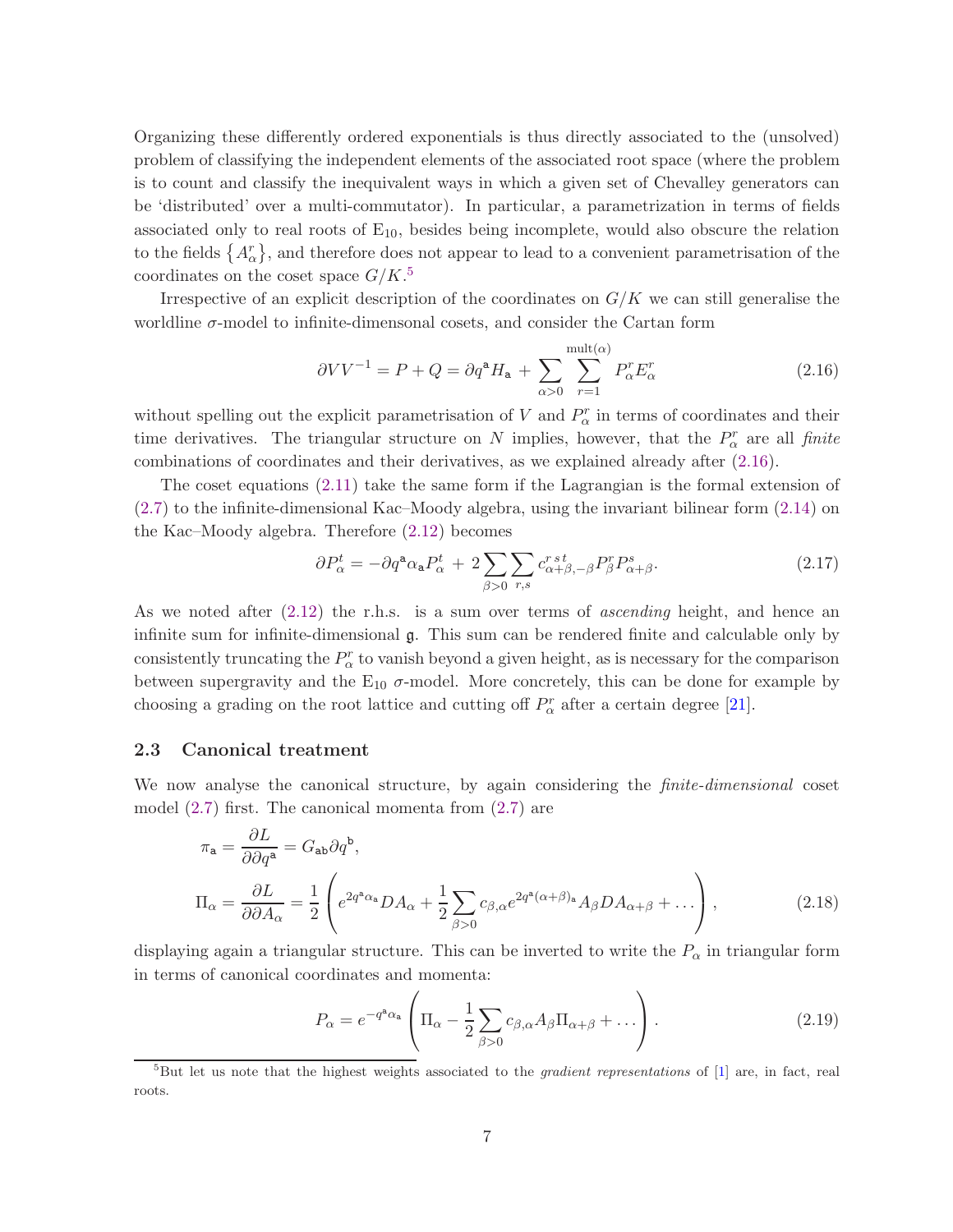From this and the standard relations

<span id="page-8-4"></span><span id="page-8-3"></span><span id="page-8-2"></span><span id="page-8-1"></span>
$$
\left\{q^{\mathbf{a}}, \pi_{\mathbf{b}}\right\} = \delta_{\mathbf{b}}^{\mathbf{a}}, \quad \left\{A_{\alpha}, \Pi_{\beta}\right\} = \delta_{\alpha, \beta} \tag{2.20}
$$

one can derive the canonical brackets among the  $\pi^{\mathbf{a}}$  and  $P_{\alpha}$ :

$$
\{\pi_{\mathbf{a}}, \pi_{\mathbf{b}}\} = 0,\tag{2.21a}
$$

$$
\{\pi_{\mathbf{a}}, P_{\alpha}\} = \alpha_{\mathbf{a}} P_{\alpha},\tag{2.21b}
$$

$$
\{P_{\alpha}, P_{\beta}\} = c_{\alpha,\beta} P_{\alpha+\beta}.
$$
\n(2.21c)

Only the first two of these relations are evident, while the third one is not and will be proven below. Of course, to the order given one can check the last relation easily from the expressions above, but the important point is that all the higher non-linear terms combine in the right way to produce such a simple result. Our main point here is that the 'composite' variables  $P_{\alpha}$  are 'good' canonical variables because the canonical brackets between them assume a very simple form, and furthermore display a graded structure which is nothing but the Borel subalgebra. Equally important, the  $P_{\alpha}$ , being objects associated with the maximal compact subgroup K, couple naturally to the fermions. Let us note the relations

$$
\{\pi_{\mathbf{a}}, V\} = -H_{\mathbf{a}}V \ , \quad \{P_{\alpha}, V\} = -E_{\alpha}V \ , \quad \{P_{\alpha}, q^{\mathbf{a}}\} = 0 \ , \quad \{V, V\} = 0. \tag{2.22}
$$

For any coset space  $\sigma$  model the canonical conserved Noether current (or more properly, conserved charge) is given by general formula

<span id="page-8-0"></span>
$$
J = V^{-1}PV \equiv J^{\mathbf{a}}H_{\mathbf{a}} + \sum_{\alpha > 0} \left( J_{-\alpha} E_{\alpha} + J_{\alpha} E_{-\alpha} \right) \tag{2.23}
$$

such that  $\partial J = 0$  by the equations of motion [\(2.12\)](#page-5-1). Although the canonical commutation relations for this current reproduce the  $GL(n)$  algebra (see below), we will see that the structure of its components is considerably more complicated, not least because  $J$  has both upper and lower triangular pieces. For finite-dimensional  $\mathfrak g$  the lower triangular half of the matrix  $J$  takes a relatively simple form when one expresses the associated conserved components in terms of the momenta  $\Pi_{\alpha}$ . By contrast the components of the upper triangular half involve all canonical variables and become increasingly more complicated with growing  $n$ , see also [\[22\]](#page-38-5). We will illustrate this explicitly with the example of the  $GL(3)/SO(3)$  model in Appendix [B.](#page-34-0)

The conserved current J of  $(2.23)$  generates the global G transformations in  $(2.10)$  and, since we are working in fixed triangular gauge, the 'lower triangular'  $G$  transformations induce a compensating K transformation. That is, we expect the infinitesimal transformation of V to be

$$
\{J, V\} = \delta V = -V\delta g + \delta kV,\tag{2.24}
$$

where  $\delta g$  and  $\delta k$  are the infinitesimal versions of the group transformations in [\(2.10\)](#page-5-2) and  $\delta k$  is determined by  $\delta g$  and V such that the resulting  $\delta V$  is in triangular gauge. This can be worked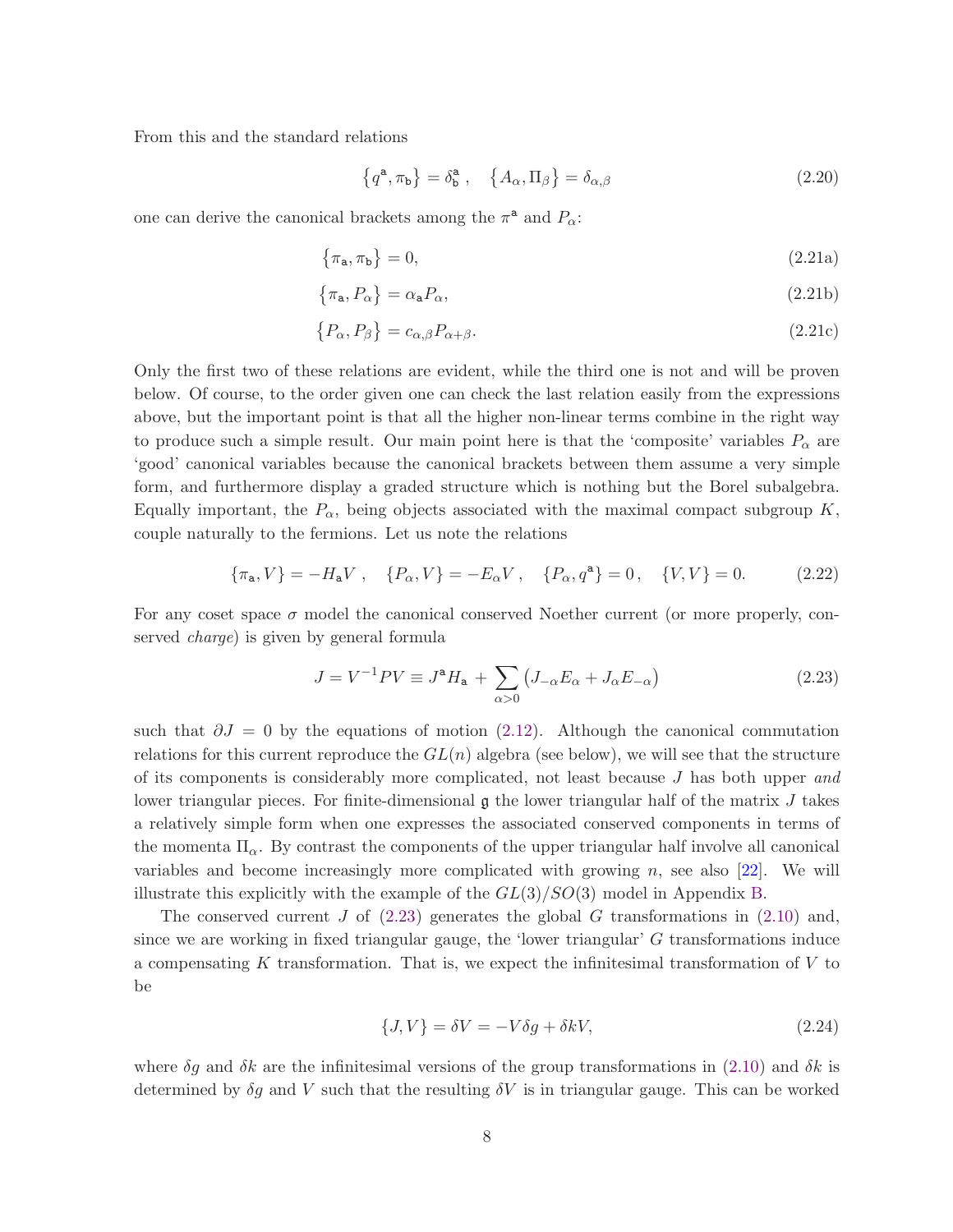out in terms of the basis components in [\(2.23\)](#page-8-0) and the canonical brackets [\(2.21\)](#page-8-1), with the result (for  $\alpha > 0$ )

<span id="page-9-1"></span>
$$
\{J_{\alpha}\,,\,V\} = -VE_{\alpha}\tag{2.25a}
$$

$$
\{J_{\mathbf{a}},\,V\}=-VH_{\mathbf{a}}\tag{2.25b}
$$

$$
\left\{J_{-\alpha}, V\right\} = -VE_{-\alpha} - \sum_{\beta > 0} \left\langle VE_{-\alpha} V^{-1} \middle| E_{\beta} \right\rangle (E_{\beta} - E_{-\beta}) V, \tag{2.25c}
$$

where the extra term on the r.h.s. in the last line corresponds to the compensating transformation in  $K(G)$  required to bring V back into triangular gauge, so that

$$
\langle V^{-1}\{J_{-\alpha}, V\}|E_{\beta}\rangle = 0\tag{2.26}
$$

and the explicit compensating element in  $\mathfrak k$  is

$$
\delta k_{\alpha} = -\sum_{\beta > 0} \left\langle VE_{-\alpha} V^{-1} \middle| E_{\beta} \right\rangle (E_{\beta} - E_{-\beta}). \tag{2.27}
$$

In deriving the above brackets we made repeated use of the invariance of the invariant bilinear form (trace) and the orthonormality relations  $(2.2a)$ .<sup>[6](#page-9-0)</sup> Relation  $(2.10)$  then implies directly the transformation of the velocity components P under J. For  $\alpha > 0$  and  $\beta > 0$  one has

$$
\{J_{\mathbf{a}},P_{\beta}\}=0,\tag{2.28a}
$$

$$
\{J_{\alpha},P_{\beta}\}=0\tag{2.28b}
$$

$$
\{J_{-\alpha}, P_{\beta}\} = \pi_{\mathbf{a}}\beta^{\mathbf{a}} \langle VE_{-\alpha} V^{-1} | E_{\beta} \rangle - \sum_{\gamma > 0} c_{\beta - \gamma, \gamma} P_{\gamma} \langle VE_{-\alpha} V^{-1} | E_{\beta - \gamma} \rangle
$$

$$
- \sum_{\gamma > 0} c_{\beta + \gamma, -\gamma} P_{\gamma} \langle VE_{-\alpha} V^{-1} | E_{\beta + \gamma} \rangle \tag{2.28c}
$$

Because [\(2.25\)](#page-9-1) equivalently expresses the standard non-linear realisation of global symmetries in non-linear  $\sigma$ -models we can immediately infer the closure relations

$$
\{J_{\alpha}, J_{\beta}\} = \begin{cases} c_{\alpha,\beta} J_{\alpha+\beta} & \text{if } \alpha + \beta \in \Delta, \\ \alpha^{\mathbf{a}} J_{\mathbf{a}} & \text{if } \alpha = -\beta, \\ 0 & \text{otherwise,} \end{cases}
$$
 (2.29a)

$$
\{J_{\mathbf{a}}, J_{\alpha}\} = \alpha_{\mathbf{a}} J_{\alpha}.\tag{2.29b}
$$

in the non-linear realization of the  $G$  symmetry acting on  $V$ . An explicit verification of the above relations for the  $GL(3)/SO(3)$  model can be found in appendix [B.](#page-34-0)

<span id="page-9-0"></span><sup>&</sup>lt;sup>6</sup>The invariance relation  $\langle V^{-1}AV|B \rangle = \langle A|VBV^{-1} \rangle$  for  $A, B \in \mathfrak{g}$  and  $V \in G$  are also valid for infinitedimensional g. In the finite-dimensional case, the relation can be viewed as the standard cyclic property of the matrix trace.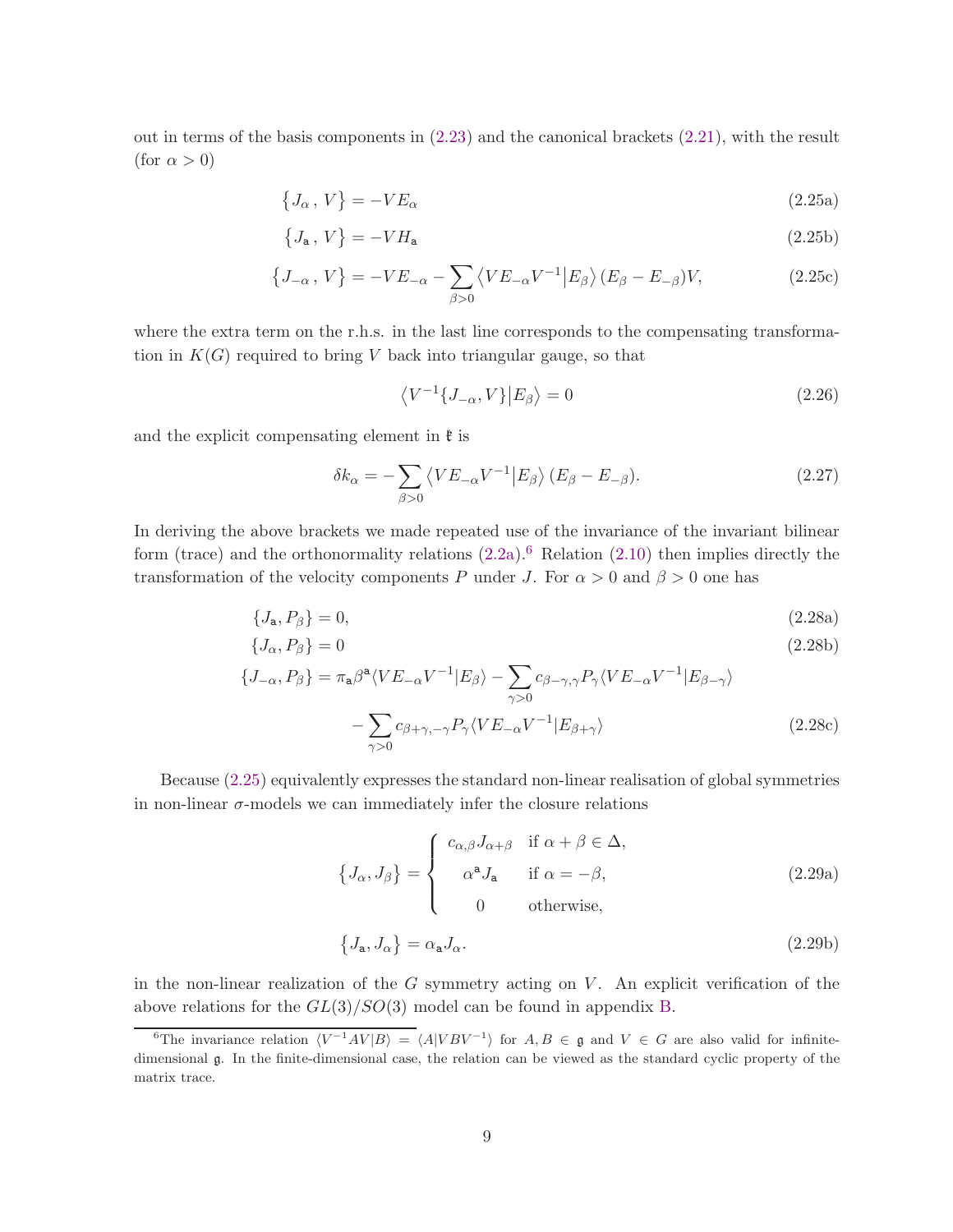An important aspect of the variables  $P_{\alpha}$  concerns quantisation. When quantising a nonlinear model there is always the question for which canonical variables one should perform the replacement of Poisson or Dirac brackets by quantum commutators (which in quantum field theory may yield *inequivalent* quantisations). Obviously, the variables  $P_{\alpha}$  are ideally suited for this purpose; in particular, such a quantisation prescription eliminates all operator ordering ambiguities. Furthermore, we emphasise once again that the  $P_{\alpha}$  are the natural variables coupling to fermions, as will be seen in more detail below.

#### <span id="page-10-0"></span>**2.4** Canonical structure for  $GL(n,\mathbb{R})/SO(n)$

We now prove [\(2.21\)](#page-8-1), and in particular the crucial third relation, for  $G = GL(n, \mathbb{R})$ . This is a slight generalisation of the set-up of the preceding sections since  $GL(n,\mathbb{R})$  is not simple, but it is the case of direct interest for cosmological billiards [\[22\]](#page-38-5).

Let us fix some notation. We denote the generators of  $GL(n,\mathbb{R})$  by  $K^a{}_b$  with  $a,b=1,\ldots,n$ and commutation relations

$$
[K^a{}_b, K^c{}_d] = \delta^c_b K^a{}_d - \delta^a_d K^c{}_b. \tag{2.30}
$$

The symmetric and antisymmetric combinations are defined as  $S^{ab} = K^a{}_b + K^b{}_a$  and  $J^{ab} =$  $K^a{}_b - K^b{}_a$ . The positive roots of  $GL(n, \mathbb{R})$  are denoted by  $\alpha_{ab}$  with  $a < b$  and will be written as tuples  $\alpha_{ab} = (0 \cdots 010 \cdots 0 - 10 ...)$  with  $(+1)$  in the a-th and  $(-1)$  in the b-th place. The generator corresponding to such a positive  $\alpha_{ab}$  is then  $E_{\alpha_{ab}} = K^a{}_b$  and the above commutation relations translate into (recall that  $a < b$  and  $c < d$ )

$$
[E_{\alpha_{ab}}, E_{\alpha_{cd}}] = c_{\alpha_{ab}, \alpha_{cd}} E_{\alpha_{ab} + \alpha_{cd}} = \begin{cases} E_{\alpha_{ad}} & \text{if } b = c, \\ -E_{\alpha_{cb}} & \text{if } a = d, \\ 0 & \text{otherwise.} \end{cases}
$$
 (2.31)

So we read off the general formula  $c_{\alpha_{ab},\alpha_{cd}} = \delta_{bc} - \delta_{ad}$ .

We write the coset element of  $GL(n,\mathbb{R})/SO(n)$  in Borel gauge by an upper triangular  $(n \times n)$ matrix through (as for notation, cf. footnote 1)

$$
V = AN
$$
 with  $A = diag(e^{q^1}, ..., e^{q^n})$ ,  $N = N^a{}_i$ . (2.32)

Here, a is the local (row) index, i a global (column) index. The matrix  $N^a{}_i$  is equal to 1 on the diagonal and has vanishing entries for  $a > i$ . The inverse matrix  $N^{-1}$  is also upper triangular, and has components  $N^i{}_a$  which vanish for  $i > a$ . The Borel gauge implies that some of the summations below are restricted in the way indicated. For the coset velocities one finds

$$
\left(\partial VV^{-1}\right)^{a}{}_{b} = \partial q^{a}\delta^{a}_{b} + \sum_{i} e^{q^{a}-q^{b}} \partial N^{a}{}_{i}N^{i}{}_{b}.
$$
\n(2.33)

For a positive root  $\alpha_{ab}$ , i.e.  $a < b$ , we define the quantity

$$
P_{\alpha_{ab}} = \frac{1}{2} e^{q^a - q^b} \sum_{a < i \le b} \partial N^a{}_i N^i{}_b \tag{2.34}
$$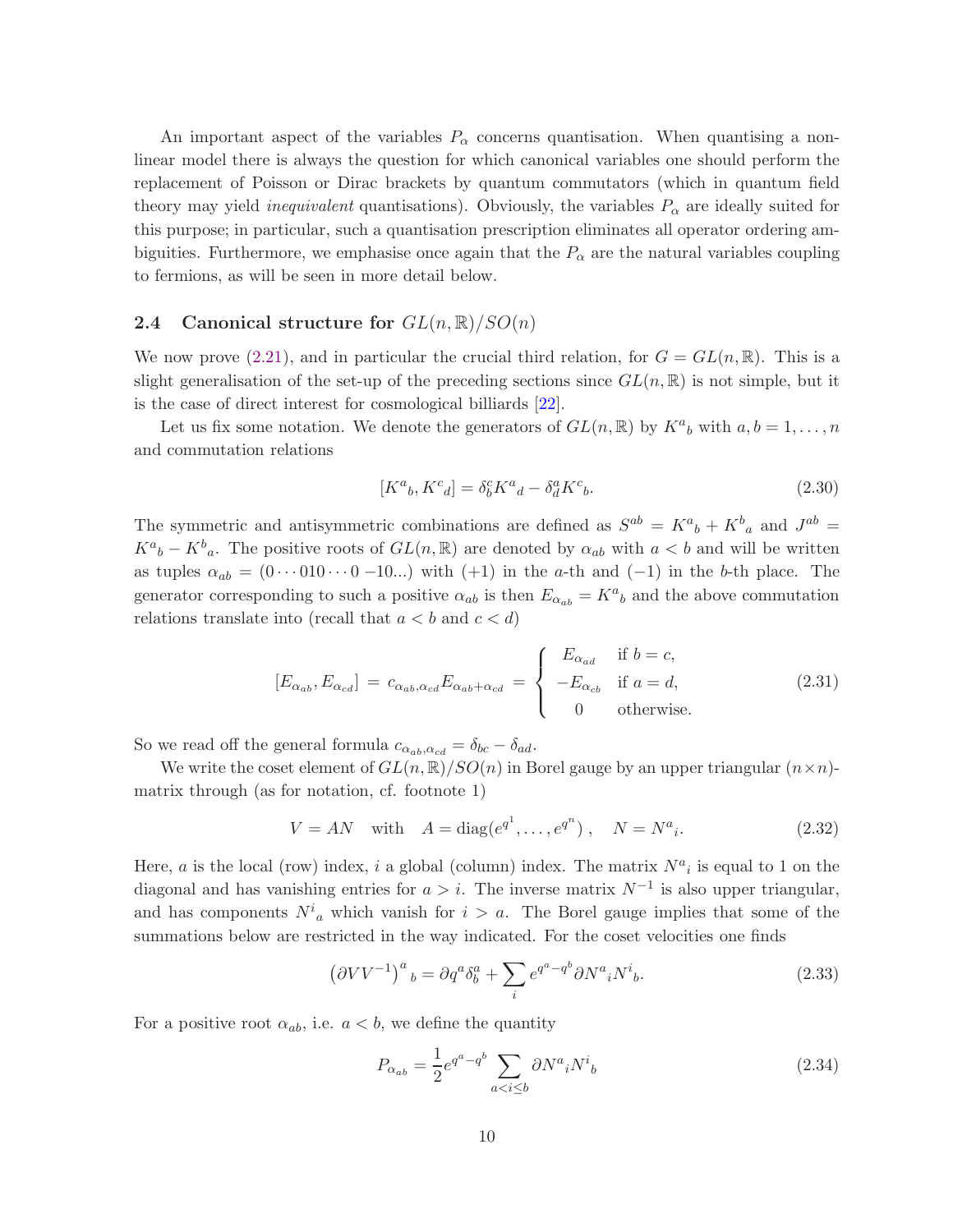This is just the variable  $P_{\alpha}$  introduced in the previous section, except that we are now labelling the roots by indices  $a, b$ . In a convenient normalisation the Lagrangian can be written as

<span id="page-11-0"></span>
$$
L = \frac{1}{2} \text{Tr}(P^2) - \frac{1}{2} (\text{Tr} P)^2
$$

$$
= \frac{1}{2} \partial q^a \partial q^b G_{ab} + \sum_{a
$$

where  $G_{ab}$  is the DeWitt metric

$$
\sum_{\mathbf{a},\mathbf{b}} \partial q^{\mathbf{a}} \partial q^{\mathbf{b}} G_{\mathbf{a}\mathbf{b}} = \sum_{\mathbf{a}} (\partial q^{\mathbf{a}})^2 - \left(\sum_{\mathbf{a}} \partial q^{\mathbf{a}}\right)^2.
$$
 (2.36)

The canonical momenta conjugate to  $N^a{}_i$  are

$$
\Pi^i{}_a = \frac{\partial L}{\partial \partial N^a{}_i} = \sum_b e^{q^a - q^b} P_{\alpha_{ab}} N^i{}_b \tag{2.37}
$$

and vanish for  $a \geq i$ . In other words, for  $a < b$ ,

<span id="page-11-1"></span>
$$
P_{\alpha_{ab}} = \sum_{i} e^{q^b - q^a} N^a{}_i \Pi^i{}_b. \tag{2.38}
$$

The advantage of using the variables  $P_{\alpha}$  is that they obey very simple commutation relations, to wit,

$$
\{P_{\alpha_{ab}}, P_{\alpha_{cd}}\} = c_{\alpha_{ab}, \alpha_{cd}} P_{\alpha_{ab} + \alpha_{cd}} \tag{2.39}
$$

whenever  $\alpha_{ab} + \alpha_{cd}$  is a root, and we recall  $c_{\alpha_{ab},\alpha_{cd}} = \delta_{bc} - \delta_{ad}$ . This can be verified by straightforward computation using  $\{N^a{}_i, \Pi^j{}_b\} = \delta^a_b \delta^j_i$ <sup>*i*</sup>. It is equally easy to see that if  $\alpha_{ab} + \alpha_{cd}$ is not a root, the canonical bracket vanishes, as does the structure constant. We thus have demonstrated the relation  $(2.21c)$  for  $GL(n,\mathbb{R})$ . The other relations  $(2.21a)$  and  $(2.21b)$  are also evident for  $GL(n,\mathbb{R})$ , given the explicit form of the Lagrangian [\(2.35\)](#page-11-0) and [\(2.38\)](#page-11-1).

The proof of [\(2.21c\)](#page-8-2) can be extended to all other simple finite dimensional Lie algebras, either by direct computation, or more simply by looking at differently embedded  $GL(n)$  subalgebras. and by observing that these commutation relations must be compatible with the action of the Weyl group, because all roots can be reached by Weyl transformations from the simple roots.

As a simple example we discuss the case of  $GL(3)/SO(3)$  in appendix [B.](#page-34-0)

The extension of the above results to *infinite-dimensional* Kac–Moody algebras, and more specifically to the  $E_{10}$  algebra, is more subtle, and here we do not have a complete picture. In particular, we do not have a proof that  $(2.21b)$  and  $(2.21c)$  remain valid for all roots. For instance, in the presence of imaginary roots [\(2.21c\)](#page-8-2) would have to generalise to

$$
\left\{P_{\alpha}^{r}, P_{\beta}^{s}\right\} = \sum_{t=1}^{\text{mult}(\alpha)} c_{\alpha,\beta}^{rst} P_{\alpha+\beta}^{t}.
$$
\n(2.40)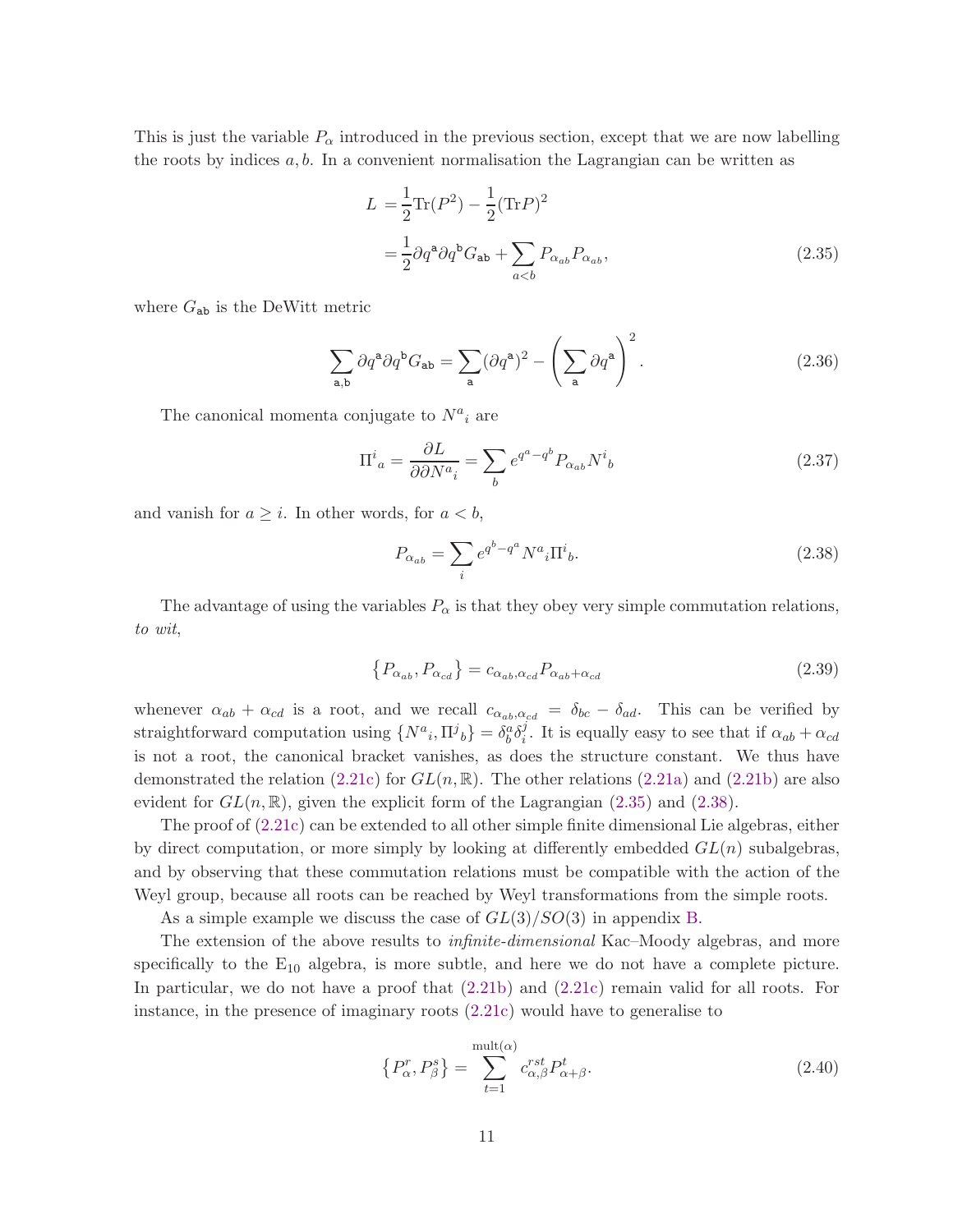where  $\alpha$  and  $\beta$  are any roots, and where the sum on t ranges over the multiplicity of the root  $(\alpha + \beta)$  if this is an imaginary root. While a general derivation by the above methods seems beyond reach, we can extend the argument at least to those roots  $\alpha$  and  $\beta$  for which  $\alpha + \beta$  is also a real root, because the above commutation relation should respect the Weyl group, and because all real roots can be reached by  $E_{10}$  Weyl transformations. Hence at least for this special case, the above relation should also hold for  $E_{10}$ .

#### 2.5 Hamiltonian analysis

The canonical Hamiltonian is

$$
H = \pi_{\mathbf{a}} \partial q^{\mathbf{a}} + \sum_{\alpha > 0} \Pi_{\alpha} \partial A_{\alpha} - L
$$
  
=  $\frac{1}{2} \pi_{\mathbf{a}} G^{\mathbf{a}\mathbf{b}} \pi_{\mathbf{b}} + \sum_{\alpha > 0} e^{-2q^{\mathbf{a}} \alpha_{\mathbf{a}}} \Pi_{\alpha}^{2} + \dots$  (2.41)

where the dots denote important non-linear terms. In terms of the coset velocities they can be summarised as (see also [\[15\]](#page-38-3) for a derivation in the finite-dimensional case)

$$
H = \frac{1}{2}\pi_{\mathsf{a}}G^{\mathsf{ab}}\pi_{\mathsf{b}} + \sum_{\alpha>0} P_{\alpha}^2.
$$
 (2.42)

Again, it is important that the non-linear terms combine in the right way to yield such a simple expression. We note that [\(2.23\)](#page-8-0) implies that we can rewrite the Hamiltonian alternatively as

<span id="page-12-1"></span><span id="page-12-0"></span>
$$
H = \frac{1}{2} \langle J | J \rangle. \tag{2.43}
$$

which we recognise as the standard bilinear form on the corresponding Lie algebra.

Let us verify the consistency expression [\(2.42\)](#page-12-0) with the coset equations of motion

$$
\partial P_{\alpha} = \{P_{\alpha}, H\} = -\alpha_{\mathbf{a}} G^{\mathbf{a}\mathbf{b}} \pi_{\mathbf{b}} P_{\alpha} + 2 \sum_{\beta > 0} c_{\alpha,\beta} P_{\beta} P_{\alpha + \beta}.
$$
 (2.44)

Comparing the above relation with the general result [\(2.12\)](#page-5-1) shows agreement. This shows that the Borel structure is correct, at least for all finite-dimensional algebras: any other algebra would not correctly reproduce the equations of motion.

Staying at the formal level, an analogous argument also works for the infinite-dimensional case. Namely, we can similarly deduce a statement of the canonical brackets of the  $P^r_\alpha$  in the Kac–Moody case. Starting from the same Lagrangian

$$
L = \frac{1}{2} \langle P|P\rangle \tag{2.45}
$$

as in the finite-dimensional case, but where  $\langle \cdot | \cdot \rangle$  is now the standard invariant bilinear form on the Kac–Moody algebra, the Hamiltonian is given by the straight-forward formal extension of  $(2.42)$ , using the arguments of  $[15]$ :

$$
H = \frac{1}{2}\pi_{\mathbf{a}}G^{\mathbf{a}\mathbf{b}}\pi_{\mathbf{b}} + \sum_{\alpha>0} \sum_{r} P_{\alpha}^{r} P_{\alpha}^{r}
$$
 (2.46)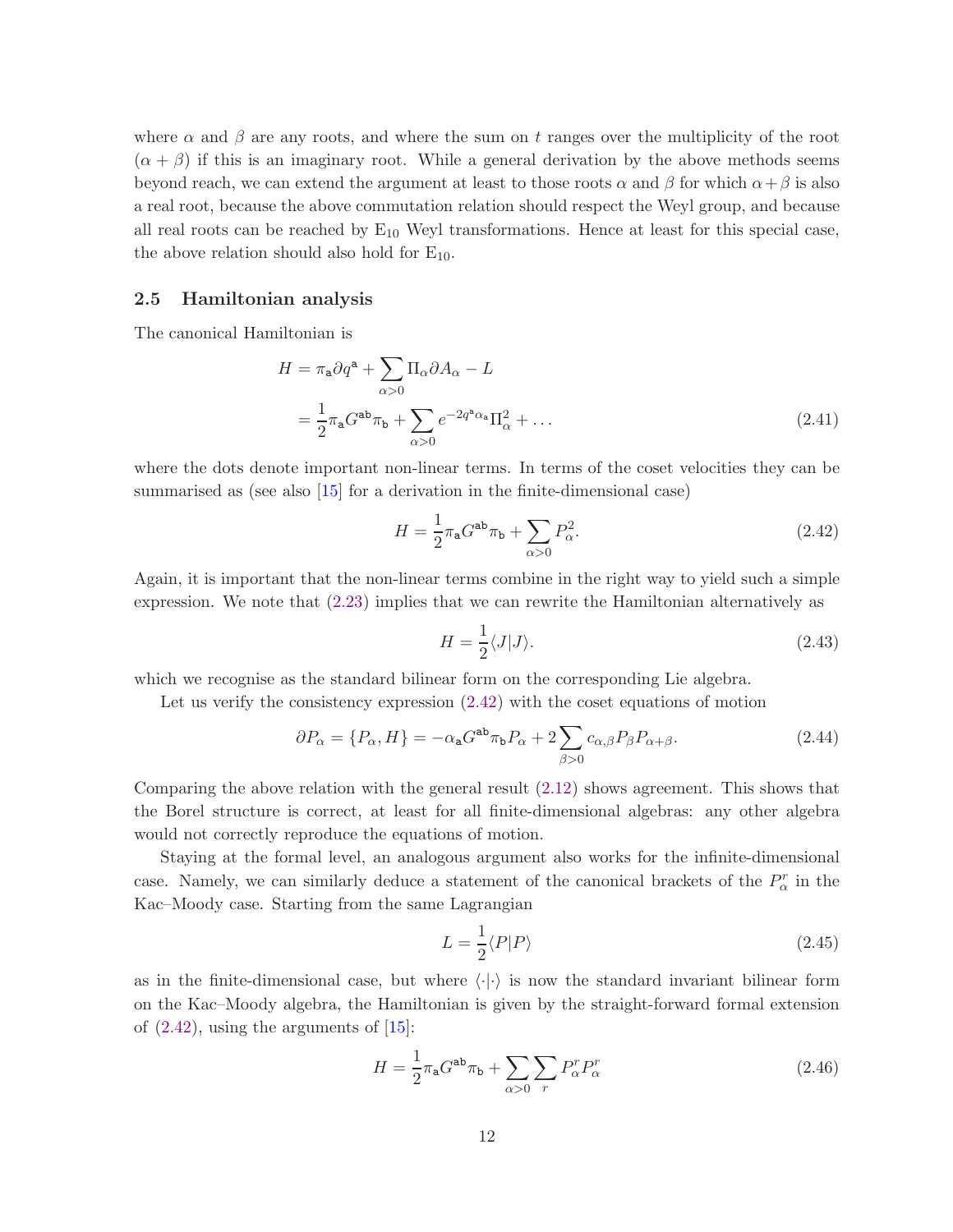Because, formally, the conserved Noether current is still given by

$$
J = V^{-1}PV \equiv J^{\mathbf{a}}H_{\mathbf{a}} + \sum_{\alpha>0} \sum_{r=1}^{\text{mult}(\alpha)} \left( J_{-\alpha}^{r} E_{\alpha}^{r} + J_{\alpha}^{r} E_{-\alpha}^{r} \right) \tag{2.47}
$$

the Hamiltonian can again be cast into the form [\(2.43\)](#page-12-1) with the bilinear form on the Kac–Moody algebra. When considered as a function of the phase space variables  $\{J^a, J^r_{\pm \alpha}\}\$ this is just the (unique)  $E_{10}$  invariant bilinear form. Let us mention, however, that in contrast to the finitedimensional case a simple form of the lower triangular half can only be achieved by truncating the current components to  $J_{-\alpha}^r = 0$  for  $\alpha$ 's exceeding a given height. A related discussion can be found in [\[22\]](#page-38-5).

Compatibility of the canonical structure with the equations of motion [\(2.17\)](#page-7-2) is then ensured by the canonical brackets

<span id="page-13-1"></span>
$$
\{P_{\alpha}^r, P_{\beta}^s\} = \sum_t c_{\alpha,\beta}^{rst} P_{\alpha+\beta}^t.
$$
\n(2.48)

We thus see that if the Hamiltonian is given by the restriction of the  $E_{10}$  Casimir operator to the coset  $E_{10}/K(E_{10})$ , the compatibility of the canonical structure with the equations of motion implies the extension of the Borel-like structure found in [\(2.21\)](#page-8-1) to the full Borel subalgebra of  $E_{10}$ ! However, it is known that beyond level  $\ell = 3$  the canonical supergravity Hamiltonian starts to deviate from the Casimir operator, and therefore we will also have to eventually allow for modifications in the canonical algebra [\(2.48\)](#page-13-1).

### <span id="page-13-0"></span>3 Fermions and supersymmetry

The extension of the  $E_{10}$  coset model to include fermions was discussed in  $[2-4]$  $[2-4]$ . We briefly review the salient features of the resulting model and its relation to maximal  $D = 11$  supergravity in order to provide a self-contained presentation.

#### 3.1  $E_{10}$ , its level decomposition and the bosonic sector

The description of  $E_{10}$  that is most commonly used in connection with  $D = 11$  supergravity is that where the Lie algebra is presented in  $GL(10)$  level decomposition [\[1\]](#page-37-0). In this presentation, the infinitely many generators of  $E_{10}$  are organised into  $\mathfrak{gl}(10,\mathbb{R})$  tensor representations and graded by a level  $\ell$  such that each level only contains finitely many  $\mathfrak{gl}(10,\mathbb{R})$  representations. The Lie bracket is compatible with the level. At low non-negative levels one finds the following  $\mathfrak{gl}(10,\mathbb{R})$  representations corresponding to the (spatial) components of the  $D = 11$  fields and their magnetic duals: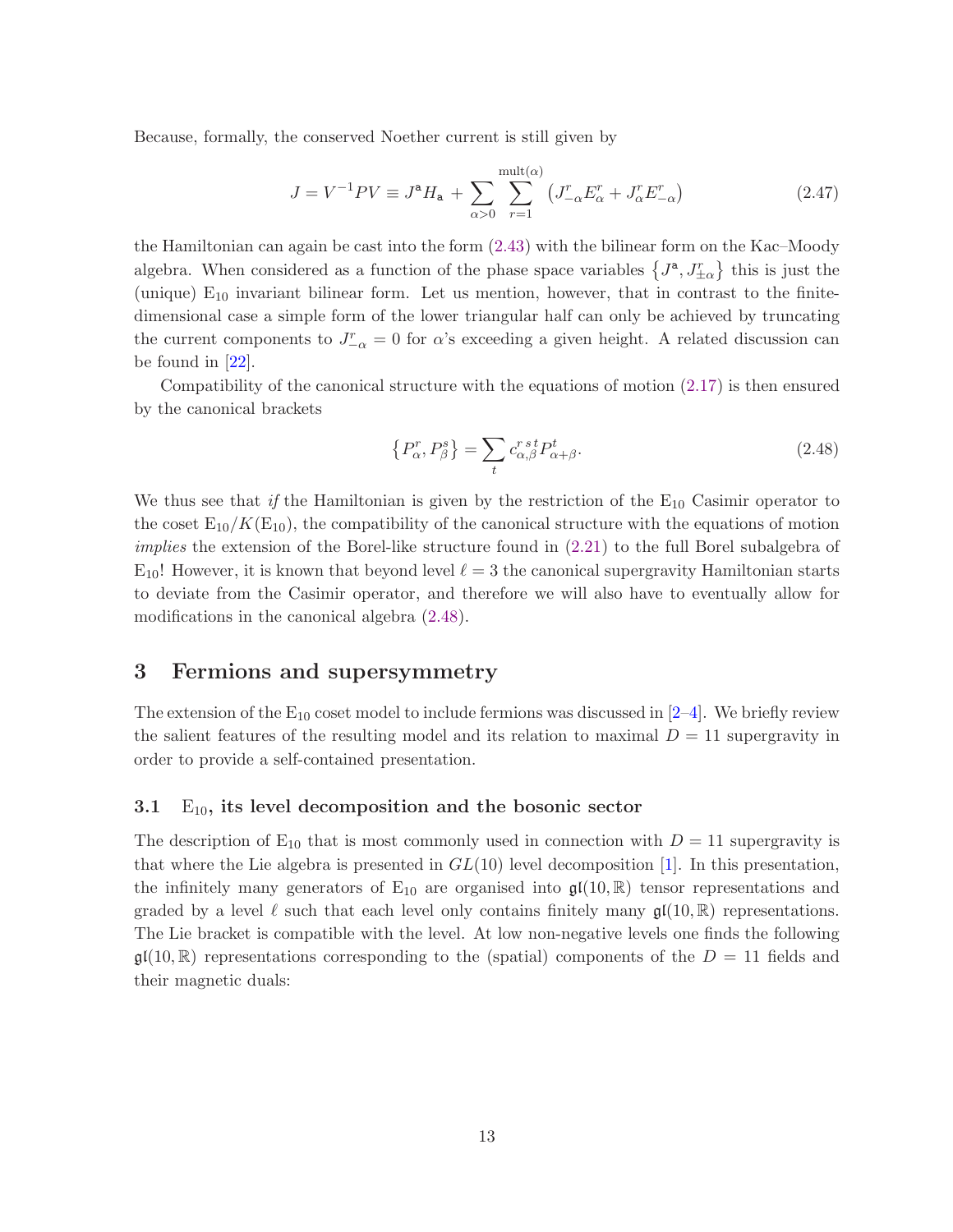| Level $\ell$ | Generator                                                                                         | Representation of $\mathfrak{gl}(10,\mathbb{R})$ |
|--------------|---------------------------------------------------------------------------------------------------|--------------------------------------------------|
|              | $K^a{}_b$                                                                                         | 100 (adjoint; graviton)                          |
|              | $E^{abc} = E^{[abc]}$                                                                             | $120$ (three-form)                               |
| $\Omega$     | $E^{a_1a_6} = E^{[a_1a_6]}$                                                                       | $210$ (six-form)                                 |
| 3            | $E^{a_0 a_1a_8} = E^{a_0 [a_1a_8]}$ with $E^{[a_0 a_1a_8]} = 0$   440 ((8,1)-hook; dual graviton) |                                                  |

The 'coset velocity'  $P$  of  $(2.5)$  can be similarly decomposed by level

$$
P = \sum_{\alpha>0} \sum_{r=1}^{\text{mult}(\alpha)} P_{\alpha}^r (E_{\alpha}^r + E_{-\alpha}^r) \equiv \sum_{\ell \ge 0} P^{(\ell)} * E^{(\ell)}
$$
  

$$
\equiv \frac{1}{2} P_{ab}^{(0)} S^{ab} + \frac{1}{3!} P_{abc}^{(1)} S^{abc} + \frac{1}{6!} P_{abcdef}^{(2)} S^{abcdef} + \frac{1}{9!} P_{a_0|a_1 \cdots a_8}^{(3)} S^{a_0|a_1 \cdots a_8} + \cdots \qquad (3.1)
$$

Here, the  $P^{(\ell)}$  transform in the representation from the table branched to  $SO(10)$  level (since P transforms covariantly under the 'compact' subgroup  $K(E_{10})$ . The generators are defined by

<span id="page-14-1"></span>
$$
S^{ab} = K^{a}{}_{b} + K^{b}{}_{a},
$$
  
\n
$$
S^{abc} = E^{abc} + F_{abc},
$$
  
\n
$$
S^{a_{1}...a_{6}} = E^{a_{1}...a_{6}} + F_{a_{1}...a_{6}},
$$
  
\n
$$
S^{a_{0}|a_{1}...a_{8}} = E^{a_{0}|a_{1}...a_{8}} + F_{a_{0}|a_{1}...a_{8}},
$$
  
\n(3.2)

where  $F_{abc}$  etc. are the Chevalley transposed generators on the negative levels and correspond to the  $E_{-\alpha}^r$  part in the general expression.

As was shown in [\[1,](#page-37-0)[2\]](#page-37-1), the bosonic coset model with Lagrangian  $L = \frac{1}{2}$  $\frac{1}{2}\langle P|P\rangle$ , when restricted to levels  $\ell \leq 3$ , is equivalent to  $D = 11$  supergravity expanded about a fixed spatial point,  $\mathbf{x}_0$ with the bosonic dictionary<sup>[7](#page-14-0)</sup>

$$
P_{ab}^{(0)}(t) = -N\omega_{ab0}(t, \mathbf{x}_0), \qquad P_{abc}^{(1)}(t) = NF_{0abc}(t, \mathbf{x}_0), \qquad (3.3)
$$

$$
P_{a_1...a_6}^{(2)}(t) = \frac{1}{4!} N \epsilon_{a_1...a_6 b_1...b_4} F^{b_1...b_4}(t, \mathbf{x}_0), \quad P_{a_0|a_1...a_8}^{(3)}(t) = \frac{1}{2} N \epsilon_{a_1...a_8 b_1 b_2} \omega_{b_1 b_2 a_0}(t, \mathbf{x}_0)
$$
(3.4)

when all higher order spatial gradients are neglected and the  $SO(10)$  connection is traceless  $\omega_{bba} = 0$  (corresponding to the irreducibility condition of the  $\ell = 3$  generator in the table) and t is the coordinate along the worldline that is identified with the physical time coordinate. The index 0 is a flat index in the time-direction and  $N$  is the lapse function in ADM gauge with zero shift. With the said truncations it can then be shown that the bosonic equations of motion of  $D = 11$  supergravity coincide with those of the worldline  $E_{10}$  sigma model.

In order to re-express these  $SO(10)$  objects in terms of  $E_{10}$  root data and  $P_{\alpha}^{r}$  we need to explain how the roots at the various levels are related to the components. As in section [2,](#page-3-2) we

<span id="page-14-0"></span><sup>&</sup>lt;sup>7</sup>We have here adjusted some normalisations relative to  $[2]$  in order to make subsequent expressions more uniform. The changes concern the dual fields on levels  $\ell = 2$  and  $\ell = 3$ : The sign on level two here is opposite to that of [\[2\]](#page-37-1), and  $P_{\text{here}}^{(3)} = \frac{1}{3}P_{\text{DKN}}^{(3)}$ . The reason for the rescaling is that we here are normalising the real root generators identically on all levels in conformity with [\(2.14\)](#page-6-1).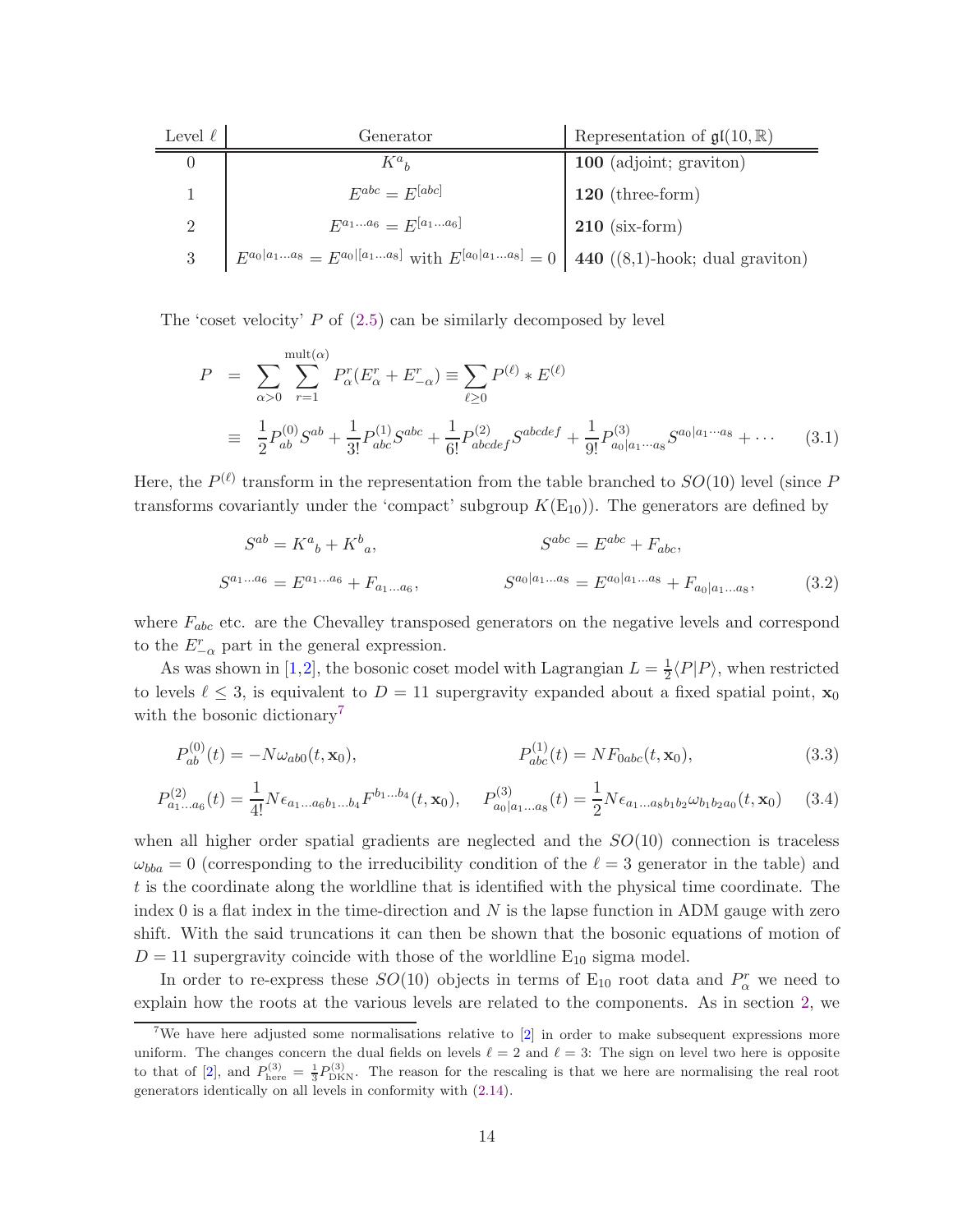work in the so-called 'wall basis' [\[13,](#page-38-1) [23\]](#page-38-10). This means that we write a root  $\alpha$  as  $\alpha = \sum_{a} \alpha_a e^a$ where  $e^a$  are the basis of the  $\mathfrak{h}^*$  dual to the Cartan generators  $H_a$  such that  $e^a(H_b) = \delta_b^a$  and hence  $\alpha(H_a) = \alpha_a$ . In the wall basis, the inner product is given by

<span id="page-15-2"></span>
$$
\langle e^{\mathbf{a}} | e^{\mathbf{b}} \rangle = G^{\mathbf{ab}} = \delta^{\mathbf{ab}} - \frac{1}{9}
$$
\n(3.5)

and agrees with the (inverse) DeWitt metric for diagonal metrics. In order to avoid confusion with the labelling of the simple roots it will sometimes be convenient to also use the notation  $p_a \equiv \alpha_a$  interchangeably for the component of  $\alpha$  in the wall basis, and also write  $\alpha = (p_1, \ldots, p_{10})$ as a row vector. The ten simple roots of  $E_{10}$  are explicitly given by

$$
\alpha_1 = (1, -1, 0, 0, \dots, 0),
$$
  
\n
$$
\alpha_2 = (0, 1, -1, 0, \dots, 0),
$$
  
\n
$$
\vdots
$$
  
\n
$$
\alpha_9 = (0, \dots, 0, 0, 1, -1),
$$
  
\n
$$
\alpha_{10} = (0, 0, \dots, 0, 1, 1, 1).
$$
  
\n(3.6)

The  $\mathfrak{gl}(10)$  level of an arbitrary root  $\alpha$  expanded on the simple roots as  $\alpha = \sum_{j=1}^{10} m^j \alpha_j$  is  $\ell \equiv \ell(\alpha) = m_{10}.$ 

Roots on level  $\ell = 0$  are roots of  $\mathfrak{gl}(10)$  and can be written as  $\alpha_{ab}$  as above in section [2.4.](#page-10-0) The components  $P_{\alpha}$  for these roots are identified with  $P_{ab}^{(0)}$  and we let  $a < b$  for positive roots as before. The components of the Cartan subalgebra are identified via  $\pi^a = P_{aa}^{(0)}$  (no sum). Roots on level  $\ell = 1$  have three entries 1 in the wall basis and the other entries  $p_a$  are zero, as for example in  $\alpha_{10}$  above. Calling the three non-vanishing components a, b and c with  $a < b < c$ , we identify  $P_{\alpha}$  with  $P_{abc}^{(1)}$ . Roots  $\alpha_{a_1...a_6}$  on level  $\ell = 2$  have six entries  $p_a = 1$  and four vanishing entries. We assume  $a_1 < \ldots < a_6$  and then identify  $P_{\alpha_{a_1...a_6}}$  with the corresponding level  $\ell = 2$ coset velocity. Roots on level  $\ell = 3$  come in two varieties: They either have one entry  $p_a = 2$ , seven entries  $p_a = 1$  and two  $p_a = 0$  or they have nine  $p_a = 1$  and one  $p_a = 0$ . In the first case, we let  $a_0$  be the component with entry  $p_{a_0} = 0$  and assume again that the  $p_a = 1$  components are ordered as  $a_1 < \ldots a_7$ . Then we identify  $P_\alpha$  with  $P_{a}^{(3)}$  $a_0|a_0a_1...a_7$ . The second case corresponds to null roots (of multiplicity 8) and schematically we distribute the ordered nine  $p_a = 1$  components as  $P_{a_0|a_1...a_8}$ . The multiplicity requires extra care and will be discussed in detail in section [3.4.](#page-21-0)

In summary, we find that we can associate

$$
P_{\alpha_{ab}} = P_{ab}^{(0)}, \quad P_{\alpha_{abc}} = P_{abc}^{(1)}, \quad P_{\alpha_{a_1...a_6}} = P_{a_1...a_6}^{(2)}, \quad P_{\alpha_{a_0|a_1...a_8}} = P_{a_0|a_1...a_8}^{(3)}.
$$
 (3.7)

with root labels on the l.h.s., and with the associated  $SO(10)$  tensors on the r.h.s. Up to  $\ell \leq 3$ , this correspondence rule allows us to rewrite any expression involving  $P^{(\ell)}$  in terms of  $P_{\alpha}$ .

#### <span id="page-15-0"></span>3.2 Unfaithful spinor representations of  $K(E_{10})$

Fermions are associated with the compact subalgebra  $K(E_{10})$  of  $E_{10}$ . This algebra is generated by the compact combinations  $(\alpha > 0)$ 

<span id="page-15-3"></span><span id="page-15-1"></span>
$$
k_{\alpha}^r = E_{\alpha}^r - E_{-\alpha}^r. \tag{3.8}
$$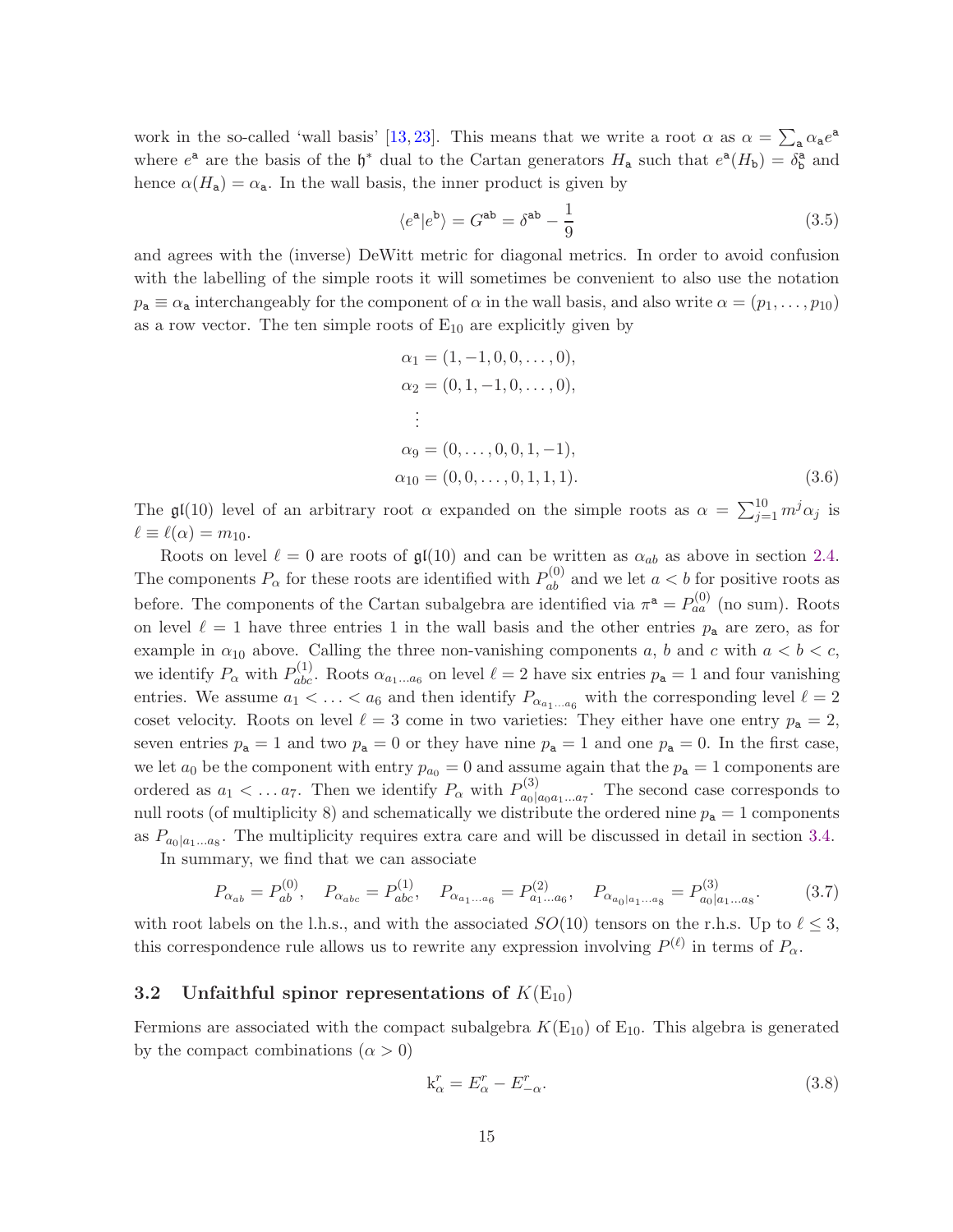We have chosen the letter  $k_{\alpha}^{r}$  for the  $K(E_{10})$  generators, rather than using  $J(\alpha)^{r}$  as in [\[24\]](#page-38-11) in order to avoid confusion with the components of the conserved current  $J$  in  $(2.23)$ . From  $(2.13)$ the  $K(E_{10})$  elements satisfy

$$
\begin{bmatrix} \mathbf{k}_{\alpha}^r, \mathbf{k}_{\beta}^s \end{bmatrix} = \sum_{t=1}^{\text{mult}(\alpha+\beta)} c_{\alpha,\beta}^{rst} \mathbf{k}_{\alpha+\beta}^t - \sum_{t=1}^{\text{mult}(\alpha-\beta)} c_{\alpha,-\beta}^{rst} \mathbf{k}_{\alpha-\beta}^t. \tag{3.9}
$$

In order to make sense of the above relation in general, and because  $\alpha - \beta$  can be  $\lt 0$  for  $\alpha, \beta > 0$ , one also requires a definition of  $k^r_\alpha$  for  $\alpha < 0$ ; from [\(3.8\)](#page-15-1) we directly get

<span id="page-16-4"></span><span id="page-16-2"></span>
$$
k_{\alpha}^{r} := -k_{-\alpha}^{r} \qquad \text{for } \alpha < 0. \tag{3.10}
$$

which is also consistent with  $(2.3)$ .

 $K(E_{10})$  admits unfaithful finite-dimensional spinor representations [\[2–](#page-37-1)[5,](#page-37-2) [25\]](#page-38-12), but unfortunately no faithful spinor representations are known up to now. The unfaithful representations relevant to supergravity involve the vector-spinor (gravitino) and Dirac-spinor (supersymmetry parameter). The representations can be represented conveniently using the wall basis [\[13,](#page-38-1) [23\]](#page-38-10) and we use the same formalism as in [\[24\]](#page-38-11). For the Dirac representation it is enough to restrict attention to real roots  $\alpha, \beta, \ldots$ , and we will thus drop the multiplicity labels in the remainder of this section. Then to every element v of the E<sub>10</sub> root lattice  $v = \sum n^j \alpha_j \equiv \sum_a v_a e^a$  (which need not be a root for arbitrary  $n^j \in \mathbb{Z}$ ) we associate an element of the  $SO(10)$  Clifford algebra through

<span id="page-16-0"></span>
$$
\Gamma(v) = (\Gamma_1)^{v_1} \cdots (\Gamma_{10})^{v_{10}}, \tag{3.11}
$$

where, of course,  $\{\Gamma_a, \Gamma_b\} = 2\delta_{ab}$  are the usual  $SO(10)$  Γ-matrices. The product of two such matrices is given by

<span id="page-16-3"></span>
$$
\Gamma(u)\,\Gamma(v) = \varepsilon_{u,v}\Gamma(u \pm v),\tag{3.12}
$$

where we have defined the cocyle

$$
\varepsilon_{u,v} = (-1)^{\sum_{\mathbf{a} < \mathbf{b}} v_{\mathbf{a}} w_{\mathbf{b}}}.\tag{3.13}
$$

which obeys

<span id="page-16-1"></span>
$$
\varepsilon_{u,v}\varepsilon_{v,u} = (-1)^{u\cdot v} \quad , \qquad \varepsilon_{u,v}\varepsilon_{u+v,w} = \varepsilon_{u,v+w}\varepsilon_{v,w} \tag{3.14}
$$

where  $v \cdot w \equiv G^{ab}v_a w_b$ . The cocycle  $\varepsilon_{u,v}$  is defined only up to a co-boundary, that is, we can modify the above definition [\(3.11\)](#page-16-0) by

<span id="page-16-5"></span>
$$
\Gamma(v) \quad \to \quad \tilde{\Gamma}(v) = \sigma_v \Gamma(v) \tag{3.15}
$$

with  $\sigma_v = \pm 1$  an (in principle) arbitrary sign factor; then

$$
\tilde{\varepsilon}_{u,v} = \sigma_u \sigma_v \sigma_{u+v} \varepsilon_{u,v} \tag{3.16}
$$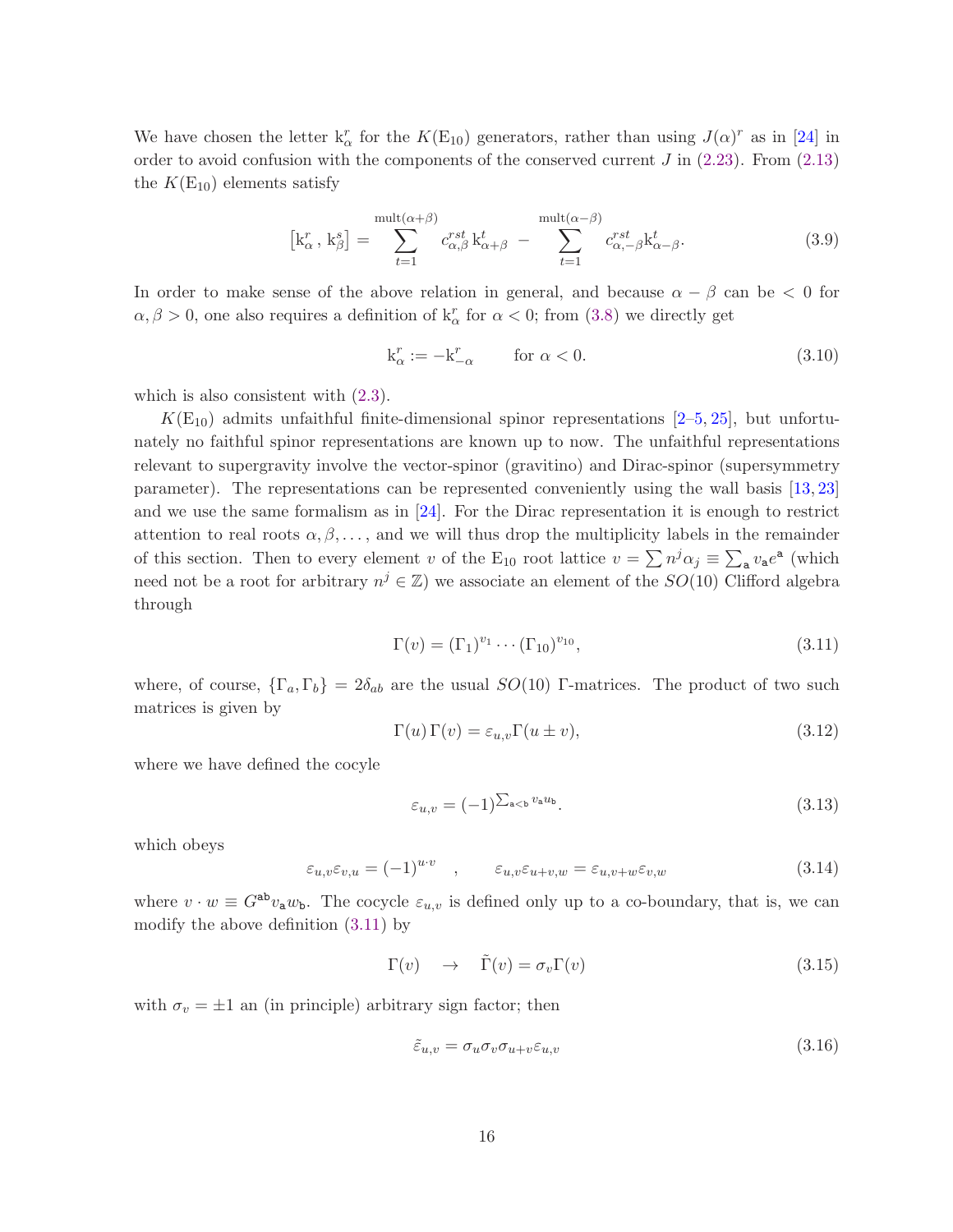also obeys the cocycle relations [\(3.14\)](#page-16-1). Next we specialize to elements  $v = \alpha, \beta \in \Delta$  which are roots, and choose the co-boundary such that

<span id="page-17-0"></span>
$$
\tilde{\Gamma}(\alpha) := \sigma_{\alpha} \Gamma(\alpha) := \begin{cases}\n\Gamma(\alpha) & \text{if } \alpha > 0, \\
-\Gamma(\alpha) \equiv -\Gamma(-\alpha) & \text{if } \alpha < 0,\n\end{cases}
$$
\n(3.17)

that is,  $\sigma_{\alpha} = \pm 1$  according to whether  $\alpha$  is positive or negative, whence  $\sigma_{\alpha}\sigma_{-\alpha} = -1$ . The sign switch between positive and negative roots in [\(3.17\)](#page-17-0) is necessary to remain consistent with [\(3.10\)](#page-16-2). This definition can be extended to the whole root lattice by choosing  $\sigma_v = \pm 1$  arbitrarily for non-roots v, but subject to the condition  $\sigma_v \sigma_{-v} = -1$  (for  $v \neq 0$ ). Indeed, in the relevant expressions in the supersymmetry constraint the matrix  $\tilde{\Gamma}(\alpha)$  always comes with a factor  $P^r_{\alpha}$ which vanishes when  $\alpha$  is not a root. The extra sign in [\(3.17\)](#page-17-0) leads to an important modification in the multiplication rule [\(3.12\)](#page-16-3), viz.

<span id="page-17-2"></span>
$$
\tilde{\Gamma}(\alpha)\tilde{\Gamma}(\beta) = \tilde{\varepsilon}_{\alpha,\beta}\tilde{\Gamma}(\alpha+\beta) = -\tilde{\varepsilon}_{\alpha,-\beta}\tilde{\Gamma}(\alpha-\beta). \tag{3.18}
$$

With these definitions one can check that the map

<span id="page-17-1"></span>
$$
k_{\alpha} \ \mapsto \ \frac{1}{2} \, \tilde{\Gamma}(\alpha) \tag{3.19}
$$

for all real  $\alpha$  provides a representation of  $K(E_{10})$ , when extended consistently by commutators. For consistency of this representation with [\(3.10\)](#page-16-2) the sign in [\(3.17\)](#page-17-0) is crucial. This representation has a large kernel; for instance, for null roots  $\delta$  one has  $k_{\delta}^{r} \mapsto 0$ , and for time-like imaginary roots all elements of the corresponding root space either vanish or are represented by the *same* element of the Clifford algebra. The quotient algebra of  $K(E_{10})$  by the kernel is isomorphic to  $\mathfrak{so}(32)$  [\[2\]](#page-37-1). We will refer to this representation of  $K(E_{10})$  as the Dirac-spinor representation, or just 'Dirac representation'. (This type of representation can be straight-forwardly generalised to other simply-laced Kac–Moody algebras and also to arbitrary Kac–Moody algebras [\[25\]](#page-38-12).)

Because  $(3.19)$  works for all real roots the comparison of  $(3.9)$  with  $(3.18)$  shows that, for real roots  $\alpha$  and  $\beta$ ,

$$
c_{\alpha,\beta} = -\tilde{\varepsilon}_{\alpha,\beta} \tag{3.20}
$$

whenever  $\alpha + \beta$  or  $\alpha - \beta$  is also a real root. This is furthermore consistent with the fact that for real  $\alpha$  and  $\beta$  only one of the terms on the r.h.s. of [\(3.9\)](#page-16-4) can be non-zero. The minus sign in the above relation arises because below we will act on the components of the spinor rather than on the basis vectors.

While the Dirac representation corresponds to the supersymmetry transformation parameter, the vector spinor representation derives from the  $D = 11$  gravitino, and is 'less unfaithful' than the Dirac representation. It was first obtained in  $[2]$  in terms of an  $SO(10)$  covariant vectorspinor  $\Psi_A^a$  with an  $SO(10)$  vector index  $a = 1, ..., 10$  and spinor indices  $A, B, ... = 1, ..., 32$ . This vector-spinor is directly related via a fermionic dictionary to the spatial components of the  $D = 11$  gravitino  $\psi_a$  through [\[2,](#page-37-1) Eq. (5.1)]:

<span id="page-17-3"></span>
$$
\Psi_a(t) = g^{1/4} \psi_a(t, \mathbf{x}_0),\tag{3.21}
$$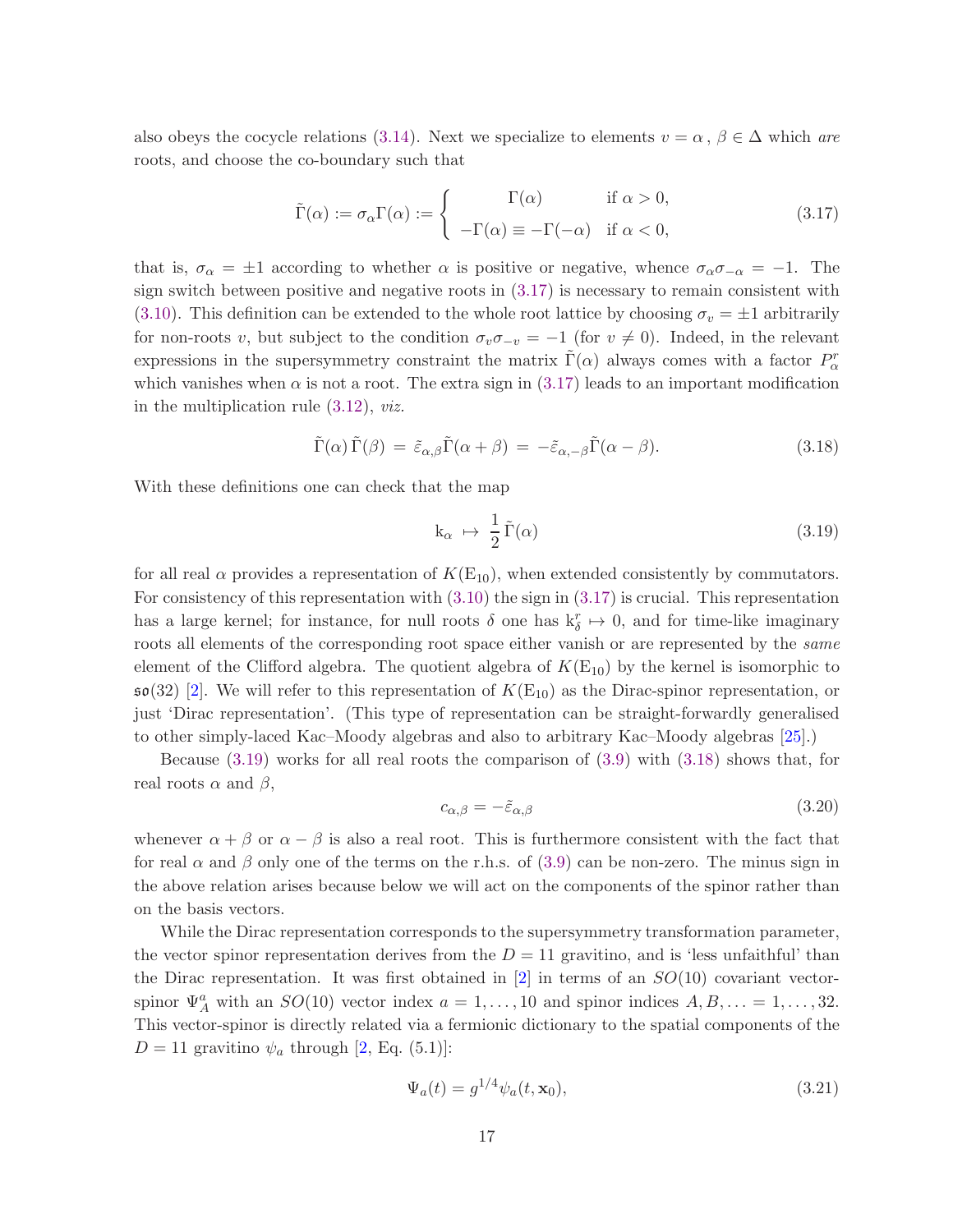where  $g = det(g_{mn})$  is the determinant of the spatial part of the metric. For the time component of the gravitino (the Lagrange multiplier for the supersymmetry constraint), we adopt the gauge  $\psi_0 = \Gamma_0 \Gamma^a \psi_a$ , as in [\[2\]](#page-37-1).

For the present purposes it is, however, advantageous to switch to a different description of the vector-spinor in terms of fermions  $\phi^a$  which are related to the  $SO(10)$  covariant vector-spinor  $\Psi^a$  of [\[2\]](#page-37-1) above by the following crucial re-definition [\[23\]](#page-38-10)

$$
\phi^{\mathbf{a}} = \Gamma^a \Psi^a \qquad \text{(no sum on } a\text{)}.
$$
\n(3.22)

This relation clearly breaks  $SO(10)$  covariance, but has an important advantage: in this way the Lorentz group  $SO(10)$  gets replaced by the  $SO(1, 9)$  symmetry acting on the space of diagonal scale factors  $\{q^{\mathsf{a}}\}$ , which is also the invariance group of the DeWitt metric  $G_{\mathsf{ab}}$ ! It is for this reason that we adopt a different font  $(a, b, \ldots)$ , as we already did in [\[24\]](#page-38-11); the latter indices are then covariant under the (Lorentzian) invariance group of the DeWitt metric  $G_{ab}$ . We will also use the notation

<span id="page-18-2"></span><span id="page-18-0"></span>
$$
\phi(\alpha) \equiv \alpha_{\mathbf{a}} \phi^{\mathbf{a}}.\tag{3.23}
$$

Like the Dirac representation the vector-spinor representation, now modeled by spinors  $\phi^{\mathsf{a}}_{\lambda}$  $_A^a$ , is obviously finite-dimensional (we will often suppress explicitly writing out the spinor indices). The vector-spinor  $\phi^{\mathbf{a}}_{\lambda}$  $_A^a$  satisfies the canonical (Dirac) brackets [\[2,](#page-37-1) [23\]](#page-38-10):

$$
\left\{\Psi_A^a, \Psi_B^b\right\} = \delta^{ab}\delta_{AB} - \frac{1}{9}(\Gamma^a \Gamma^b)_{AB} \Rightarrow \left\{\phi_A^a, \phi_B^b\right\} = G^{ab}\delta_{AB}.
$$
 (3.24)

(recall the definition of  $G^{ab}$  in [\(3.5\)](#page-15-2)). A canonical representation of  $K(E_{10})$  is then obtained by defining for any real root  $\alpha$ 

$$
k_{\alpha} = X_{ab}(\alpha)\phi^{a}\tilde{\Gamma}(\alpha)\phi^{b}, \quad X_{ab} \equiv X_{ab}(\alpha) = -\frac{1}{2}\alpha_{a}\alpha_{b} + \frac{1}{4}G_{ab}.
$$
 (3.25)

and this construction yields an unfaithful representation of  $K(E_{10})$  [\[24\]](#page-38-11). Note that we again have to employ the Γ-matrices from  $(3.17)$  $(3.17)$  in order to extend this definition to both positive and negative real roots. We also note that the unfaithful spinor representation can be used to deduce partial information about the unknown structure constants of  $K(E_{10})$ , and thus  $E_{10}$ .

With the bosonic dictionary  $(3.3)$  and the fermionic dictionary  $(3.21)$  one can now convert any supergravity expression into the  $E_{10}$ -variables  $P^{(\ell)}$  and  $\Psi_a$ . With the relations [\(3.7\)](#page-15-3) and [\(3.22\)](#page-18-0) we can then rewrite in the next step everything into  $P_{\alpha}$  and  $\phi^{\mathbf{a}}$  variables. This is the procedure we now apply to the supersymmetry constraint of  $D = 11$  supergravity.

#### 3.3 Supersymmetry constraint

In terms of the original canonical variables of  $D = 11$  supergravity [\[12\]](#page-38-0), the canonical supersymmetry constraint is given by  $[2, Eq. (3.12)]$ 

<span id="page-18-1"></span>
$$
\tilde{S} = \Gamma^{ab} \Big[ \partial_a \psi_b + \frac{1}{4} \omega_{acd} \Gamma^{cd} \psi_b + \omega_{abc} \psi_c + \frac{1}{2} \omega_{ac0} \Gamma^c \Gamma^0 \psi_b \Big] + \frac{1}{4} F_{0abc} \Gamma^0 \Gamma^{ab} \psi^c + \frac{1}{48} F_{abcd} \Gamma^{abcde} \psi_e,
$$
\n(3.26)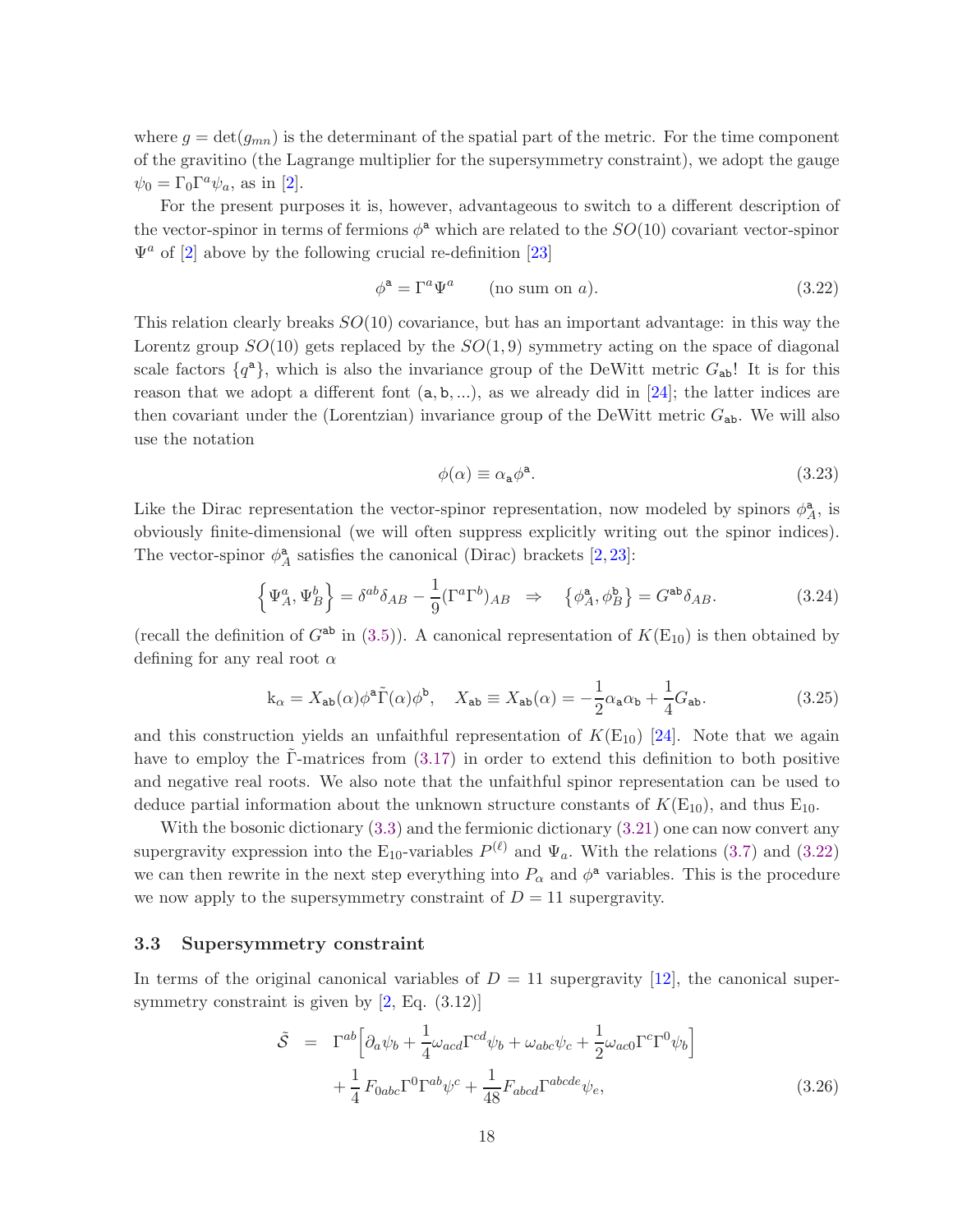where  $\omega_{ABC}$  are the components of the  $D = 11$  spin connection and  $F_{ABCD}$  the components of the four-form (with flat indices  $A, B, \ldots = 0, 1, \ldots, 10$ ). Using the dictionaries [\(3.3\)](#page-14-1) and [\(3.21\)](#page-17-3) one can rewrite this expression in terms of  $E_{10}$  coset variables. The translation between the coset model and D = 11 supergravity furthermore involves neglecting spatial gradients  $\partial_a \psi_b$  on the fermions, terms of the form  $\partial_a g \propto \omega_{bba}$ , and all spatial gradients of second or higher order on the bosonic fields. It was then shown in  $[2, Eq. (5.14)]$  that the supersymmetry constraint can be re-expressed in terms of the coset quantities  $P^{(\ell)}$  and in an  $SO(10)$  covariant manner as

<span id="page-19-0"></span>
$$
S = \left(P_{ab}^{(0)}\Gamma^{a} - P_{cc}^{(0)}\Gamma_{b}\right)\Psi^{b} + \frac{1}{2}P_{abc}^{(1)}\Gamma^{ab}\Psi^{c} + \frac{1}{5!}P_{abcdef}^{(2)}\Gamma^{abcde}\Psi^{f} + \frac{1}{6!}\left(P_{a|ac_1\cdots c_7}^{(3)}\Gamma^{c_1\cdots c_6}\Psi^{c_7} - \frac{1}{28}P_{a|c_1\cdots c_8}^{(3)}\Gamma^{c_1\cdots c_8}\Psi^{a}\right).
$$
\n(3.27)

Compared to [\[2\]](#page-37-1), we have rescaled the supersymmetry constraint by an overall factor of 2 and we also recall the normalisation changes that we explained in footnote [7.](#page-14-0)

The notation S in place of  $\tilde{S}$  of [\(3.26\)](#page-18-1) indicates that we have rescaled  $\tilde{S}$  and multiplied it by  $\Gamma_0$ . In this  $SO(10)$  covariant form, repeated indices are summed over and indices are raised and lowered with the Euclidean metric  $\delta_{ab}$ . We will now rewrite this expression once more, in order to bring it into a form that conforms more closely with the new variables introduced in the foregoing section. A key fact here is that by so doing we will give up manifest spatial Lorentz covariance, and trade it for the Lorentzian  $SO(1,9)$  symmetry on the space of scale factors exhibited above. In other words, the simplest form of the constraint is attained by trading a space-time symmetry for a symmetry in (a truncated version of) DeWitt superspace!

To convert the expression  $(3.27)$  to the  $E_{10}$  covariant notation above, we change fermionic variables according to [\(3.22\)](#page-18-0) and analyse the various terms. For the contributions from  $\ell =$ 0, 1, 2, and now writing out the sums, we find

$$
\sum_{a} P_{aa}^{(0)} \Gamma^{a} \Psi^{a} - \sum_{c} P_{cc}^{(0)} \sum_{a} \Gamma_{a} \Psi^{a} = G_{ab} \pi^{a} \phi^{b}
$$
\n
$$
\sum_{ab} P_{ab}^{(0)} \Gamma^{a} \Psi^{b} = \sum_{a\n
$$
\sum_{a,b,c} P_{abc}^{(1)} \Gamma^{ab} \Psi^{c} = 2 \sum_{a\n
$$
\sum_{a,b,c,d,e,f} P_{abcdef}^{(2)} \Gamma^{abcde} \Psi^{f} = 5! \sum_{a
$$
$$
$$

where we identified  $\pi^a = P_{aa}^{(0)}$ . We now see that the expressions on the r.h.s. are already in the desired form; for instance,

<span id="page-19-1"></span>
$$
\sum_{a
$$
= \frac{1}{2} \sum_{\ell(\alpha) = \pm 1} P_{\alpha} \tilde{\Gamma}(\alpha) \phi(\alpha) \tag{3.29}
$$
$$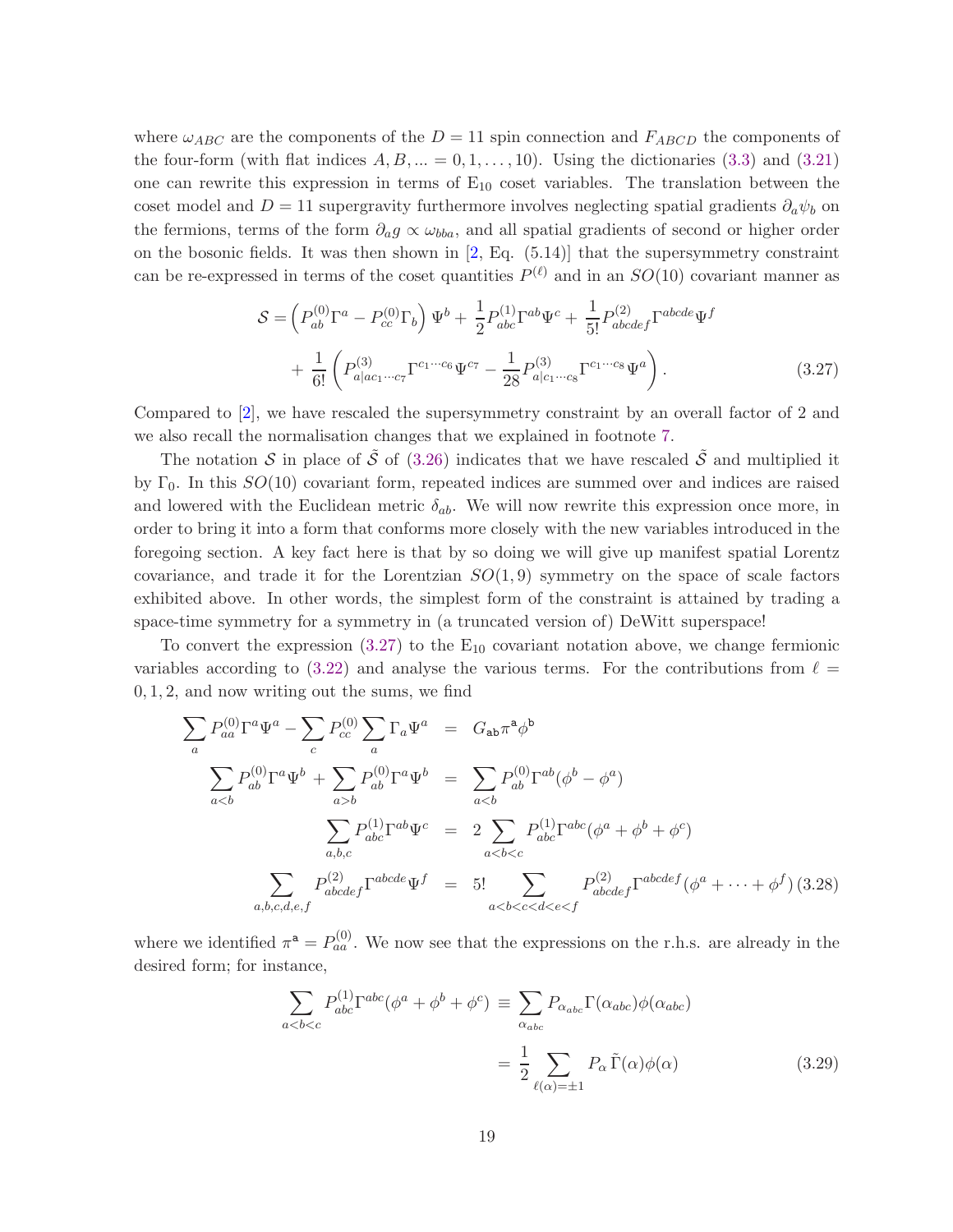where the middle sum on the r.h.s. runs over all level  $\ell = 1$  roots  $\alpha_{abc}$  (which are positive), while the last sum includes positive and negative roots. The level  $\ell = 0, 2$  contributions work in an analogous manner.

At level  $\ell = 3$  we encounter not only real roots, but for the first time also null roots. To see this distinction one has to separately analyse those terms in  $P_{abc}^{(3)}$  $a|c_1 \cdots c_8$  for which the index  $a$  coincides with one of the  $c_i$  (yielding real roots), and those terms for which all indices are different, i.e.  $a \notin \{c_1, \ldots, c_8\}$  (yielding null roots). In order to analyse these terms we thus have to split up the various sums. We start with

$$
\sum_{a,c_1,\dots,c_7} P_{a|ac_1\cdots c_7}^{(3)} \Gamma^{c_1\cdots c_6} \Psi^{c_7} \equiv \sum_{c_1,\dots,c_7} \sum_{a \neq c_i} P_{a|ac_1\cdots c_7}^{(3)} \Gamma^{[c_1\cdots c_6} \Psi^{c_7]}
$$
  
= 6! \sum\_{c\_1 < \dots < c\_7} \sum\_{a \neq c\_i} P\_{a|ac\_1\cdots c\_7}^{(3)} \Gamma^{c\_1\cdots c\_7} (\phi^{c\_1} + \dots + \phi^{c\_7}), \tag{3.30}

where the  $c_i$  have been ordered in the second expression. The other contribution to the supersymmetry constraint [\(3.27\)](#page-19-0) becomes

$$
-\frac{1}{28} \sum_{a} \sum_{c_1, \dots, c_8} P_{a|c_1 \cdots c_8}^{(3)} \Gamma^{c_1 \cdots c_8} \Psi^a = -2 \cdot 6! \sum_{a} \sum_{c_1 < \dots < c_8} P_{a|c_1 \cdots c_8}^{(3)} \Gamma^{c_1 \cdots c_8} \Psi^a
$$

$$
= 2 \cdot 6! \sum_{c_1 < \dots < c_7} \sum_{a \neq c_i} P_{a|ac_1 \cdots c_7}^{(3)} \Gamma^{c_1 \cdots c_7} \phi^a - 2 \cdot 6! \sum_{c_1 < \dots < c_8} \sum_{a \neq c_i} P_{a|c_1 \cdots c_8}^{(3)} \Gamma^{ac_1 \cdots c_8} \phi^a.
$$
(3.31)

Combining the two parts one finds

$$
\frac{1}{6!} \left( P_{a|ac_1 \cdots c_7}^{(3)} \Gamma^{c_1 \cdots c_6} \Psi^{c_7} - \frac{1}{28} P_{a|c_1 \cdots c_8}^{(3)} \Gamma^{c_1 \cdots c_8} \Psi^{a} \right)
$$
\n
$$
= \sum_{c_1 < \dots < c_7} \sum_{a \neq c_i} P_{a|ac_1 \cdots c_7}^{(3)} \Gamma^{c_1 \cdots c_7} (2\phi^a + \phi^{c_1} + \dots + \phi^{c_7}) - 2 \sum_{c_1 < \dots < c_8} \sum_{a \neq c_i} P_{a|c_1 \cdots c_8}^{(3)} \Gamma^{ac_1 \cdots c_8} \phi^a.
$$
\n(3.32)

The first term is exactly the contribution from the 360 (gravitational) real roots on level  $\ell = 3$ , viz.

 $\alpha = (2111111100)$  and permutations (3.33)

where the root shown is associated with the component  $P_{1|12345678}^{(3)}$ . The normalization is different from the one used previously since the level  $\ell = 3$  generators were normalised to 9 rather than 1 in [\[2\]](#page-37-1), cf. also footnote [7.](#page-14-0) The second term is a sum over the (gravitational) null roots

<span id="page-20-0"></span>
$$
\delta = (1111111110) \quad \text{and permutations} \tag{3.34}
$$

where the first root is now associated with the component  $P_{1|23456789}^{(3)}$ . Note that the constraint as written above is overcounting them since there are  $\begin{pmatrix} 10 \\ 0 \end{pmatrix}$ 8  $\setminus$  $\times$  2 = 90 instead of the required 80. The reason is a new type of gauge invariance related to the irreducibility of the  $\ell = 3$ representation and that will be discussed in more detail in section [3.4.](#page-21-0)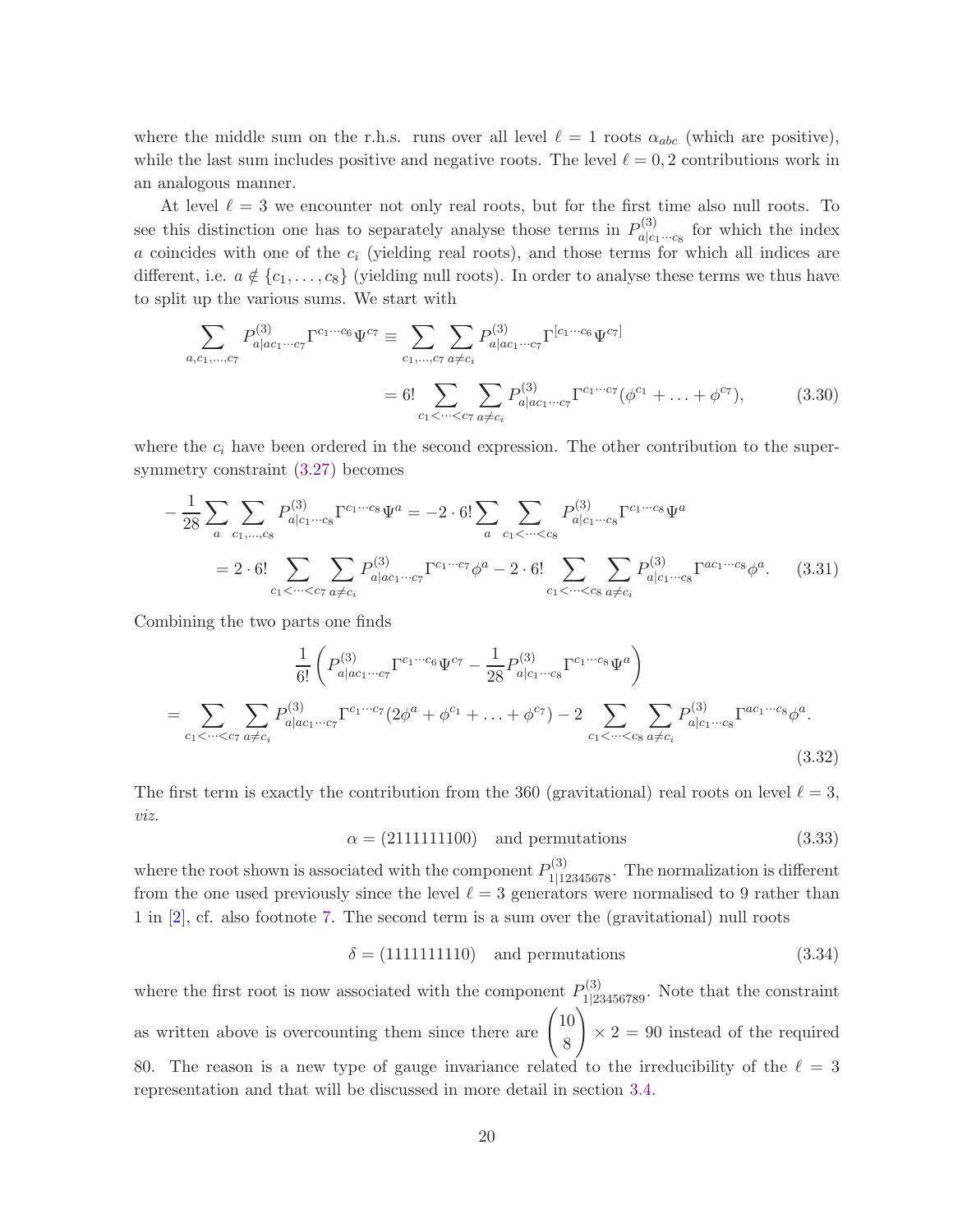Let us summarise: altogether, the rewriting of the supersymmetry constraint  $(3.27)$  so far has led to the following expression up to and including all roots of  $\ell \leq 3$ :

$$
S = \pi \cdot \phi + \sum_{\substack{\alpha^2 = 2 \\ \ell = 0, \alpha > 0}} P_{\alpha} \tilde{\Gamma}(\alpha) \phi(\alpha) + \sum_{\substack{\alpha^2 = 2 \\ \ell = 1}} P_{\alpha} \tilde{\Gamma}(\alpha) \phi(\alpha) + \sum_{\substack{\alpha^2 = 2 \\ \ell = 2}} P_{\alpha} \tilde{\Gamma}(\alpha) \phi(\alpha)
$$
  
+ 
$$
\sum_{\substack{\alpha^2 = 2 \\ \ell = 3}} P_{\alpha} \tilde{\Gamma}(\alpha) \phi(\alpha) + \sum_{\substack{\delta^2 = 0 \\ \ell = 3}} \sum_{r = 1}^8 P_{\delta}^r \tilde{\Gamma}(\delta) \phi(\epsilon^r)
$$
(3.35)

where we have replaced  $\Gamma$  by  $\tilde{\Gamma}$  to underline that the sum can also be extended to run over negative roots as in  $(3.29)$ . The 'polarisation vectors'  $\epsilon^r$  appearing for the null roots will be discussed in detail in the next section.

#### <span id="page-21-0"></span>3.4 Null roots and gauge equivalences

We now return to the counting issue mentioned after  $(3.34)$ . The association of a particular index set  $(a_1c_1 \ldots c_8)$  with all indices different to a null root component  $P_{a_1|a_2|}^{(3)}$  $a_1|c_1...c_8$  is subject to the irreducibility constraint (Young symmetry)

<span id="page-21-2"></span><span id="page-21-1"></span>
$$
P_{[a_1|c_1...c_8]}^{(3)} = 0.
$$
\n(3.36)

This provides one linear relation between a priori nine different ways of distributing the nine indices on the hook tableau, bringing down the number of independent components to eight, in agreement with the multiplicity of null roots in  $E_{10}$ . Let us discuss in more detail how this is implemented in the supersymmetry constraint.

Gauge fixed form: To see this in more detail let us pick the particular null root corresponding to the indices  $\{a, c_1, \ldots, c_8\} = \{1, \ldots, 9\}$ . This root has contributions proportional to Γ(δ) through (reordering some of the indices)

$$
-2\left(P_{1|2\ldots9}\phi^1 + P_{2|3\ldots91}\phi^2 + \ldots + P_{9|1\ldots8}\phi^9\right) \tag{3.37}
$$

Here, one could now trade the first term for a combination of the other terms by virtue of [\(3.36\)](#page-21-1). This leads to

$$
-2\left(P_{2|3\ldots91}(\phi^2-\phi^1)+\ldots+P_{9|1\ldots8}(\phi^9-\phi^1)\right),\tag{3.38}
$$

that is, it can be written in the form

$$
\sum_{r=1}^{8} P_{\delta}^{r} \Gamma(\delta) \phi(\epsilon^{r}) \tag{3.39}
$$

with

$$
P_{\delta}^{1} = P_{2|3...91} , \dots, P_{\delta}^{8} = P_{9|1...8}
$$
 (3.40)

and polarization vectors

$$
\epsilon^1 = (2 - 200000000), \dots, \epsilon^8 = (20000000 - 20)
$$
 (3.41)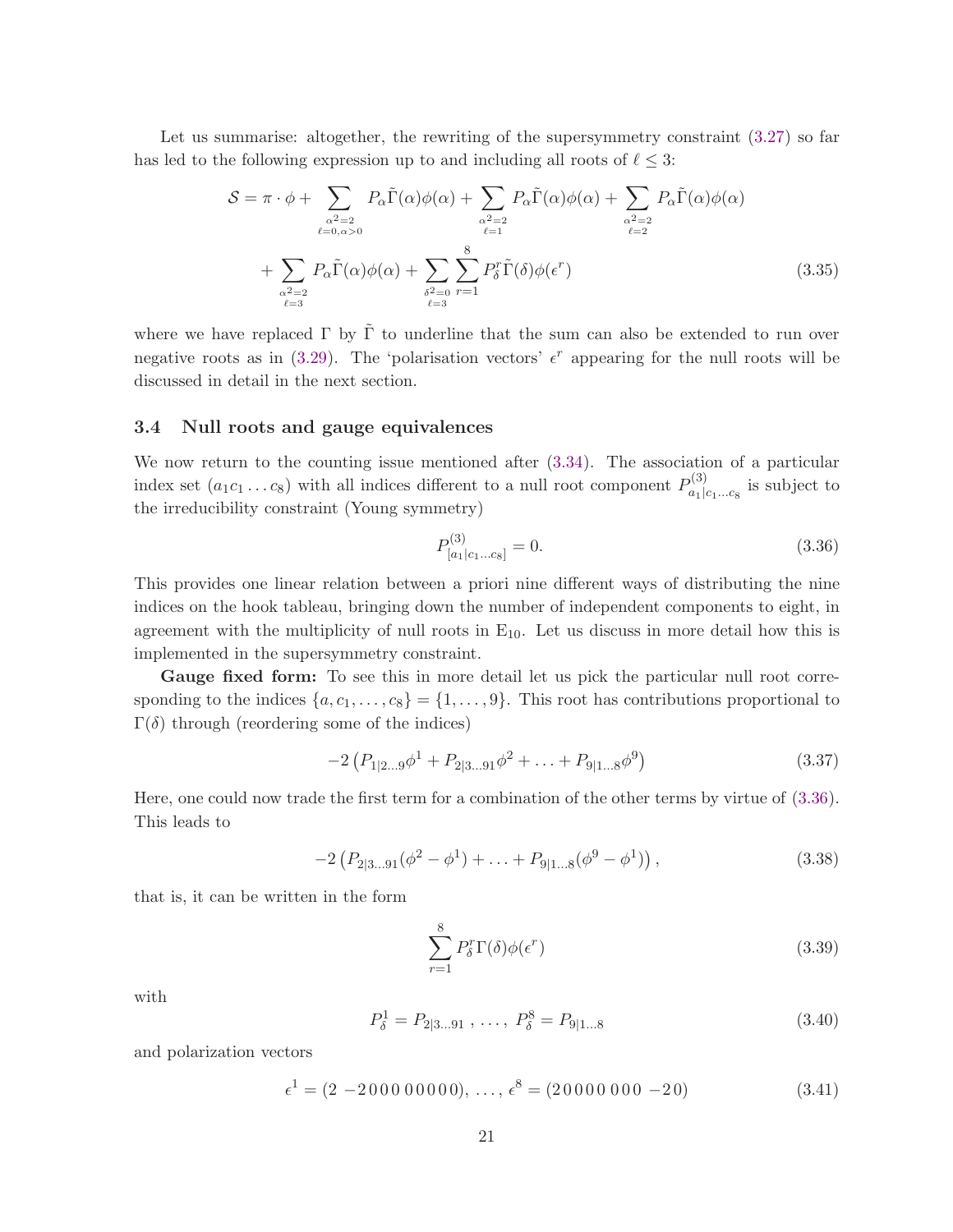These polarisation vectors are orthogonal to  $\delta$  (as required) and correspond to positive  $\ell = 0$ roots associated with generators  $K^1_{r+1}$  (or their negatives).

Gauge unfixed form: We can avoid choosing a particular set of polarisation vectors by instead letting the 'multiplicity sum' run over an enlarged set

$$
\sum_{r=1}^{9} P_{\delta}^{r} \Gamma(\delta) \phi(\epsilon^{r}). \tag{3.42}
$$

Here,  $P_{\delta}^{r}$  denote the nine index arrangements and  $\epsilon^{r}$  are nine independent polarisation vectors that are orthogonal to  $\delta$ . Shifting  $\epsilon^r \to \epsilon^r + \delta$  leads to

$$
\sum_{r=1}^{9} P_{\delta}^{r} \Gamma(\delta) \phi(\epsilon^{r} + \delta) = \sum_{r=1}^{9} P_{\delta}^{r} \Gamma(\delta) \phi(\epsilon^{r}) + \sum_{r=1}^{9} P_{\delta}^{r} \Gamma(\delta) \phi(\delta) = \sum_{r=1}^{9} P_{\delta}^{r} \Gamma(\delta) \phi(\epsilon^{r})
$$
(3.43)

since  $\sum_{r=1}^{9} P_{\delta}^{r} = 0$  by virtue of [\(3.36\)](#page-21-1). Therefore, we have a gauge invariance in the expression that we could use to fix the gauge in the way we have done above. This gauge invariance no longer 'lives' in ordinary space-time, but rather in the DeWitt superspace of (diagonal) metrics.

# 4 Properties of supersymmetry constraint

Having rewritten the supersymmetry constraint in terms of  $K(E_{10})$  variables we will now reinvestigate the canonical algebra of supersymmetry constraints and its  $K(E_{10})$  covariance. As for the algebra we will recover the previously derived results according to which the canonical constraints of  $D = 11$  supergravity in the appropriate truncation are all associated with null roots of  $E_{10}$ . As for the transformation properties of the superconstraint, we will exhibit its noncovariance under the full  $K(E_{10})$  – a clear indication that the present construction is incomplete.

#### 4.1 Supersymmetry constraint algebra

The above calculations led to the following expression for the supersymmetry constraint

<span id="page-22-0"></span>
$$
S_A = \pi_a \phi_A^a + \sum_{\substack{\alpha^2 = 2 \\ \ell \le 3, \alpha > 0}} P_\alpha(\Gamma(\alpha)\phi(\alpha))_A + \sum_{\substack{\delta^2 = 0 \\ \ell = 3}} P_\delta^r(\Gamma(\delta)\phi(\epsilon^r))_A
$$
(4.1)

(recall that  $\phi(\alpha)_A \equiv \alpha_a \phi_A^a$  $A_A^{\mathbf{a}}$ . As shown above, the terms written out in the above formula agree precisely with the supersymmetry constraint derived from supergravity by dropping terms containing spatial gradients as well as cubic terms in the fermions. In other words, apart from these omitted contributions, the full content of the supersymmetry constraint is captured by the  $\ell \leq 3$  sector of the E<sub>10</sub> model with fermions. However, from this restriction it is already clear that this expression cannot be the whole story, and we will make this point more explicit in the following section by showing that, contrary to first expectations,  $S$  does not transform in the Dirac representation, nor in any other known representation of  $K(E_{10})$ .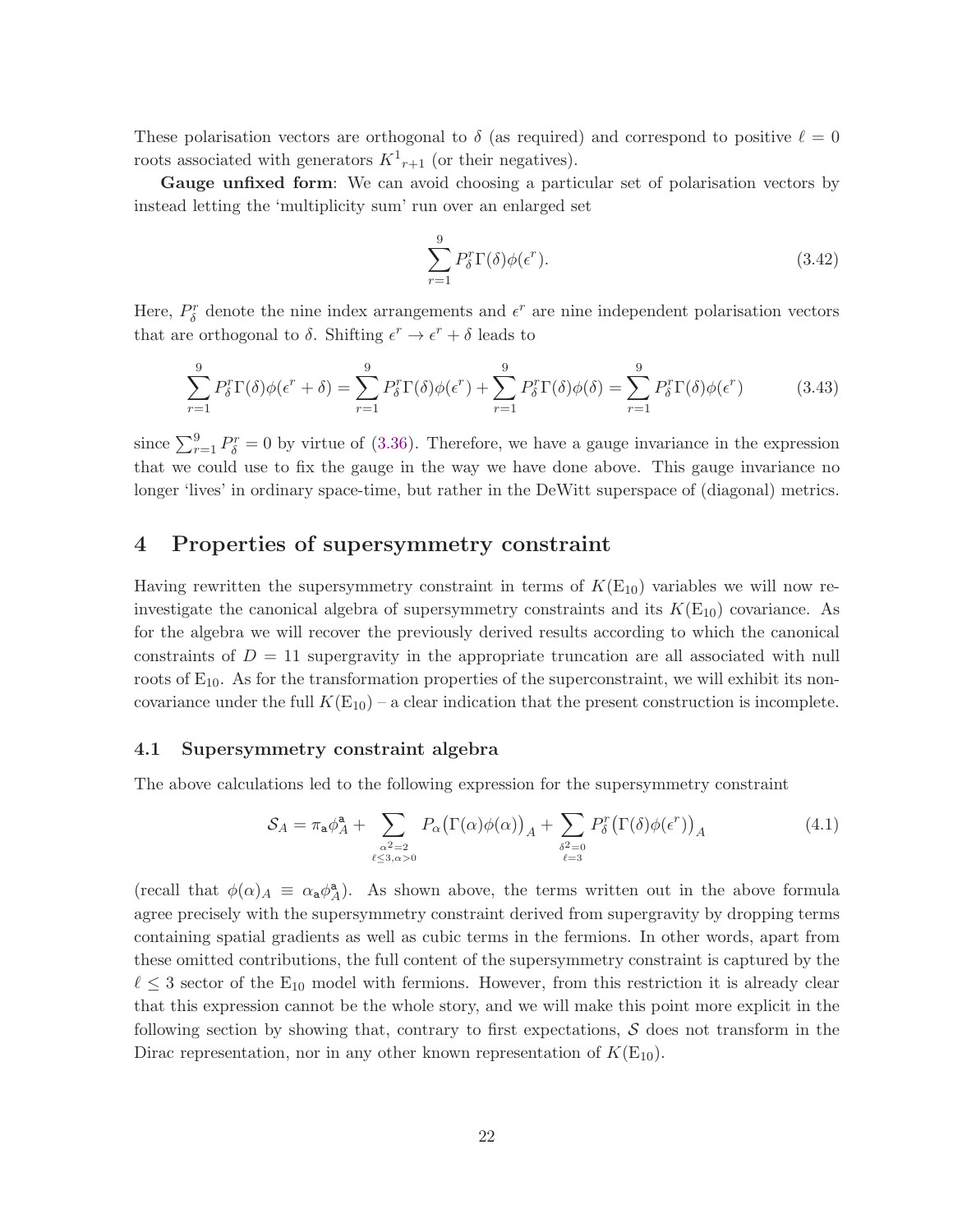Nevertheless, under the canonical brackets, the supersymmetry constraint in the above form should yield the Hamiltonian and all other constraints supergravity constraints in the gradient truncation (and ignoring higher order fermionic terms). Schematically, we see that

<span id="page-23-0"></span>
$$
\{S_A, S_B\} = 2\mathcal{H}\delta_{AB} + \sum_{\delta^2=0} \mathcal{C}(\delta) \Gamma_{AB}(\delta) + \dots \tag{4.2}
$$

Here, we have introduced the calligraphic letter  $\mathcal H$  for the 'Hamiltonian' arising from the commutator of two supersymmetry constraints, to distinguish it notationally from the coset Hamiltonian H discussed in the previous sections, since it is not clear a priori whether the two agree. Indeed, we will explain below that they do differ.

The anti-commutator [\(4.2\)](#page-23-0) contains many terms, but let us first concentrate on the ones containing no fermions (the ones bilinear in the fermions would also receive contributions from cubic fermionic terms, which are not included in the above formula for  $S$ ). Here we use (for roots  $\alpha$  and  $\beta$  that are real and hence have anti-symmetric  $\Gamma(\alpha)$  and  $\Gamma(\beta)$ )

<span id="page-23-2"></span>
$$
\{\pi \cdot \phi_A, \pi \cdot \phi_B\} = G_{ab}\pi^a \pi^b \delta_{AB}
$$
\n(4.3a)

$$
\{\pi \cdot \phi_A, P_\alpha(\Gamma(\alpha)\phi(\alpha))_B\} = (\alpha \cdot \pi)P_\alpha \Gamma(\alpha)_{BA} + \cdots
$$
\n(4.3b)

$$
\{\pi \cdot \phi_A, P_\delta^r(\Gamma(\delta)\phi(\varepsilon^r))_B\} = (\varepsilon^r \cdot \pi) P_\delta^r \Gamma(\delta)_{BA} + \cdots
$$
\n(4.3c)

$$
\{P_{\alpha}(\Gamma(\alpha)\phi(\alpha))_{A}, P_{\beta}(\Gamma(\beta)\phi(\beta))_{B}\} = -(\alpha \cdot \beta)\varepsilon_{\alpha,\beta} P_{\alpha} P_{\beta} \Gamma(\alpha+\beta)_{AB} + \cdots
$$
 (4.3d)

where dots stand for terms quadratic in the fermions. Now the anticommutator  $(4.2)$  is symmetric in A, B, hence the terms in the second line do not contribute because  $\Gamma(\alpha)$  is antisymmetric for real roots  $\alpha$ <sup>[8](#page-23-1)</sup>. Consequently, the result will then contain only terms proportional to  $\delta_{AB}$ (the Hamiltonian), and terms where  $\alpha + \beta$  is light-like (the constraints), and more generally, for which  $(\alpha + \beta)^2$  is a multiple of four. This is indeed the structure displayed in [\(4.2\)](#page-23-0).

Let us first look at the Hamiltonian. The first kind of contribution will come from those terms with  $\beta = \alpha$ ; in this case we use  $\varepsilon_{\alpha,\alpha} = -1$  to get

<span id="page-23-3"></span>
$$
-(\alpha \cdot \alpha)\varepsilon_{\alpha,\alpha} P_{\alpha} P_{\alpha} \Gamma(2\alpha)_{AB} = + 2 P_{\alpha} P_{\alpha} \delta_{AB}
$$
\n(4.4)

which is positive, and agrees with what we get from the  $E_{10}$  Casimir (see below). For the second kind we have  $\alpha \neq \beta$ , but such that  $(\alpha + \beta)$  has only even components, such that again  $\Gamma(\alpha + \beta) = 1$ ; for example  $\alpha + \beta = 2\delta = (2222222220)$  with

 $\alpha = (2111111100)$  and  $\beta = (0111111120)$ 

In this case we still have  $\varepsilon_{\alpha,\beta} = -1$  but  $\alpha \cdot \beta = -2$ , hence

<span id="page-23-4"></span>
$$
-(\alpha \cdot \beta)\varepsilon_{\alpha,\beta} P_{\alpha} P_{\beta} \Gamma(\alpha+\beta)_{AB} = -2 P_{\alpha} P_{\beta} \delta_{AB}
$$
\n(4.5)

<span id="page-23-1"></span><sup>&</sup>lt;sup>8</sup>This is in agreement with structure of the diagonal components  $\pi_a = P_{aa}^{(0)}$  from the constraint  $C_{[a_1...a_9]}^{(3)}$  $P_{ca_1}^{(0)}P_{c|a_2...a_9}^{(3)}$  + ... discussed in [\[26,](#page-38-13)[27\]](#page-38-14) that only couple to the null root components  $P_{\delta}^r$  as determined by [\(4.3c\)](#page-23-2).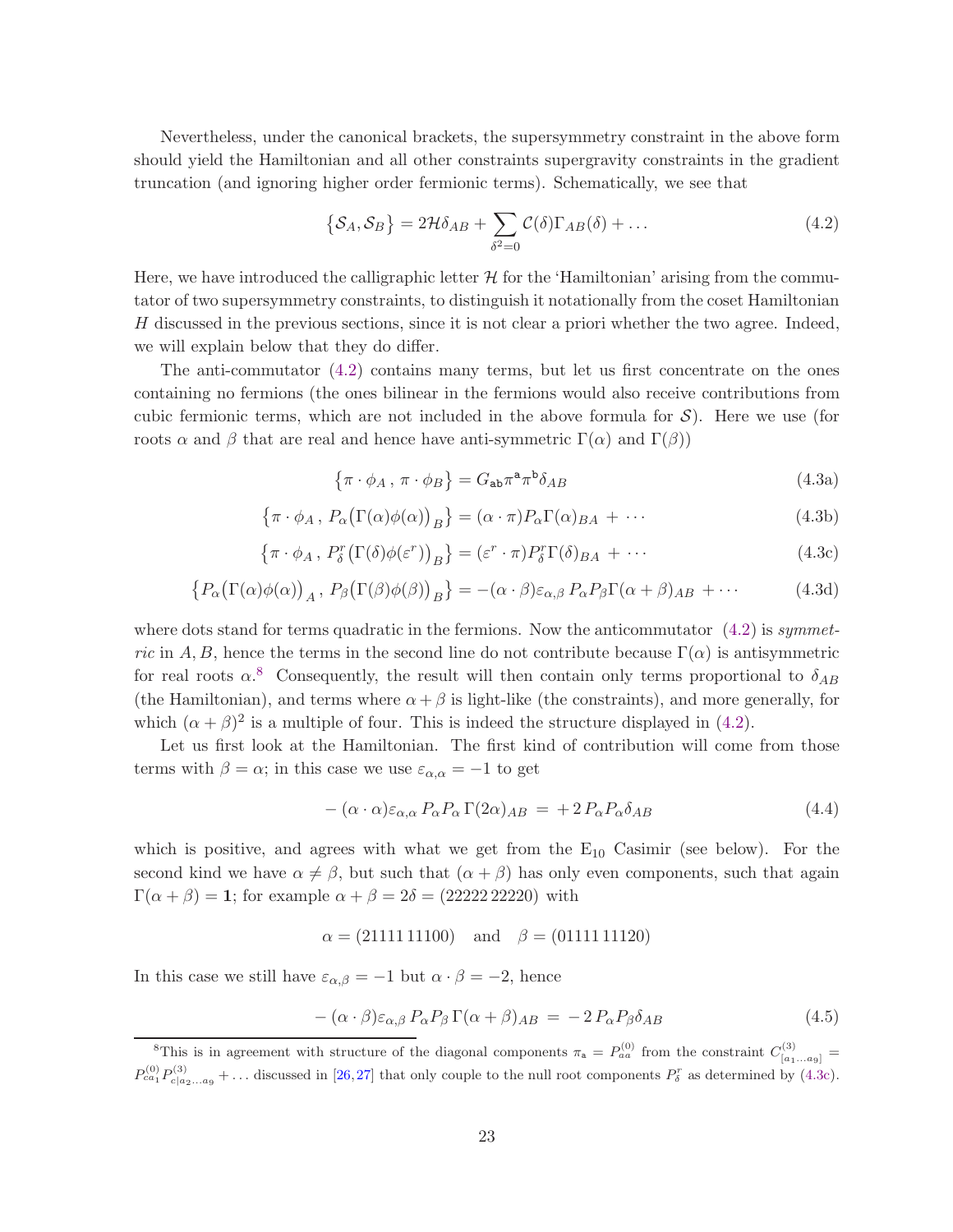As one can easily check these are indeed associated with the *negative definite* terms in the bosonic part of the supergravity Hamiltonian. To see this more explicitly, we recall from [\[2,](#page-37-1) Eq. (6.6)] the  $SO(10)$  covariant expressions for H arising from the supersymmetry commutator:

<span id="page-24-0"></span>
$$
\mathcal{H} = \frac{1}{2} P_{ab}^{(0)} P_{ab}^{(0)} - \frac{1}{2} P_{aa}^{(0)} P_{bb}^{(0)} + \frac{1}{3!} P_{abc}^{(1)} P_{abc}^{(1)} + \frac{1}{6!} P_{a_1...a_6}^{(2)} P_{a_1...a_6}^{(2)}
$$

$$
+ \frac{2}{8!} \left( P_{a_0|a_1...a_8}^{(3)} P_{a_0|a_1...a_8}^{(3)} - 4 P_{b|ba_1...a_7}^{(3)} P_{c|ca_1...a_7}^{(3)} \right)
$$

$$
= \frac{1}{2} \pi_a G^{ab} \pi_b + \sum_{\substack{\alpha > 0 \\ \alpha^2 = 2, \ell \le 3}} P_{\alpha} P_{\alpha} - \sum_{\substack{\alpha, \beta > 0, \alpha + \beta = 2\delta \\ \alpha^2 = \beta^2 = 2, \ell = 3}} P_{\alpha} P_{\beta}
$$
(4.6)

(see footnote [7](#page-14-0) for the normalisations of the level-2 and level-3 terms). Writing out the sums in last two terms we get exactly the two contributions [\(4.4\)](#page-23-3) and [\(4.5\)](#page-23-4) (plus the contribution from the null root). This result is to be contrasted with the coset Hamiltonian H

<span id="page-24-2"></span>
$$
H = \frac{1}{2} \langle P|P \rangle = \frac{1}{2} P_{ab}^{(0)} P_{ab}^{(0)} - \frac{1}{2} P_{aa}^{(0)} P_{bb}^{(0)} + \frac{1}{3!} P_{abc}^{(1)} P_{abc}^{(1)} + \frac{1}{6!} P_{a_1...a_6}^{(2)} P_{a_1...a_6}^{(2)}
$$

$$
+ \frac{1}{8!} P_{a_0|a_1...a_8}^{(3)} P_{a_0|a_1...a_8}^{(3)} + \dots
$$

$$
= \frac{1}{2} \pi_a G^{ab} \pi_b + \sum_{\substack{\alpha > 0 \\ \alpha^2 = 2, \ell \le 3}} P_{\alpha} P_{\alpha} + \dots
$$
(4.7)

where the dots stand for higher level real roots, as well as imaginary roots. In  $SO(10)$  form, this latter expression differs from the previous one not only by the appearance of the negative  $\ell = 3$  term in [\(4.6\)](#page-24-0) but also by the factor in front of the  $\ell = 3$  term with the correct sign. However, when writing out the Hamiltonian  $(4.6)$  in terms of the  $K(E_{10})$  variables in a manner completely analogous to the derivation in the foregoing section, we see that the terms at level  $\ell = 3$  are in one-to-one correspondence with the two types of terms exhibited in [\(4.4\)](#page-23-3) and [\(4.5\)](#page-23-4).<sup>[9](#page-24-1)</sup> We have thus isolated the source of the disagreement between the canonical Hamiltonian and the  $E_{10}$  Casimir that appears from level  $\ell = 3$  onwards, in terms of the  $K(E_{10})$  covariant looking supersymmetry constraint  $(4.1)$ . This disagreement is seen not only in the negativity, but also in the fact that the E<sub>10</sub> Casimir does not pair  $P_{\alpha}$  with  $P_{\beta}$  for  $\beta \neq \pm \alpha$ . Clearly the source of the trouble resides in the unfaithfulness of the  $K(E_{10})$  representation in terms of the  $\Gamma(\alpha)$ matrices that we are dealing with here, and would seem to require a generalisation of the usual Clifford algebra. We also see that these troubles multiply when we extend the sum from roots with  $\ell \leq 3$  to all real roots, as we will then have many more contributions proportional to  $\delta_{AB}$ . which would ruin the agreement with the supergravity Hamiltonian found above.

<span id="page-24-1"></span><sup>&</sup>lt;sup>9</sup>We stress that the coefficients of the  $P_{\alpha}P_{\alpha}$  terms for real roots do agree in the two expressions. For  $\ell = 3$ , this might seem surprising in view of the *different* coefficients in the  $SO(10)$  covariant expressions. A simple way of seeing that they agree after the rewriting in  $K(E_{10})$  variables is to look at a fixed particular real root, say  $P_{\alpha_{1|12345678}} \equiv P_{1|12345678}^{(3)}$ . In [\(4.6\)](#page-24-0) this term has contributions from both expressions via  $\frac{2}{8!}(8!-4\cdot7!) = 1$  and in [\(4.7\)](#page-24-2) one similarly has  $\frac{1}{8!} \cdot 8! = 1$ . This example illustrates well how the  $K(E_{10})$  properties can be obscured by insisting on  $SO(10)$  invariant expressions.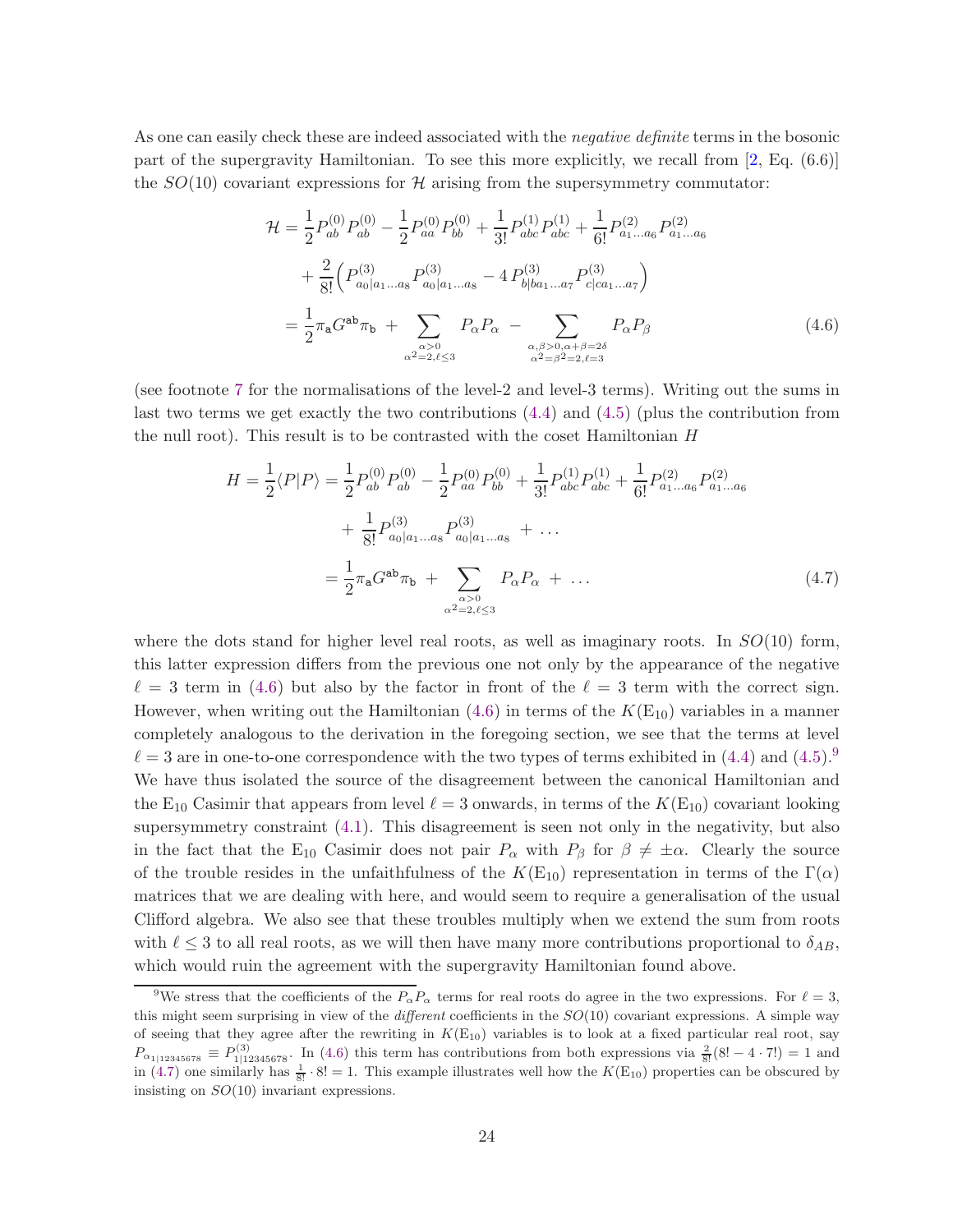The bosonic constraints identified in [\[2\]](#page-37-1) and associated there with lightlike roots are also recovered from those combinations where  $\alpha + \beta$  is a null root; as both  $\alpha$  and  $\beta$  can go up to level  $\ell = 3$ , the resulting null roots go up to level  $\ell = 6$ , in agreement with [\[2\]](#page-37-1). So the constraints are generically of the form

$$
\mathcal{C}(\delta) = \sum_{r} \varepsilon^{r} \cdot P_{\delta}^{r} + \sum_{\alpha + \beta = \delta} P_{\alpha} P_{\beta} + \cdots
$$
\n(4.8)

which agrees exactly with what was found before in [\[2\]](#page-37-1). Note, however, that starting from the supersymmetry constraint  $(4.1)$ , the first term on the r.h.s. only appears for the null root at level  $\ell = 3$ , whereas this term is missing for the higher level null roots, because the supersymmetry constraint only goes up to  $\ell = 3$ . By contrast, the null roots appearing in the combinations  $\alpha + \beta$  can go up to  $\ell = 6$ . This is a clear signal of the incompleteness of the supersymmetry constraint [\(4.1\)](#page-22-0) as derived from supergravity. We note also that there is only one constraint per null root $\delta$  whereas there are eight root generators  $E^r_\delta.$ 

We note that the fermion  $\phi^a$  appears as a *matter fermion* in the one-dimensional model even though it transforms in a vector-spinor representation and descends from the  $D = 11$  gravitino. This can for instance be seen by considering the transformation of  $\phi^a$  under S of [\(3.35\)](#page-21-2) which does not contain any derivatives of the transformation parameter (these would come from  $D_a\phi^a$ terms that were truncated away in the derivation from supergravity). The one-dimensional gravitino that is the supersymmetry partner of the one-dimensional lapse function was set to zero.

#### <span id="page-25-0"></span>4.2 (In)compatibility of supersymmetry and  $K(E_{10})$

We can now also investigate the transformation properties of the constraint S under  $K(E_{10})$ . Because S is 'built' out of objects that do transform properly under  $K(E_{10})$ , namely the coset quantities  $P_{\alpha}$  on the one hand, and the unfaithful vector spinor representation  $\phi^{\mathbf{a}}$  on the other, one would naively expect this constraint to transform in the Dirac representation, that is,  $\delta_\alpha S = \frac{1}{2}$  $\frac{1}{2}\Gamma(\alpha)$ S. However, there appears a basic clash: as we will now show very explicitly, S fails to transform properly under  $K(E_{10})$ . There are two reasons for this, namely first the presence of imaginary roots in  $E_{10}$  and  $K(E_{10})$  (and thus the fact that both algebras are infinitedimensional), and secondly the unfaithfulness of the vector-spinor representation. For the variation of S under a  $K(E_{10})$  transformation generated by  $k_{\alpha}$  we use the formulas

$$
\delta_{\alpha}\pi^{a} = -2\alpha^{a} P_{\alpha}
$$
\n
$$
\delta_{\alpha}P_{\beta} = \delta_{\alpha,\beta}\alpha_{a}\pi^{a} + c_{\beta-\alpha,\alpha}P_{\beta-\alpha} - c_{\alpha+\beta,-\alpha}P_{\alpha+\beta}
$$
\n
$$
\delta_{\alpha}\phi^{a} = \frac{1}{2}\tilde{\Gamma}(\alpha)\phi^{a} - \alpha^{a}\tilde{\Gamma}(\alpha)\phi(\alpha)
$$
\n(4.9)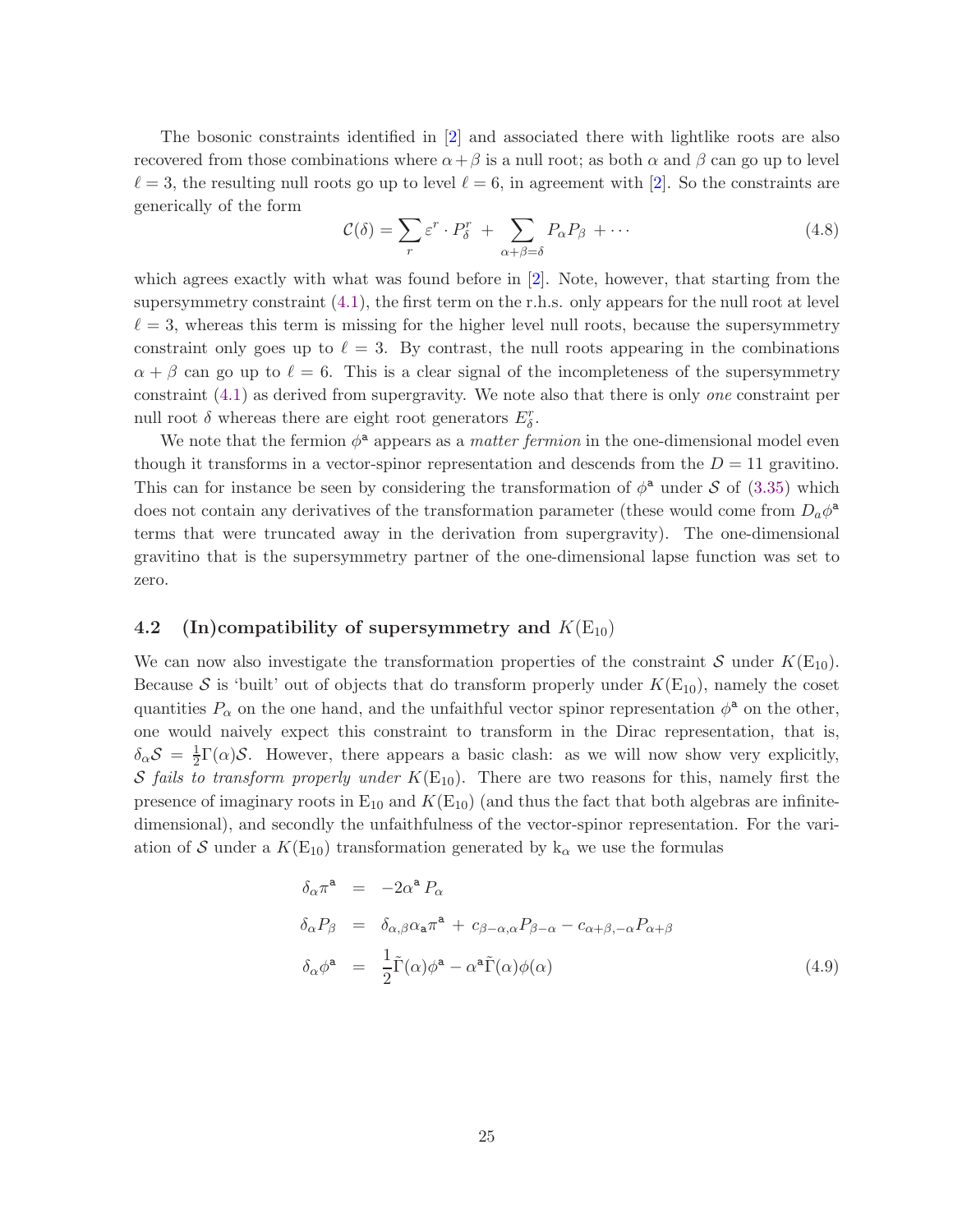restricting to positive real  $\alpha, \beta$  for simplicity. For the first two lines we have evaluated  $[P, k_{\alpha}]$ and projected onto the  $H_a$  and  $E_\beta + E_{-\beta}$  components.<sup>[10](#page-26-0)</sup> We emphasize that it is not known whether the  $P_{\alpha}$ , when supplemented by the higher root partners  $P_{\alpha}^{r}$ , transform in an irreducible representation of  $K(E_{10})$ , or whether this representation is reducible under  $K(E_{10})$ . Substituting these formulas into the variation of  $S$  some further calculation leads to

$$
\delta_{\alpha} S = \frac{1}{2} \tilde{\Gamma}(\alpha) S + \frac{1}{2} \sum_{\beta > 0} P_{\beta} [\tilde{\Gamma}(\beta), \tilde{\Gamma}(\alpha)] \phi(\beta)
$$
  
+ 
$$
\sum_{\beta > 0, \beta \neq \alpha} \left[ -(\alpha \cdot \beta) P_{\beta} \tilde{\Gamma}(\beta) \tilde{\Gamma}(\alpha) \phi(\alpha) + c_{\beta - \alpha, \alpha} P_{\beta - \alpha} \tilde{\Gamma}(\beta) \phi(\beta) - c_{\alpha + \beta, -\alpha} P_{\alpha + \beta} \tilde{\Gamma}(\beta) \phi(\beta) \right]
$$
(4.10)

The result would thus have the desired structure if we could show that all terms on the r.h.s. cancel except for the first. However, as we will now demonstrate by explicit computation this is the case only for finite dimensional K, but no longer for  $K(E_{10})$ . To do so we first rewrite the last term in brackets as

$$
-\sum_{\beta>\alpha}c_{\beta,-\alpha}P_{\beta}\tilde{\Gamma}(\beta-\alpha)\phi(\beta-\alpha) \tag{4.11}
$$

and shift the sums in the second term such a way that only  $P_\beta$  with  $\beta > 0$  appear. So in the second term in brackets above we consider the partial sum<sup>[11](#page-26-1)</sup>

$$
\sum_{0 < \beta < \alpha} c_{\beta - \alpha, \alpha} P_{\beta - \alpha} \tilde{\Gamma}(\beta) \phi(\beta) = \sum_{0 < \beta < \alpha} c_{-\beta, \alpha} P_{-\beta} \tilde{\Gamma}(-\beta + \alpha) \phi(-\beta + \alpha) \tag{4.12}
$$

Next, using  $P_{-\beta} = P_{\beta}$  and  $\phi(-\beta + \alpha) = -\phi(\beta - \alpha)$  as well as [\(2.3\)](#page-4-7) and not forgetting the extra minus sign from the definition of  $\tilde{\Gamma}$  in ([3.17\)](#page-17-0) for negative roots this term becomes equal to

$$
-\sum_{0<\beta<\alpha}c_{\beta,-\alpha}\tilde{\Gamma}(\beta-\alpha)\phi(\beta-\alpha) \tag{4.13}
$$

<span id="page-26-0"></span><sup>10</sup>For other roots the first two lines would generalize to

$$
\begin{array}{lll} \delta^r_\alpha\pi^{\mathtt{a}} & = & -2\alpha^{\mathtt{a}}\,P^r_\alpha\\ \\ \delta^r_\alpha P^s_\beta & = & \delta^{rs}\delta_{\alpha,\beta}\alpha_{\mathtt{a}}\pi^{\mathtt{a}} + \sum\limits_{t} c^{rst}_{\beta-\alpha,\alpha}P^t_{\beta-\alpha} - \sum\limits_{t} c^{rst}_{\alpha+\beta,-\alpha}P^t_{\alpha+\beta} \end{array}
$$

but no general formula is available for  $\delta_{\alpha}^r \phi^{\mathsf{a}}$ . A conjectural formula is given in appendix [A.](#page-32-0)

<span id="page-26-1"></span><sup>11</sup>The inequalities in the sums are taken to imply that the corresponding elements are roots of the algebra (as an ordering cannot be generally defined for arbitrary pairs of roots  $\alpha$  and  $\beta$ ).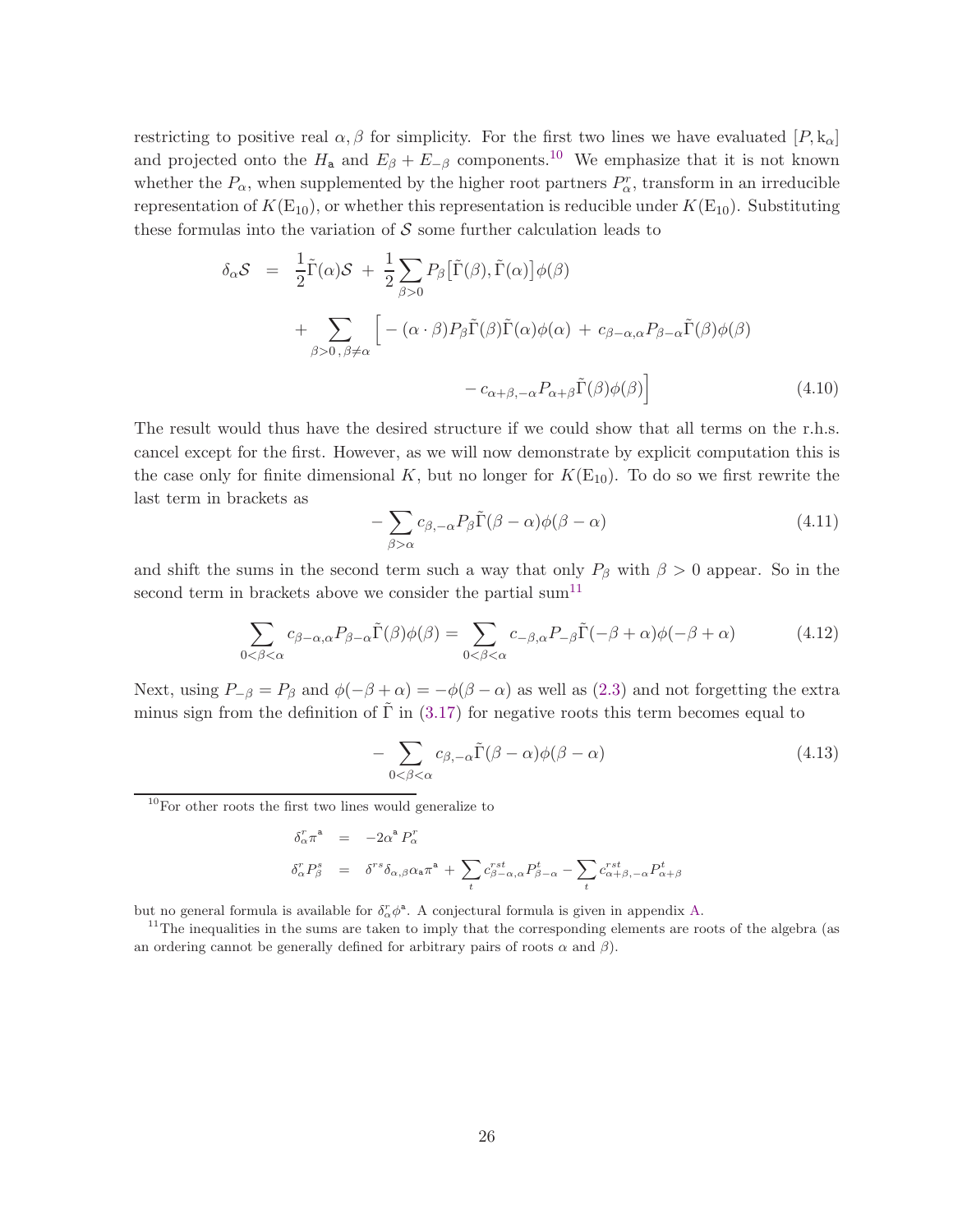and therefore combines with the above term to give a full sum over  $\beta > 0$  (because  $\phi(0) = 0$ , there is no contribution for  $\beta = \alpha$ ). Finally we obtain

$$
\delta_{\alpha} S = \frac{1}{2} \tilde{\Gamma}(\alpha) S + \frac{1}{2} \sum_{\beta > 0} P_{\beta} [\tilde{\Gamma}(\beta), \tilde{\Gamma}(\alpha)] \phi(\beta)
$$
  
+ 
$$
\sum_{\beta > 0, \beta \neq \alpha} \left[ -(\alpha \cdot \beta) P_{\beta} \tilde{\Gamma}(\beta) \tilde{\Gamma}(\alpha) \phi(\alpha) + c_{\beta, \alpha} P_{\beta} \tilde{\Gamma}(\alpha + \beta) \phi(\alpha + \beta) - c_{\beta, -\alpha} P_{\beta} \tilde{\Gamma}(\beta - \alpha) \phi(\beta - \alpha) \right]
$$
(4.14)

where the sign in  $(3.17)$  is again essential. Let us now inspect the different terms here: using  $\phi(\alpha + \beta) = \phi(\alpha) + \phi(\beta)$  the terms containing  $\phi(\alpha)$  become

$$
-\sum_{\beta>0,\,\beta\neq\alpha}P_{\beta}\Big\{(\alpha\cdot\beta)\tilde{\Gamma}(\beta)\tilde{\Gamma}(\alpha)-c_{\beta,\alpha}\tilde{\Gamma}(\alpha+\beta)-c_{\beta,-\alpha}\tilde{\Gamma}(\beta-\alpha)\Big\}\phi(\alpha)\tag{4.15}
$$

The expression inside brackets does indeed cancel if  $\alpha$  and  $\beta$  are real roots such that  $(\alpha \pm \beta)$ are also real roots (in which case  $\alpha \cdot \beta = \pm 1$ ); for  $\alpha \cdot \beta = 0$  all terms vanish. This covers all possible cases for  $GL(n)$ , but for indefinite G there are infinitely many more possibilities because  $\alpha \cdot \beta$  can assume any value, and then the extra terms no longer obviously cancel. We note that there is some room for modifications of the argument coming from the values of  $c_{\alpha,\beta}$ when  $\alpha + \beta$  is imaginary and also from terms associated with imaginary roots in the ansatz [\(4.2\)](#page-23-0). The calculation in [\[2\]](#page-37-1) shows that the (truncated) expression [\(3.35\)](#page-21-2), involving some terms from null roots, does not transform covariantly.

For the terms containing  $\phi(\beta)$  the argument is similar; in this case we end up with

$$
\frac{1}{2} \sum_{\beta>0,\,\beta\neq\alpha} P_{\beta} \Big\{ \big[\tilde{\Gamma}(\beta),\tilde{\Gamma}(\alpha)\big] + 2c_{\beta,\alpha}\tilde{\Gamma}(\alpha+\beta) - 2c_{\beta,-\alpha}\tilde{\Gamma}(\beta-\alpha) \Big\} \phi(\beta) \tag{4.16}
$$

and a case by case analysis analogous to the one above shows again that these terms cancel under the same conditions as before. To sum up, the extra terms do cancel for finite dimensional  $G$ , when we need only consider the cases  $\alpha \cdot \beta = \pm 1$  or  $= 0$ ; in this case the supersymmetry constraint indeed transforms properly under K. This need no longer be true for infinite-dimensional  $G$ , where we have only insufficient knowledge of the structure constants  $c_{\alpha,\beta}$ . Let us also emphasize that this problem arises already at linear order in the fermions, so the addition of cubic or even higher order fermion terms cannot remedy this problem.

### 5 Outlook

In this section, we discuss various possible extensions of our results. One pressing challenge is the correct treatment of the full  $E_{10}$  algebra beyond level  $\ell = 3$  when trying to construct a  $K(E_{10})$  covariant supersymmetry constraint. This will be discussed in sections [5.1.](#page-28-0) Irrespective of the construction of a supersymmetric model one can consider the spinning particle of [\[2\]](#page-37-1) and how the fermionic degrees of freedom influence the canonical structures discussed in section [2.](#page-3-2) We offer some comments on this in section [5.2](#page-29-0) below.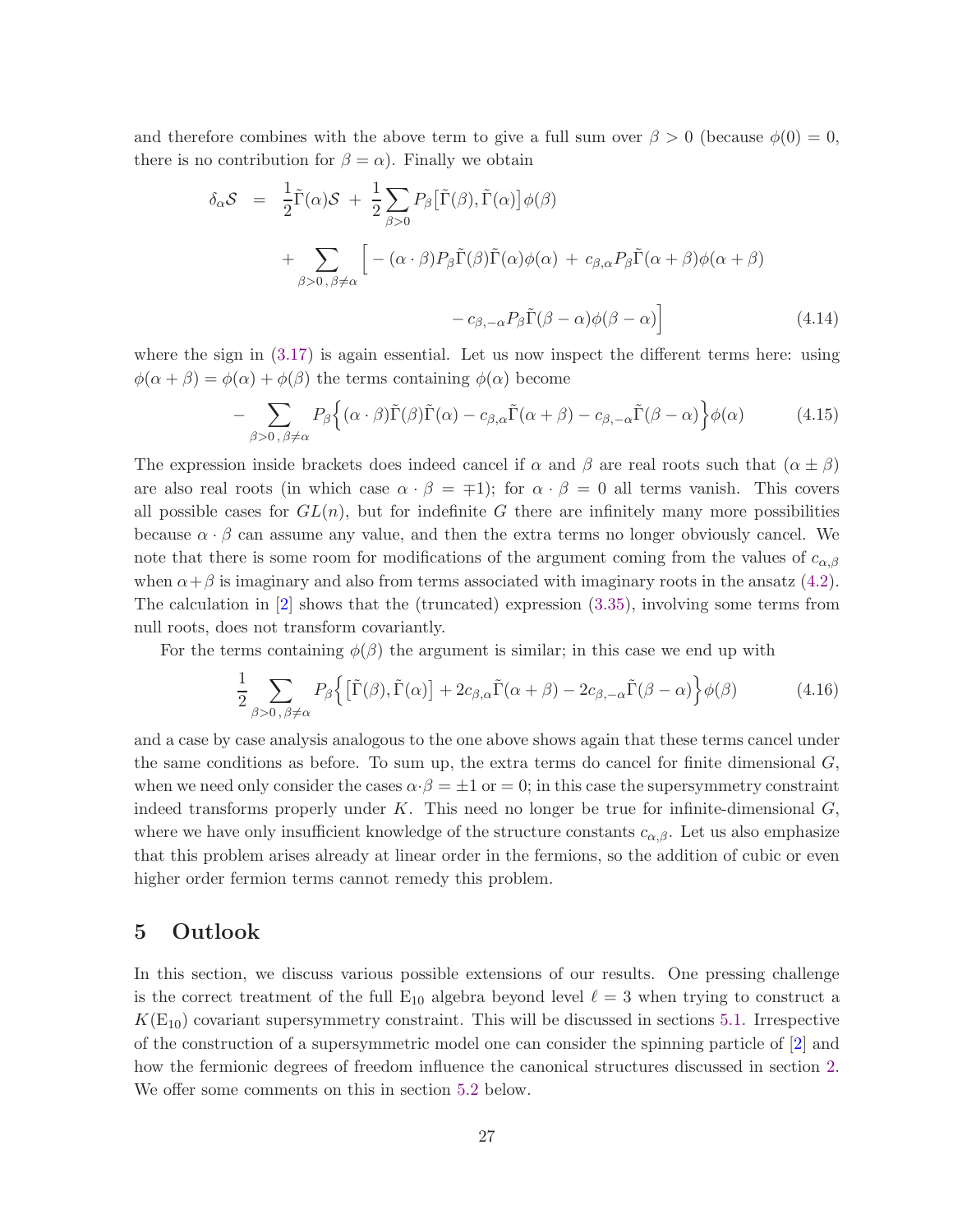#### <span id="page-28-0"></span>5.1 Tentative generalisation beyond  $\ell = 3$

The expression [\(4.1\)](#page-22-0) is very suggestive of a generalisation beyond level  $\ell = 3$ , so we are tempted to propose

$$
S_A = \pi_a \phi_A^a + \sum_{\substack{\alpha^2 = 2 \\ \ell \le 3}} P_\alpha (\Gamma(\alpha) \phi(\alpha))_A + \sum_{\substack{\delta^2 = 0 \\ \ell = 3}} P_\delta^r (\Gamma(\delta) \phi(\epsilon^r))_A + \cdots
$$
 (5.1)

where the dots could stand for (at least) three kinds of additional terms, namely

- 1. additional terms linear in fermions associated with higher  $(\ell > 3)$  level roots, coming either from real or imaginary roots;
- 2. additional terms cubic in fermions;
- 3. terms involving new 'higher spin' or other unfaithful realizations of  $K(E_{10})$ .

In the following, we will concentrate only on the first extension. This already represents an extension beyond the truncated supergravity constraints. We note that the arguments of sec-tion [4.2](#page-25-0) show that such a generalisation will not be  $K(E_{10})$  covariant. Nevertheless we can find some constraints on the possible form by demanding at least Weyl invariance of the known terms.

Since the Weyl group  $W(E_{10})$  of  $E_{10}$  can be embedded in  $K(E_{10})$  it would seem like a minimal requirement to extend the expression [\(4.1\)](#page-22-0) by complete Weyl orbits of roots. As the real roots of  $E_{10}$  form a single Weyl orbit ( $E_{10}$  is simply-laced) this would lead to the following expression for  $S_A$ :

$$
S_A = \pi \cdot \phi_A + \frac{1}{2} \sum_{\alpha^2 = 2} P_{\alpha} (\tilde{\Gamma}(\alpha) \phi(\alpha))_A + \cdots,
$$
  

$$
\equiv \pi \cdot \phi_A + \frac{1}{2} \sum_{w \in W(\text{E}_{10})} P_{w(\alpha_0)} (\tilde{\Gamma}(w(\alpha_0)) \phi(w(\alpha_0)))_A + \cdots
$$
(5.2)

where the dots now indicate terms associated with imaginary roots. In the second line  $\alpha_0$ represents an arbitrary real root. We see again that the minus sign in [\(3.15\)](#page-16-5) is essential, otherwise the contributions from positive and negative roots would cancel in the sum. As we showed in section [4.2,](#page-25-0) this expression containing only the real roots is incompatible with  $K(E_{10})$ . The expression is, however, compatible with the  $E_{10}$  Weyl group. But the anticommutator would now give rise to an infinity of new terms that do not seem to make sense.

We know from supergravity that we require also contributions from null imaginary roots  $(\alpha^2 = 0)$  and these would need to be covariantised under the Weyl group as well. We will not investigate the effect of this covariantisation here since already the real roots are problematic. A uniform treatment of all  $E_{10}$  roots requires also the inclusion of time-like imaginary roots  $(\alpha^2 \leq 0)$ . These come with higher multiplicity and their addition to  $S_A$  might necessitate higher spin realizations of the type constructed in  $[24]$ , so as to be able to contract the relevant polarisation tensors with the fermions.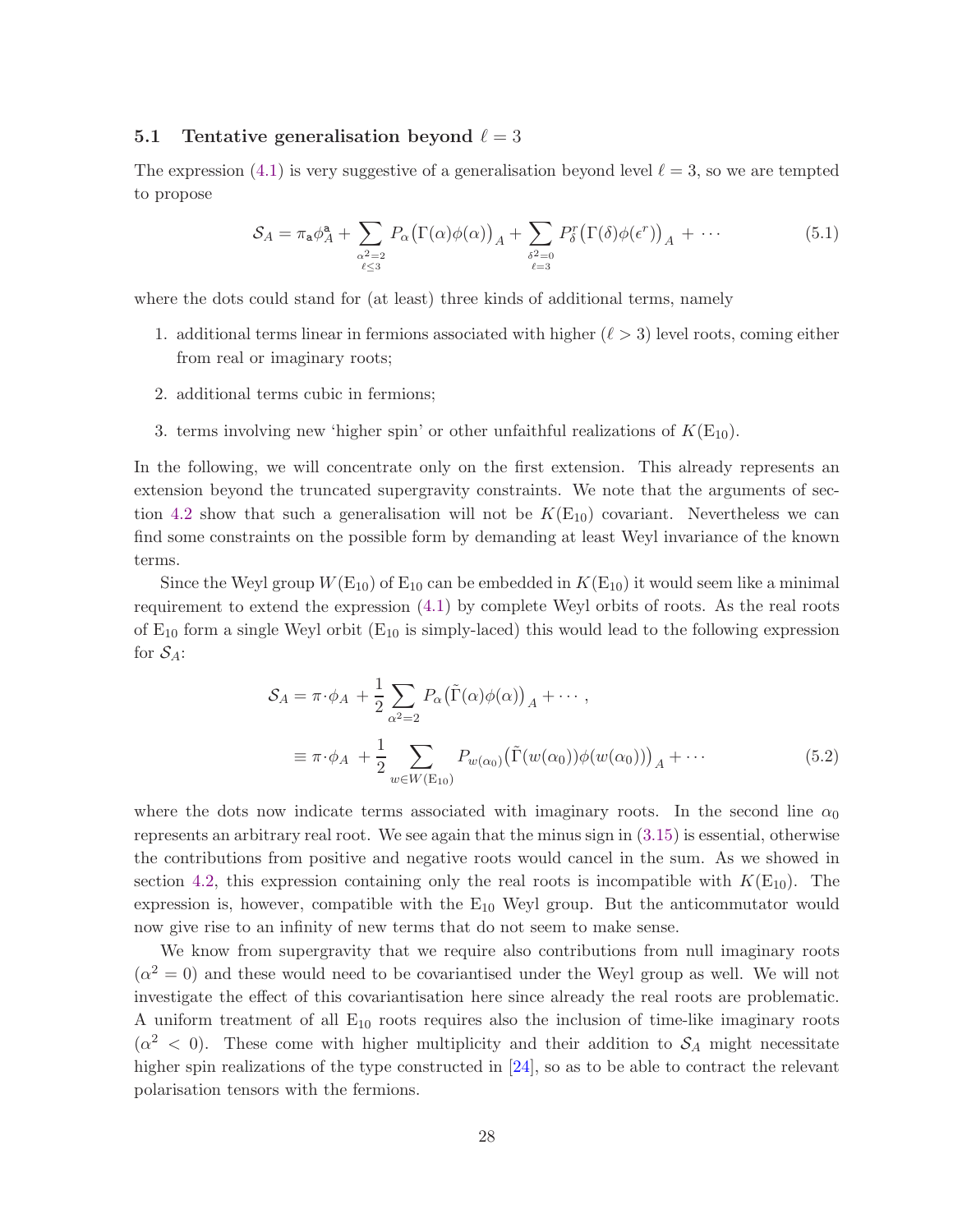#### <span id="page-29-0"></span>5.2 Adding fermions

We now consider some aspects of the inclusion of fermionic degrees of freedom (at lowest order). Let  $\Psi$  be a spinorial representation  $\Psi$  of the compact subgroup and consider the Lagrangian

<span id="page-29-1"></span>
$$
L = L_B + L_F = \frac{1}{2} \langle P|P \rangle - \frac{i}{2} \langle \Psi|D\Psi \rangle, \tag{5.3}
$$

where  $D\Psi$  is the K-covariant derivative with the composite connection Q constructed out of V. In triangular gauge one has  $Q_{\alpha} = P_{\alpha}$  for all positive root components.

We can write out the covariant derivative in the vector-spinor representation for  $\alpha > 0$  (real or imaginary) as follows

$$
L_F = -\frac{i}{2}\langle\Psi|D\Psi\rangle = -\frac{i}{2}G_{ab}\phi^a\partial\phi^b + \frac{i}{2}\sum_{\alpha>0}\sum_{r=1}^{\text{mult}(\alpha)}P^r_{\alpha}\mathbf{j}^r_{\alpha},\tag{5.4}
$$

where  $j_{\alpha}^{r}$  denotes the fermion bilinear constructed out of the action of the  $k_{\alpha}^{r}$  in the vectorspinor representation and then contracted in the invariant bilinear form:  $j_{\alpha}^r = G_{ab}\phi^a \delta_{\alpha}^r \phi^b =$  $G_{ab}\phi^a(k_\alpha^r \cdot \phi^b) = -2J_\alpha^r$ . We will suppress the multiplicity index r in our schematic discussion below in order to avoid cluttering the expressions.

The canonical fermionic momentum from [\(5.3\)](#page-29-1) is

$$
\varpi_{\mathbf{a}} = \frac{\partial^L L}{\partial \partial \phi^{\mathbf{a}}} = \frac{i}{2} G_{\mathbf{a}\mathbf{b}} \phi^{\mathbf{b}},\tag{5.5}
$$

where we are using left Grassmann derivatives. The momentum satisfies the Poisson bracket

$$
\{\phi^a, \varpi_b\} = -1.\tag{5.6}
$$

The corresponding (classical) Dirac bracket is therefore

<span id="page-29-2"></span>
$$
\{\phi^{\mathbf{a}}, \phi^{\mathbf{b}}\} = iG^{\mathbf{ab}}.\tag{5.7}
$$

Above we were using this bracket without the factor of i by thinking of the  $\phi^a$  as quantum operators. The additional  $i$  here implies that at the classical level

$$
\{j_{\alpha},j_{\beta}\} = -2i(c_{\alpha,\beta}j_{\alpha+\beta} - c_{\alpha,-\beta}j_{\alpha-\beta}).
$$
\n(5.8)

Let us denote the bosonic conjugate momenta in the theory with fermions by  $\hat{\Pi}$ . Then we get

$$
\hat{\pi}_{\mathbf{a}} = \frac{\partial L}{\partial \partial q^{\mathbf{a}}} = G_{\mathbf{a}\mathbf{b}} \partial q^{\mathbf{b}} = \pi_{\mathbf{a}},\tag{5.9}
$$

$$
\hat{\Pi}_{\alpha} = \frac{\partial L}{\partial \partial A_{\alpha}} = \sum_{\beta > 0} \left( 2P_{\beta} + \frac{i}{2} j_{\beta} \right) \frac{\partial P_{\beta}}{\partial \partial A_{\alpha}}.
$$
\n(5.10)

We note that the momenta conjugate to the Cartan subalgebra variables  $q^a$  do not change (since these do not couple to the fermions) and that the matrix  $\frac{\partial P_{\beta}}{\partial \partial A_{\alpha}}$  relating the conjugate momenta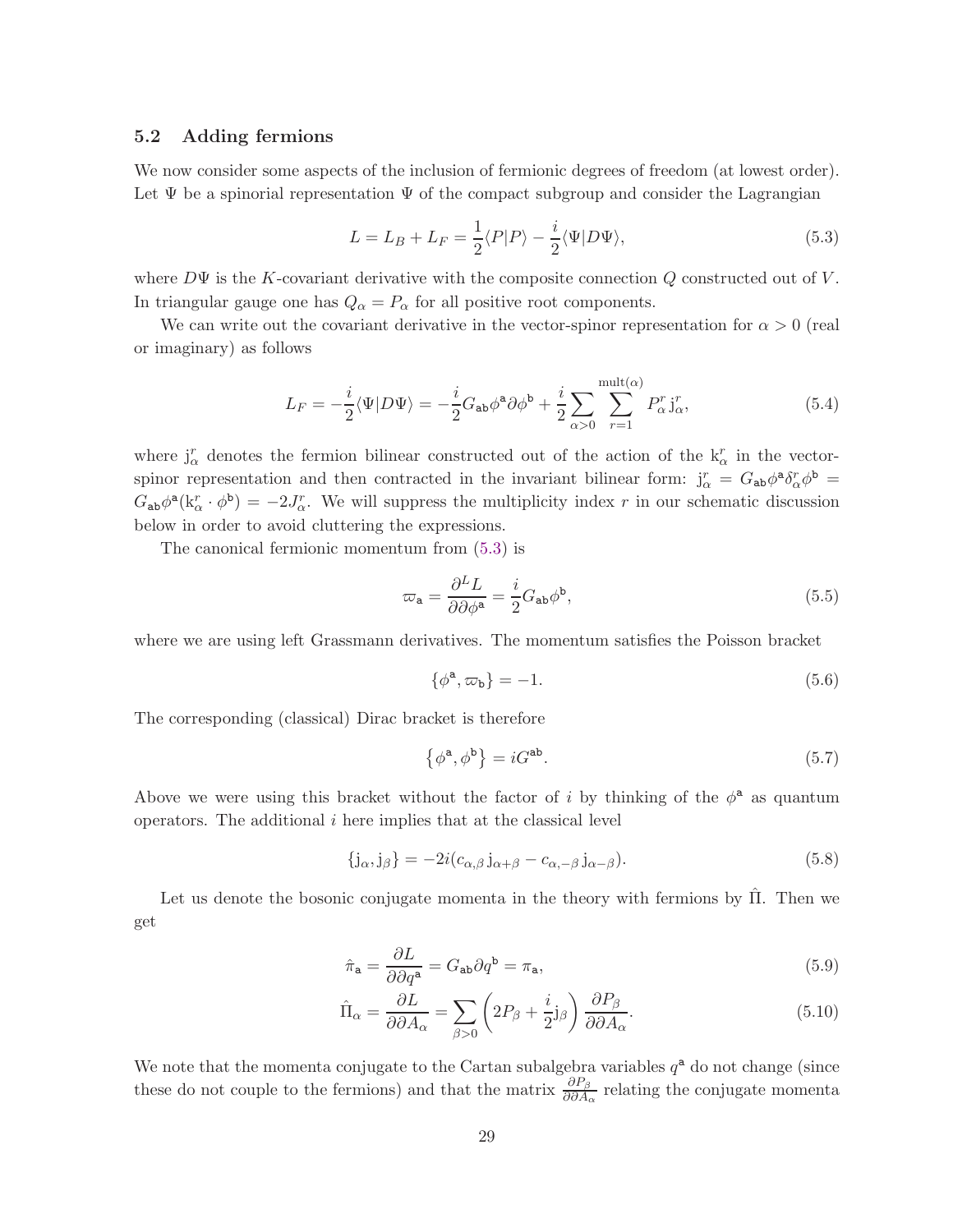to the  $P_\beta$  is identical to the purely bosonic theory. This means that the inversion proceeds in exactly the same way as in [\(2.19\)](#page-7-3), leading to

$$
P_{\alpha} + \frac{i}{4} \mathbf{j}_{\alpha} = e^{-q^{\mathbf{a}} \alpha_{\mathbf{a}}} \left( \hat{\Pi}_{\alpha} - \frac{1}{2} \sum_{\beta} c_{\beta, \alpha} A_{\beta} \hat{\Pi}_{\alpha + \beta} + \dots \right).
$$
 (5.11)

We now introduce the notation

$$
\hat{P}_{\alpha} \equiv P_{\alpha} + \frac{i}{4} \mathbf{j}_{\alpha}.\tag{5.12}
$$

Since  $\hat{\Pi}_{\alpha}$  and  $A_{\alpha}$  are conjugate variables as before, we deduce that we have the following canonical commutation relations

<span id="page-30-0"></span>
$$
\left\{\hat{P}_{\alpha}, \hat{P}_{\beta}\right\} = c_{\alpha,\beta} \hat{P}_{\alpha+\beta},
$$
\n
$$
\left\{\hat{\pi}_{\mathbf{a}}, \hat{P}_{\alpha}\right\} = \alpha_{\mathbf{a}} \hat{P}_{\alpha}.
$$
\n(5.13)

The new 'supercovariant' velocity components  $\hat{P}_{\alpha}$  therefore satisfy the same Borel algebra as the  $P_{\alpha}$  in the purely bosonic theory. In terms of the original velocities, and in view of [\(5.8\)](#page-29-2), one therefore has

$$
\{P_{\alpha}, P_{\beta}\} = c_{\alpha,\beta} \hat{P}_{\alpha+\beta} - \frac{i}{8} c_{\alpha,\beta} \mathbf{j}_{\alpha+\beta} + \frac{i}{8} c_{\alpha,-\beta} \mathbf{j}_{\alpha-\beta},
$$
  

$$
\{\pi_{\mathbf{a}}, P_{\alpha}\} = \alpha_{\mathbf{a}} \hat{P}_{\alpha}.
$$
 (5.14)

The appearance of  $\hat{P}_{\alpha}$  on the r.h.s. in these equations is important. For deriving this, we used that  $P_{\alpha}$  and  $j_{\alpha}$  commute while  $\hat{P}_{\alpha}$  and  $j_{\alpha}$  satisfy

<span id="page-30-1"></span>
$$
\left\{\hat{P}_{\alpha}, \mathbf{j}_{\beta}\right\} = \left\{\frac{i}{4}\mathbf{j}_{\alpha}, \mathbf{j}_{\beta}\right\} = \frac{1}{2}c_{\alpha,\beta}\mathbf{j}_{\alpha+\beta} - \frac{1}{2}c_{\alpha,-\beta}\mathbf{j}_{\alpha-\beta}.
$$
\n(5.15)

Let us verify the consistency of the relation  $(5.13)$  and  $(5.15)$  in the equations of motion. In the model [\(5.3\)](#page-29-1) one has on the one hand the Euler–Lagrange equations

$$
\partial P_{\alpha} = -\pi^{a} \alpha_{a} P_{\alpha} + 2 \sum_{\beta > 0} c_{\alpha,\beta} P_{\beta} P_{\alpha+\beta} - \frac{i}{4} (\alpha \cdot \pi) j_{\alpha} + \frac{i}{4} \sum_{\beta > 0} P_{\beta} (c_{\alpha,\beta} j_{\alpha+\beta} + c_{\alpha,-\beta} j_{\alpha-\beta})
$$
  
= -(\alpha \cdot \pi) \hat{P}\_{\alpha} + 2 \sum\_{\beta > 0} c\_{\alpha,\beta} P\_{\beta} \hat{P}\_{\alpha+\beta} - \frac{i}{4} \sum\_{\beta > 0} P\_{\beta} (c\_{\alpha,\beta} j\_{\alpha+\beta} - c\_{\alpha,-\beta} j\_{\alpha-\beta}) \tag{5.16}

The Hamiltonian on the other hand is (as before)

$$
H = \frac{1}{2} \langle P|P \rangle = \frac{1}{2} \hat{\pi}_a G^{ab} \hat{\pi}_b + \sum_{\alpha > 0} P_{\alpha} P_{\alpha}, \qquad (5.17)
$$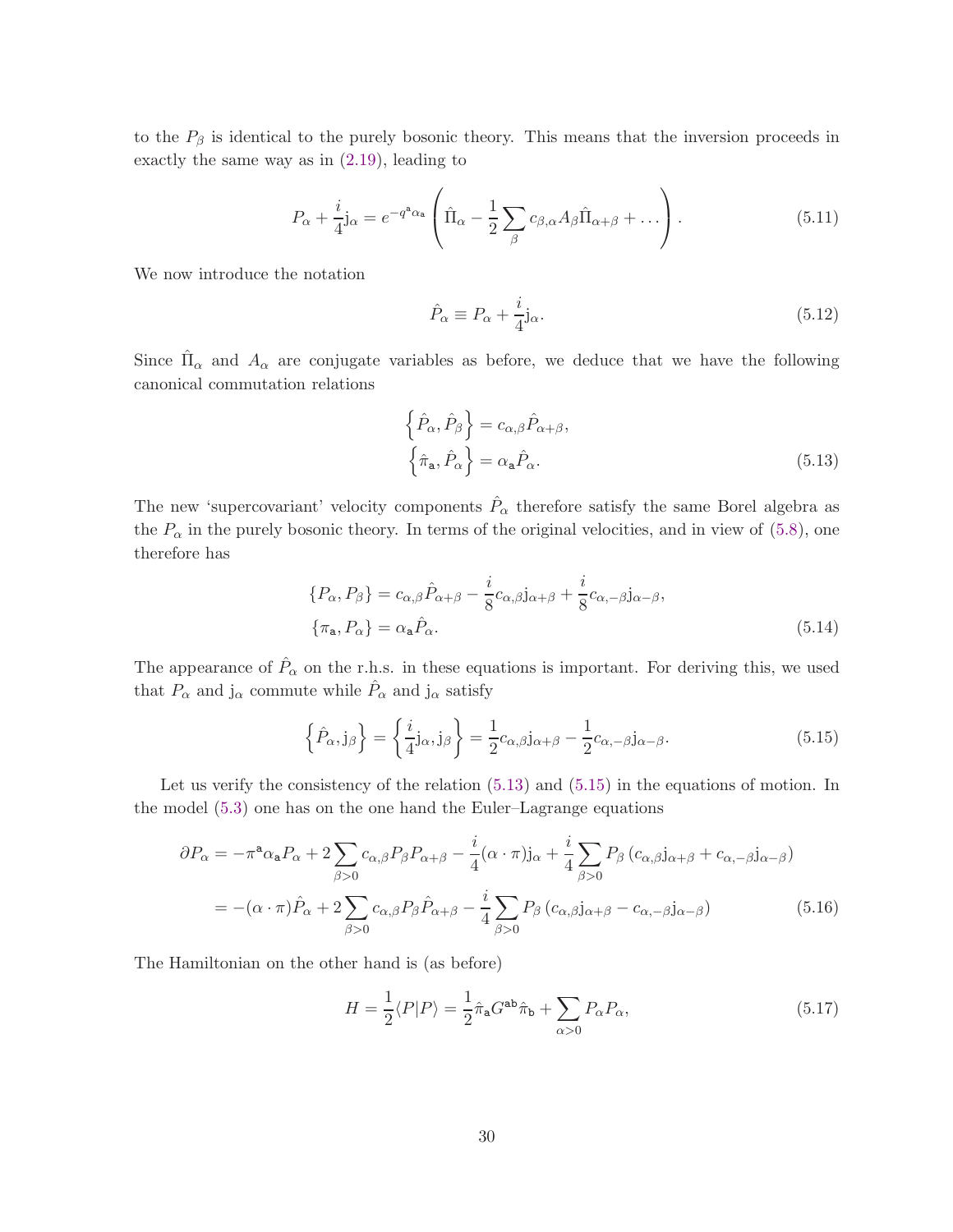in terms of the 'old' purely bosonic  $P^{12}$  $P^{12}$  $P^{12}$ . The Hamiltonian equations of motion for  $P_{\alpha}$  are then

$$
\partial P_{\alpha} = \{P_{\alpha}, H\} = -\pi_{\mathbf{a}} \{\pi^{\mathbf{a}}, P_{\alpha}\} + 2 \sum_{\beta > 0} P_{\beta} \{P_{\alpha}, P_{\beta}\}
$$

$$
= -(\alpha \cdot \pi) \hat{P}_{\alpha} + 2 \sum_{\beta > 0} c_{\alpha,\beta} P_{\beta} \hat{P}_{\alpha+\beta} - \frac{i}{4} \sum_{\beta > 0} P_{\beta} (c_{\alpha,\beta} j_{\alpha+\beta} - c_{\alpha,-\beta} j_{\alpha-\beta}) \tag{5.18}
$$

in complete agreement with the Lagrangian equations.

#### 5.3 Final comments

The underlying problems of the non  $K(E_{10})$  covariance of the supersymmetry constraint S appears to be the unfaithfulness of the spinor representation that was used to construct  $S$ . A full understanding of this issue requires a more detailed understanding of the representation theory of  $K(E_{10})$ . This does not only involve the construction of faithful fermionic representations but also a study of the properties of the 'coset representation' P and the decomposition of its tensor products with fermionic representations.

Finding a supersymmetric  $E_{10}$  model might exhibit a feature similar to one of the hallmarks of superstring theory. In superstring theory, supersymmetry is implemented only on the twodimensional worldsheet but the consistency conditions of the theory imply that there is also supersymmetry in the target space-time, leading to supergravity at low energies. It is not inconceivable that a supersymmetric  $E_{10}$  model on a worldline would similarly induce supersymmetry in the algebraically generated space-time. The close connection between the fermionic  $E_{10}$  model on the worldline and the space-time supergravity equations found in  $[2-4]$  could be viewed as evidence for this idea.

The problem of finding a  $K(E_{10})$  covariant supersymmetry constraint [\(1.1\)](#page-2-2) can be phrased representation theoretically as follows. Both the coset velocity P and the vector-spinor  $\Psi$  are honest  $K(E_{10})$  representations. Their tensor product  $P \otimes \Psi$  is also a  $K(E_{10})$  representation and the question is what the invariant subspaces of this tensor product are; in particular, if there is a Dirac-spinor representation  $S$  contained in it. To the best of our knowledge very little is known about these kinds of questions since  $K(E_{10})$  is not a Kac–Moody algebra. Already the decomposability (or not) of the coset velocity  $P$  itself is an open question. If  $P$  was decomposable this could have important consequences for the construction of invariant Lagrangians.

Finally, we note that similar issues already arise for the affine case  $[28,29]$  $[28,29]$ , where  $K(E_{10})$  is replaced by the simpler (but still infinite-dimensional) involutory subgroup  $K(E_9) \subset E_9$ . In that case one is dealing with a field theory in two dimensions, rather than a worldline model, and the faithfulness of the  $K(E_9)$  representations is ensured on-shell by the additional dependence on the space coordinate and the differential relations obeyed by the transformation coefficients. For the off-shell theory, however, the existence and construction of faithful representations remains an open problem there as well.

<span id="page-31-0"></span><sup>&</sup>lt;sup>12</sup>That this is true can be seen in the following simple example involving a derivative coupling. Let  $L = \frac{1}{2}\dot{q}^2 + \dot{q}j$ . The conjugate momentum is  $\hat{p} = \dot{q} + j \equiv p + j$  and the Hamiltonian is  $H = \hat{p}\dot{q} - L = \frac{1}{2}\dot{q}^2 = \frac{1}{2}p^2$ .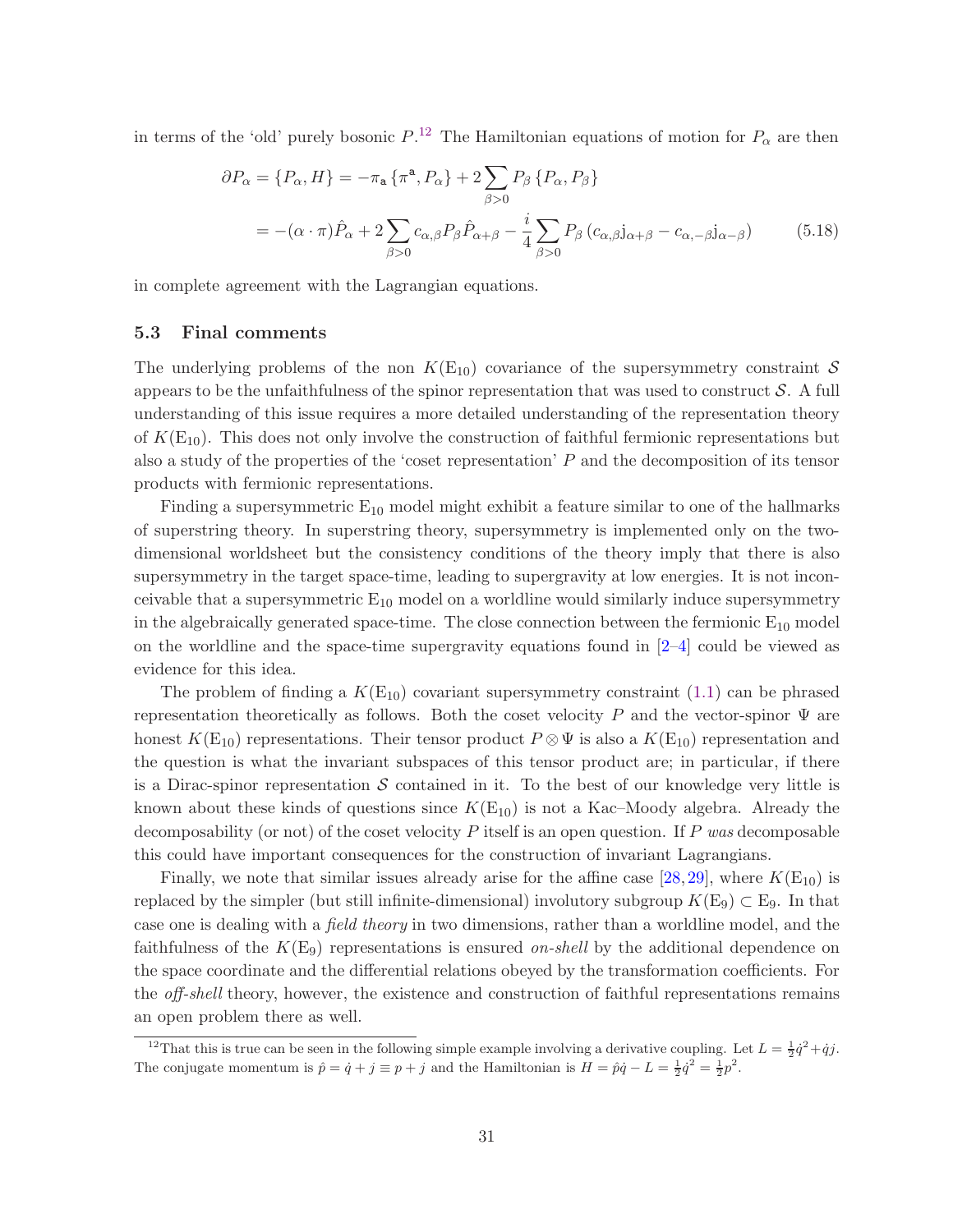Acknowledgements: We thank Thibault Damour, François Englert and Marc Henneaux for discussions related to this work, and Ralf Köhl for correspondence on parametrisations of the unipotent group  $N$  in the Kac–Moody case.

# <span id="page-32-0"></span>A The second quantised vector-spinor for imaginary roots

The Dirac-spinor representation is insensitive to the polarisation (i.e., multiplicity) of the imaginary roots but the more faithful vector-spinor representation can be used to derive partial information on the structure constants of  $K(E_{10})$ . The more faithful higher-spin realisations of [\[24\]](#page-38-11) in principle capture even more information on the imaginary roots.

In this appendix, we study in more detail the representation of the vector-spinor that was completely determined by its values on the real roots by [\(3.25\)](#page-18-2). For any real root  $\alpha$  of E<sub>10</sub> we recall that the canonical  $K(E_{10})$  generators are given by

$$
k_{\alpha} = X_{ab}(\alpha)\phi^{a}\tilde{\Gamma}(\alpha)\phi^{b}, \quad \text{with } X_{ab}(\alpha) = -\frac{1}{2}\alpha_{a}\alpha_{b} + \frac{1}{4}G_{ab}.
$$
 (A.1)

We seek to obtain similar general expression for null roots  $\delta$ , satisfying  $\delta^2 = 0$  and timelike root  $Λ$  with  $Λ<sup>2</sup> = -2$ .

#### Null roots  $\delta$

All null roots  $\delta$  of E<sub>10</sub> have multiplicity mult $(\delta) = 8$  and we therefore require the representation of eight generators  $k_{\alpha}^{r}$ . To arrive at the expression, we decompose  $\delta = \alpha + (\delta - \alpha)$  for a real root α. Then  $(δ - α)$  is also real and  $δ · α = 0$ . Employing then the commutator

<span id="page-32-1"></span>
$$
[k_{\alpha}, k_{\delta - \alpha}] = \tilde{\varepsilon}_{\alpha, \delta - \alpha} k_{\delta}^{(\alpha)}, \tag{A.2}
$$

where we have indicated that there are different possibilities for  $k_{\delta}^{(\alpha)}$ . One knows a priori that there are at most eight independent generators.

Substituting in the explicit expression for the real root generators  $(A.1)$  one finds that in the (second quantised) vector-spinor representation

$$
k_{\delta}^{(\alpha)} = -2\alpha_{[a}\delta_{b]}\phi^{a}\tilde{\Gamma}(\delta)\phi^{b},\tag{A.3}
$$

where  $\alpha \cdot \delta = 0$ . To bring this into a form that brings out the multiplicity mult $(\delta) = 8$ , we note that shifting  $\alpha \to \alpha + \delta$  does not change the expression, so that we can also summarise it by

<span id="page-32-2"></span>
$$
k_{\delta}^r = \epsilon_{[a}^r \delta_{b]} \phi^a \Gamma(\delta) \phi^b, \tag{A.4}
$$

where the 'polarisation vector'  $\epsilon^r$  is orthogonal (transverse) to  $\delta$  in the DeWitt metric and there is also a gauge invariance  $\epsilon^r \to \epsilon^r + \delta$ . This leaves eight independent choices which agrees with the multiplicity of the null root of  $E_{10}$ . Note that the transversality of the polarisation vector is not manifest in  $(A.4)$ ; it is rather a consequence of the way the generator is constructed from commutators of real roots.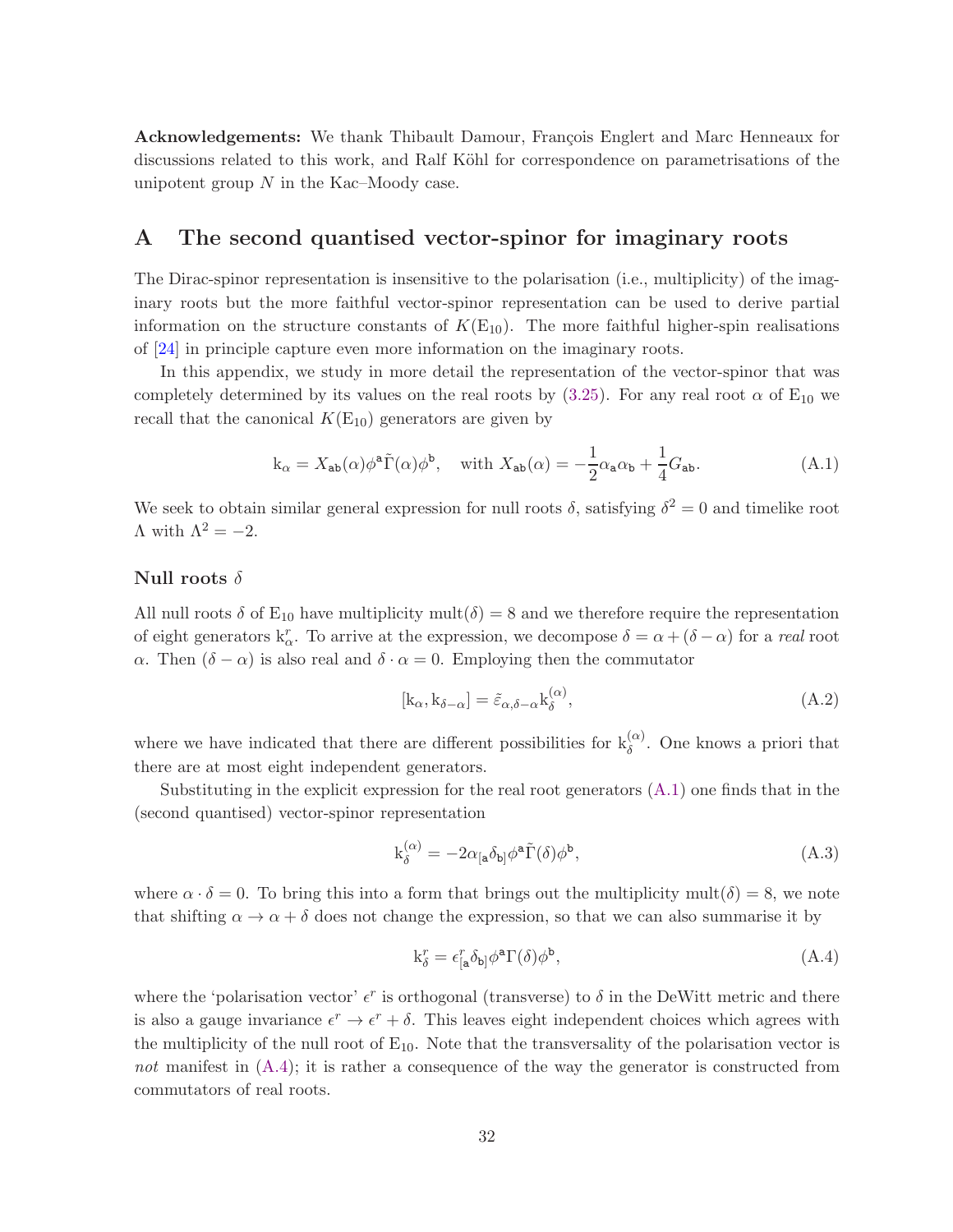# Imaginary roots  $\Lambda^2=-2$

It is also possible to derive the general form of the  $\Lambda^2 = -2$  generators from commuting two real root generators in a way similar to above. Let  $\Lambda = \alpha + (\Lambda - \alpha)$  with  $\alpha^2 = (\Lambda - \alpha)^2 = 2$ , then  $\alpha \cdot \Lambda = -1$ . We know that

$$
[k_{\alpha}, k_{\beta}] = \tilde{\varepsilon}_{\alpha,\beta} k_{\Lambda}^{(\alpha)}.
$$
\n(A.5)

By substituting in the explicit form for the real root generators one finds

$$
k_{\Lambda}^{(\alpha)} = 2Y_{ab}(\alpha)\phi^a \Gamma(\Lambda)\phi^b \tag{A.6}
$$

with

$$
Y_{ab}(\alpha) = Y_{ba}(\alpha) = -\alpha_{(a}\Lambda_{b)} + \alpha_{a}\alpha_{b} - \frac{1}{4}\Lambda_{a}\Lambda_{b} + \frac{1}{8}G_{ab}
$$

$$
= v_{(a}\Lambda_{b)} + a_{ab} \tag{A.7}
$$

for

$$
v_{\mathbf{a}} = -\alpha_{\mathbf{a}} - \frac{5}{8} \Lambda_{\mathbf{a}},\tag{A.8}
$$

$$
a_{ab} = \alpha_a \alpha_b + \frac{3}{8} \Lambda_a \Lambda_b + \frac{1}{8} G_{ab}.
$$
 (A.9)

The separation of the  $\Lambda_{(a}\Lambda_{b)}$  here was chosen in such a way that

<span id="page-33-0"></span>
$$
\Lambda^{\mathbf{b}} a_{\mathbf{ba}} = v_{\mathbf{a}} \tag{A.10}
$$

and is motivated by vertex operator algebra (VOA) constructions. The gauge symmetries of the parametrisation [\(A.7\)](#page-33-0) are

$$
a_{ab} \to a_{ab} + 2\epsilon_{(a}\Lambda_{b)} \tag{A.11}
$$

$$
v_{\mathbf{a}} \to v_{\mathbf{a}} - 2\epsilon_{\mathbf{a}} \tag{A.12}
$$

and also leave the above condition  $\Lambda^b a_{ba} = v_a$  invariant. The parameter  $\epsilon$  here is chosen orthogonal to  $\Lambda$ . We also note that  $\Lambda^a \Lambda^b Y_{ab} = 19/4$  and  $G^{ab} Y_{ab} = -9/4$  are gauge invariant and constrain the tensor  $Y_{ab}$ . The count is

- 55 components of  $a_{ab}$ -9  $\vert$  components of  $\epsilon$  such that  $\epsilon \cdot \Lambda = 0$  $-2$  norm conditions on  $Y_{ab}$
- 44 multiplicity of root space

This count does not completely parallel the VOA construction and it would be desirable to have an interpretation in terms of Young symmetries similar to the null case above.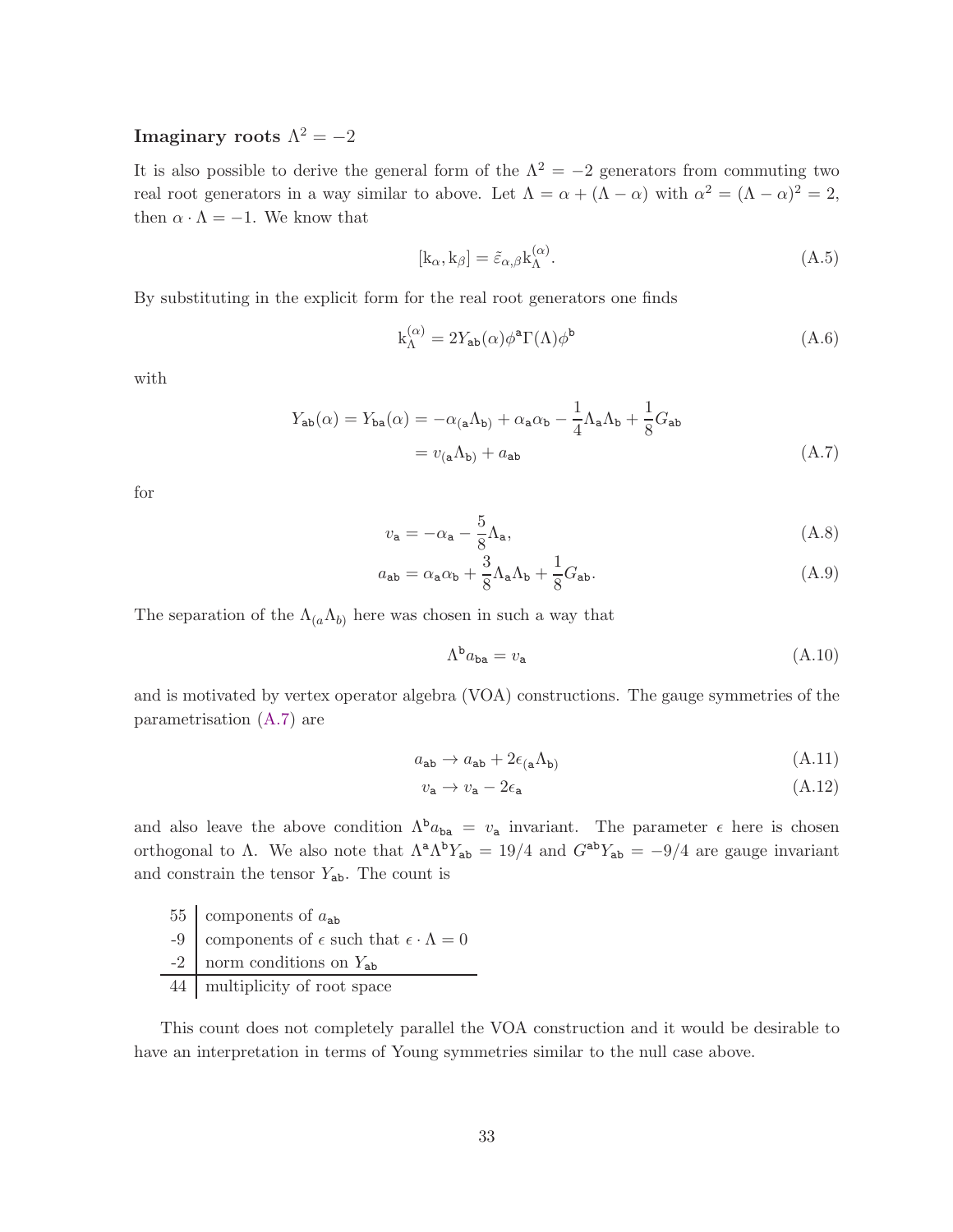#### Conjectural form for any generator

Similar to the formula for roots satisfying  $\Lambda^2 = -2$  as above, we can give a tentative form of the action of any generator  $k_{\Lambda}^r$  on the vector-spinor  $\phi^a$  for an arbitrary imaginary root  $\Lambda$ . This form rests on the assumption that any generator in the root space of  $\Lambda$  can be written as the commutator of two real root generators, that is

$$
c_{\alpha,\beta} \mathbf{k}_{\Lambda}^{(\alpha)} = [\mathbf{k}_{\alpha}, \mathbf{k}_{\beta}] \tag{A.13}
$$

for  $\alpha, \beta > 0$  and real with  $\alpha + \beta = \Lambda$ . (We note that there the second term in the commutation relation [\(3.9\)](#page-16-4) vanishes automatically for the configuration chosen here since  $\alpha - \beta$  is not a root.) The conjecture is that as  $\alpha$  and  $\beta$  traverse all possible decompositions of  $\Lambda$ , their commutators contain a basis of the root space of  $\Lambda$ . The number of decompositions of  $\Lambda$  is larger than mult $(\Lambda)$ and many of the commutators will be linearly dependent. What we require is that the space generated by all possible commutators is equal to the full root space of  $\Lambda$ :

$$
\left\langle k_{\Lambda}^{(\alpha)} \middle| \alpha > 0, \alpha^2 = 2, (\Lambda - \alpha)^2 = 2 \right\rangle = \left\langle k_{\Lambda}^r \middle| r = 1, \dots, \text{mult}(\Lambda) \right\rangle \tag{A.14}
$$

This is a stronger version of a conjecture already contained [\[30\]](#page-39-2) which only addressed the decomposition of the imaginary root vector  $\Lambda = \alpha + \beta$  into two real roots. In all cases that we checked the assumption we are making is true but we are not aware of a general proof.

Under this assumption, we can find the following formula for  $k_{\Lambda}^{(\alpha)}$  in the vector-spinor representation. We have to distinguish the cases  $\Lambda^2 = -4k$  and  $\Lambda^2 = 2 - 4k$  for integer  $k \geq 0$ because of the (anti-)symmetry of  $\tilde{\Gamma}(\Lambda)$ . The condition that  $\alpha$  and  $\Lambda - \alpha$  be real implies that  $\alpha \cdot (\Lambda - \alpha) = \frac{1}{2}(\Lambda^2 - 4)$ . Then the calculations are completely analogous to the two cases described above, leading to

$$
\Lambda^2 = -4k \qquad : \qquad k_{\Lambda}^{(\alpha)} = 2(k-1)\alpha_{\left[a\Lambda_{b\right]}}\phi^a\tilde{\Gamma}(\Lambda)\phi^b,\tag{A.15a}
$$

$$
\Lambda^2 = 2 - 4k \qquad : \qquad k_{\Lambda}^{(\alpha)} = \left( -2k\alpha_{(a}\Lambda_{b)} + 2k\alpha_{a}\alpha_{b} - \frac{1}{2}\Lambda_{a}\Lambda_{b} + \frac{1}{4}G_{ab} \right) \phi^a \tilde{\Gamma}(\Lambda)\phi^b. \tag{A.15b}
$$

<span id="page-34-0"></span>These expressions were derived under the assumption that  $c_{\alpha,\Lambda-\alpha} = -\tilde{\varepsilon}_{\alpha,\Lambda-\alpha}$ .

# B Some more explicit results for  $GL(3,\mathbb{R})/SO(3)$

For  $GL(3,\mathbb{R})$  the coset element is

$$
V = AN = \begin{pmatrix} e^{q^1} & & \\ & e^{q^2} & \\ & & e^{q^3} \end{pmatrix} \begin{pmatrix} 1 & N^1 \frac{1}{2} & N^1 \frac{1}{3} \\ & 1 & N^2 \frac{1}{3} \\ & & 1 \end{pmatrix}.
$$
 (B.1)

The notation here is such that an index value with a tilde refers to a curved (world) index and an index value without a tilde to a flat (tangent space) direction. The inverse of  $N$  is given by

$$
N^{-1} = \begin{pmatrix} 1 & N^{\tilde{1}}_{2} & N^{\tilde{1}}_{3} \\ & 1 & N^{\tilde{2}}_{3} \\ & & 1 \end{pmatrix} = \begin{pmatrix} 1 & -N^{1}_{\tilde{2}} & -N^{1}_{\tilde{3}} + N^{1}_{\tilde{2}}N^{2}_{\tilde{3}} \\ & 1 & -N^{2}_{\tilde{3}} \\ & & 1 \end{pmatrix}.
$$
 (B.2)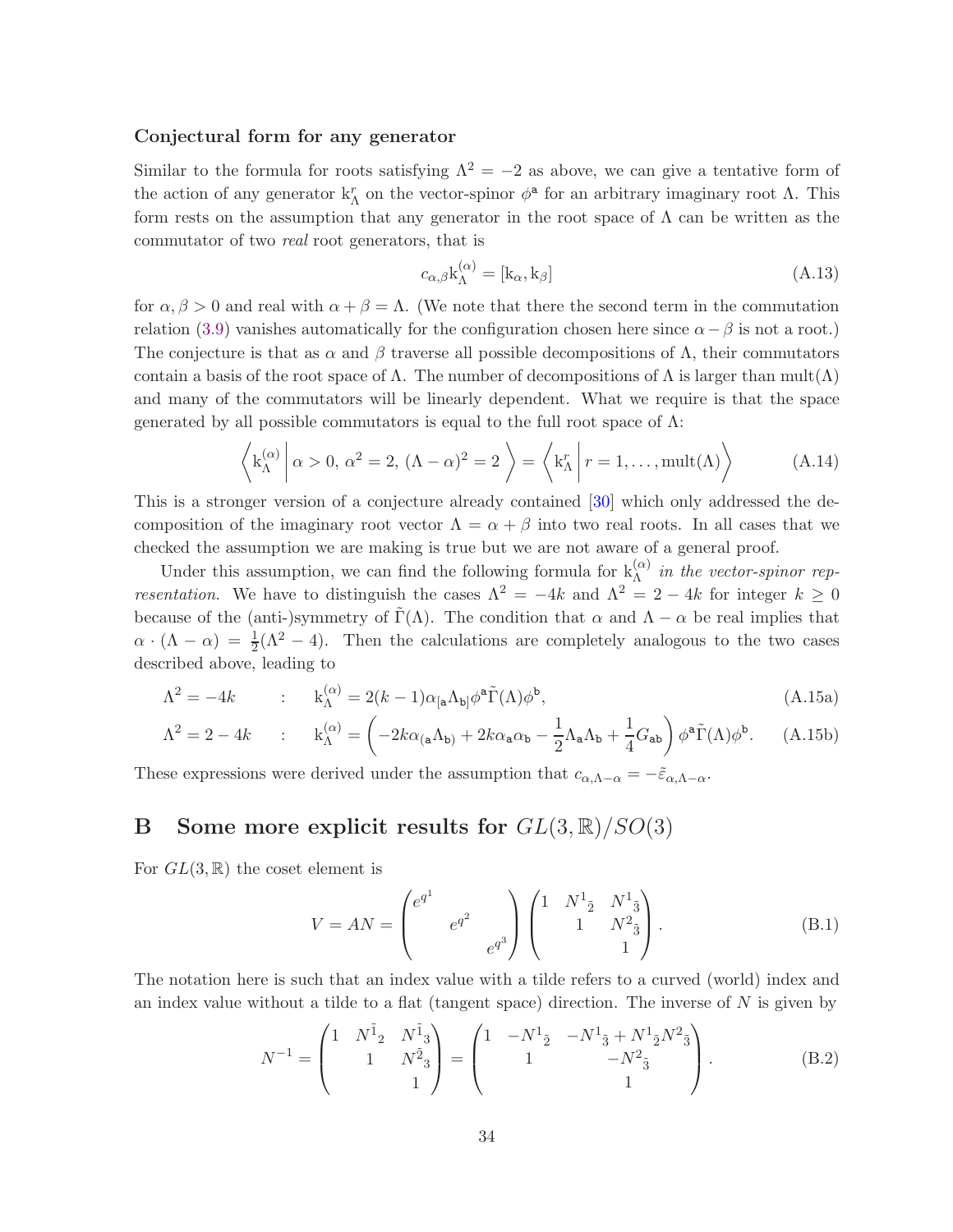With this parametrisation it is straightforward to compute the coset velocity from  $\partial V V^{-1}$ ,

$$
P = \begin{pmatrix} P_{11} & P_{12} & P_{13} \\ P_{21} & P_{22} & P_{23} \\ P_{31} & P_{32} & P_{33} \end{pmatrix}
$$
  
= 
$$
\begin{pmatrix} \partial q^{1} & \frac{1}{2} e^{q^{1} - q^{2}} \partial N^{1} \frac{1}{2} e^{q^{1} - q^{3}} \left( \partial N^{1} \frac{1}{3} + \partial N^{1} \frac{1}{2} N^{2} \frac{1}{3} \right) \\ \frac{1}{2} e^{q^{1} - q^{3}} \left( \partial N^{1} \frac{1}{3} + \partial N^{1} \frac{1}{2} N^{2} \frac{1}{3} \right) & \frac{1}{2} e^{q^{2} - q^{3}} \partial N^{2} \frac{1}{3} e^{q^{2} - q^{3}} \partial N^{2} \frac{1}{3} \end{pmatrix}
$$
(B.3)

where, of course,  $P_{ab} = P_{ba}$ .

The bosonic Lagrangian is

$$
L = \frac{1}{2} [\text{Tr} (P^2) - (\text{Tr} P)^2]
$$
  
=  $\frac{1}{2} G_{ab} \partial q^a \partial q^b + P_{12}^2 + P_{13}^2 + P_{23}^2$   
=  $\frac{1}{2} G_{ab} \partial q^a \partial q^b + \frac{1}{4} e^{2q^1 - 2q^2} (\partial N^1_{\tilde{2}})^2 + \frac{1}{4} e^{2q^2 - 2q^3} (\partial N^2_{\tilde{3}})^2 + \frac{1}{4} e^{2q^1 - 2q^3} (\partial N^1_{\tilde{3}} + \partial N^1_{\tilde{2}} N^{\tilde{2}}_{\tilde{3}})^2,$   
(B.4)

where  $\frac{1}{2}G_{ab}\partial q^a\partial q^b = -\partial q^1\partial q^2 - \partial q^1\partial q^3 - \partial q^2\partial q^3$ . The conjugate momenta are

$$
\pi_{\mathbf{a}} = G_{\mathbf{a}\mathbf{b}} \partial q^{\mathbf{b}},
$$
\n
$$
\Pi^{\tilde{2}}{}_{1} = \frac{\partial L}{\partial \partial N^{1}{}_{\tilde{2}}} = \frac{1}{2} e^{2q^{1} - 2q^{2}} \partial N^{1}{}_{\tilde{2}} - \frac{1}{2} e^{2q^{1} - 2q^{3}} N^{2}{}_{\tilde{3}} \left( \partial N^{1}{}_{\tilde{3}} + \partial N^{1}{}_{\tilde{2}} N^{\tilde{2}}{}_{3} \right)
$$
\n
$$
= e^{q^{1} - q^{2}} P_{21} + e^{q^{1} - q^{3}} N^{\tilde{2}}{}_{3} P_{31},
$$
\n(B.5)

$$
\Pi^{\tilde{3}}{}_{1} = \frac{\partial L}{\partial \partial N^{1}{}_{\tilde{3}}} = \frac{1}{2} e^{2q^{1} - 2q^{3}} \left( \partial N^{1}{}_{\tilde{3}} + \partial N^{1}{}_{\tilde{2}} N^{\tilde{2}}{}_{3} \right) = e^{q^{1} - q^{3}} P_{31}
$$
\n(B.6)

$$
\Pi^{\tilde{3}}{}_{2} = \frac{\partial L}{\partial \partial N^{2}{}_{\tilde{3}}} = \frac{1}{2} e^{2q^{2} - 2q^{3}} \partial N^{2}{}_{\tilde{3}} = e^{q^{2} - q^{3}} P_{32}.
$$
\n(B.7)

These relations can be inverted to give  $\partial q^{\tt a}=G^{{\tt ab}}\pi_{\tt b}$  and

$$
\partial N^{1}_{\ \tilde{2}} = 2e^{-2q^{1} + 2q^{2}} \left( \Pi^{\tilde{2}}{}_{1} + N^{2}{}_{\tilde{3}} \Pi^{\tilde{3}}{}_{1} \right)
$$
  
\n
$$
\partial N^{1}_{\ \tilde{3}} = 2e^{-2q^{1} + 2q^{3}} \Pi^{\tilde{3}}{}_{1} + 2e^{-2q^{1} + 2q^{2}} N^{2}{}_{\tilde{3}} \left( \Pi^{\tilde{2}}{}_{1} + N^{2}{}_{\tilde{3}} \Pi^{\tilde{3}}{}_{1} \right)
$$
  
\n
$$
\partial N^{2}_{\ \tilde{3}} = 2e^{-2q^{2} + 2q^{3}} \Pi^{\tilde{3}}{}_{2}.
$$
\n(B.8)

Equivalently,

$$
P_{12} = e^{-q^1 + q^2} (\Pi^{\tilde{2}}_1 + N^2 \bar{3} \Pi^{\tilde{3}}_1),
$$
  
\n
$$
P_{23} = e^{-q^2 + q^3} \Pi^{\tilde{3}}_2,
$$
  
\n
$$
P_{13} = e^{-q^1 + q^3} \Pi^{\tilde{3}}_1,
$$
\n(B.9)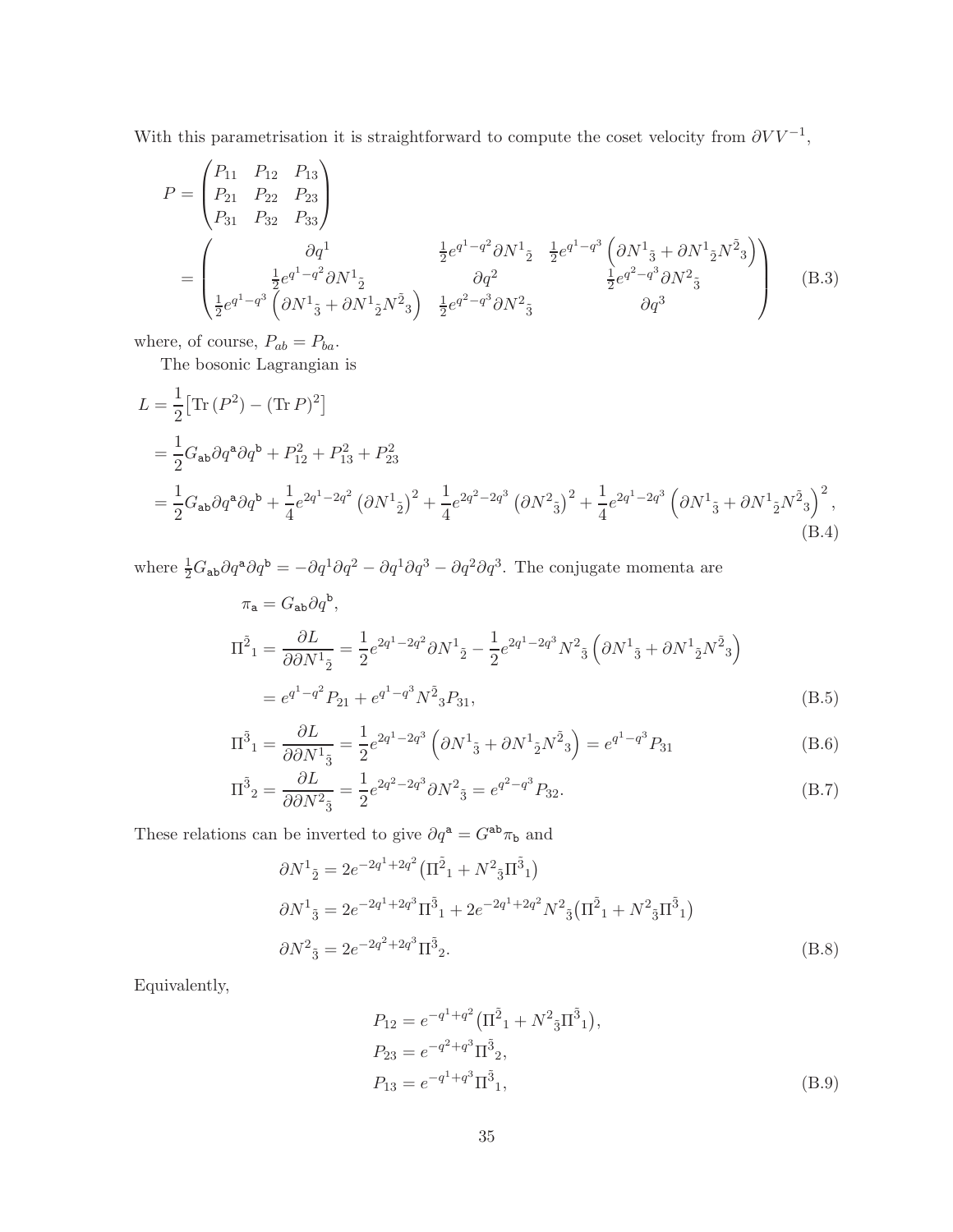in agreement with the general formula [\(2.38\)](#page-11-1), up to an overall factor. Let us denote

$$
P(\alpha_{12}) \equiv P_{12}, \quad P(\alpha_{23}) \equiv P_{23}, \quad P(\alpha_{13}) \equiv P_{13},
$$
 (B.10)

and

$$
\alpha_{12} = (1, -1, 0), \quad \alpha_{13} = (1, 0, -1), \quad \alpha_{23} = (0, 1, -1). \tag{B.11}
$$

Then the Hamiltonian is

$$
H = \frac{1}{2}\pi_{a}G^{ab}\pi_{b} + e^{-2q^{1}+2q^{2}}\left(\Pi^{2}{}_{1} + N^{2}{}_{3}\Pi^{3}{}_{1}\right)^{2} + e^{-2q^{1}+2q^{3}}\left(\Pi^{3}{}_{1}\right)^{2} + e^{-2q^{2}+2q^{3}}\left(\Pi^{3}{}_{2}\right)^{2}
$$

$$
= \frac{1}{2}\pi_{a}G^{ab}\pi_{b} + \sum_{a(B.12)
$$

Using the canonical brackets  ${q, p} = 1$  between the conjugate variables we recover the relations already previously derived (for  $a < b$  and any  $\alpha > 0$ )

$$
\{\pi_{\mathbf{a}}, \pi_{\mathbf{b}}\} = 0,
$$
  
\n
$$
\{\pi_{\mathbf{a}}, P(\alpha)\} = \alpha_{\mathbf{a}} P(\alpha),
$$
  
\n
$$
\{P(\alpha_{ab}), P(\alpha_{cd})\} = \begin{cases} \epsilon_{\alpha_{ab}, \alpha_{cd}} P(\alpha_{ab} + \alpha_{cd}) & \text{if } \alpha_{ab} + \alpha_{cd} \text{ is a root,} \\ 0 & \text{otherwise.} \end{cases}
$$
 (B.13)

The conserved current is

$$
J = V^{-1}PV = \begin{pmatrix} J_{\tilde{1}} & J_{\tilde{2}} & J_{\tilde{3}} \\ J_{\tilde{2}} & J_{\tilde{2}} & J_{\tilde{2}}^{\tilde{2}} \\ J_{\tilde{3}} & J_{\tilde{2}} & J_{\tilde{3}}^{\tilde{3}} \end{pmatrix}
$$
(B.14)

with

$$
J^{\tilde{2}}{}_{\tilde{1}} = \Pi^{\tilde{2}}{}_{1},
$$
  
\n
$$
J^{\tilde{3}}{}_{\tilde{1}} = \Pi^{\tilde{3}}{}_{1},
$$
  
\n
$$
J^{\tilde{3}}{}_{\tilde{2}} = \Pi^{\tilde{3}}{}_{2} + N^{1}{}_{\tilde{2}}\Pi^{\tilde{3}}{}_{1},
$$
\n(B.15)

below the diagonal and the following diagonal and upper triangular components

$$
\begin{split} &J^{\tilde{1}}{}_{\tilde{1}}=G^{1\mathbf{a}}\pi_{\mathbf{a}}-N^{1}{}_{\tilde{2}}\Pi^{\tilde{2}}{}_{1}-N^{1}{}_{\tilde{3}}\Pi^{\tilde{3}}{}_{1}\\ &J^{\tilde{2}}{}_{\tilde{2}}=G^{2\mathbf{a}}\pi_{\mathbf{a}}+N^{1}{}_{\tilde{2}}\Pi^{\tilde{2}}{}_{1}-N^{2}{}_{\tilde{3}}\Pi^{\tilde{3}}{}_{2}\\ &J^{\tilde{3}}{}_{\tilde{3}}=G^{3\mathbf{a}}\pi_{\mathbf{a}}+N^{1}{}_{\tilde{3}}\Pi^{\tilde{3}}{}_{1}+N^{2}{}_{\tilde{3}}\Pi^{\tilde{3}}{}_{2}\qquad \qquad (B.16)\\ &J^{\tilde{1}}{}_{\tilde{2}}=e^{-2q^{1}+2q^{2}}(\Pi^{\tilde{2}}{}_{1}+N^{2}{}_{\tilde{3}}\Pi^{\tilde{3}}{}_{1})+N^{1}{}_{\tilde{2}}\left(\pi_{\tilde{1}}-\pi_{\tilde{2}}-N^{1}{}_{\tilde{3}}\Pi^{\tilde{3}}{}_{1}+N^{2}{}_{\tilde{3}}\Pi^{\tilde{3}}{}_{2}\right)-N^{1}{}_{\tilde{3}}\Pi^{\tilde{3}}{}_{2}-N^{1}{}_{\tilde{2}}N^{1}{}_{\tilde{2}}\Pi^{\tilde{2}}{}_{1}\\ &J^{\tilde{1}}{}_{\tilde{3}}=e^{-2q^{1}+2q^{3}}\Pi^{\tilde{3}}{}_{1}+e^{-2q^{1}+2q^{2}}N^{2}{}_{\tilde{3}}(\Pi^{\tilde{2}}{}_{1}+N^{2}{}_{\tilde{3}}\Pi^{\tilde{3}}{}_{1})-e^{-2q^{2}+2q^{3}}N^{1}{}_{\tilde{2}}\Pi^{\tilde{3}}{}_{2}\\ &+N^{1}{}_{\tilde{3}}\left(\pi_{\tilde{1}}-\pi_{\tilde{3}}-N^{1}{}_{\tilde{2}}\Pi^{\tilde{2}}{}_{2}-N^{2}{}_{\tilde{3}}\Pi^{\tilde{3}}{}_{2}\right)-N^{1}{}_{\tilde{2}}N^{2}{}_{\tilde{3}}\left(\
$$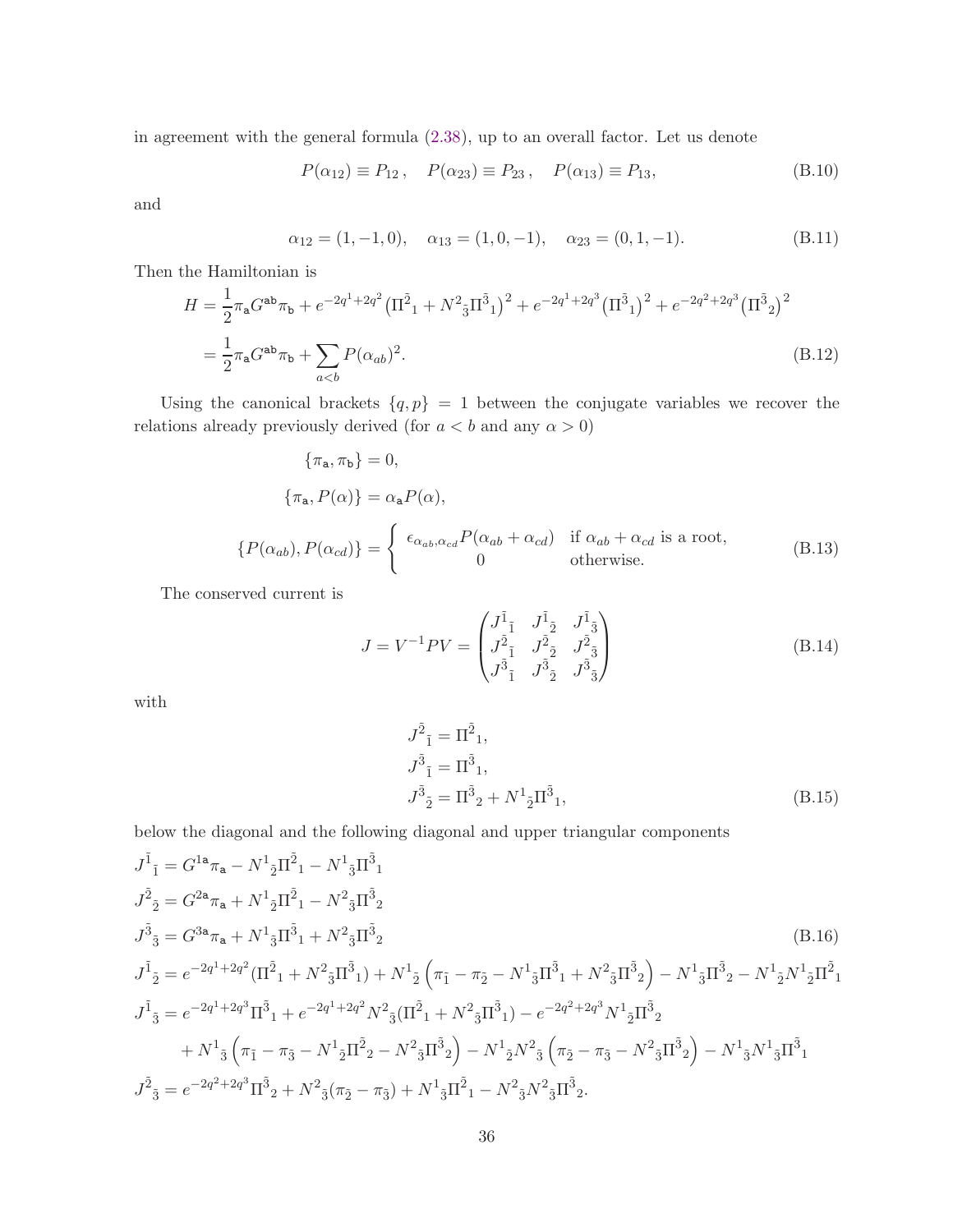The relation of the components of the conserved charge to the canonical momenta was already discussed in  $[22]$ . The 'lowest' components of J are just identical to the canonical momenta and the structure gets increasingly complicated for higher and higher components. For infinitedimensional algebras (without a lowest component) this description breaks down without a suitable truncation.

One can now check that

$$
H = \frac{1}{2} \left[ \text{Tr} \left( J^2 \right) - (\text{Tr} \, J)^2 \right]
$$
\n(B.17)

and that the components of the current satisfy the  $GL(3)$  algebra,

$$
\left\{J^i{}_j,J^k{}_l\right\} = \delta^k_j J^i{}_l - \delta^i_l J^k{}_j. \tag{B.18}
$$

# <span id="page-37-0"></span>References

- <span id="page-37-1"></span>[1] T. Damour, M. Henneaux and H. Nicolai, "E(10) and a 'small tension expansion' of M theory," Phys. Rev. Lett. 89 (2002) 221601 [\[hep-th/0207267\]](http://arxiv.org/abs/hep-th/0207267).
- <span id="page-37-9"></span>[2] T. Damour, A. Kleinschmidt and H. Nicolai, "K(E(10)), Supergravity and Fermions," JHEP 0608 (2006) 046 [\[hep-th/0606105\]](http://arxiv.org/abs/hep-th/0606105).
- <span id="page-37-10"></span>[3] T. Damour, A. Kleinschmidt and H. Nicolai, "Hidden symmetries and the fermionic sector of eleven-dimensional supergravity," Phys. Lett. B 634 (2006) 319 [\[hep-th/0512163\]](http://arxiv.org/abs/hep-th/0512163).
- <span id="page-37-2"></span>[4] S. de Buyl, M. Henneaux and L. Paulot, "Extended E(8) invariance of 11-dimensional supergravity," JHEP 0602 (2006) 056 [\[hep-th/0512292\]](http://arxiv.org/abs/hep-th/0512292).
- <span id="page-37-3"></span>[5] S. de Buyl, M. Henneaux and L. Paulot, "Hidden symmetries and Dirac fermions," Class. Quant. Grav. 22 (2005) 3595 [\[hep-th/0506009\]](http://arxiv.org/abs/hep-th/0506009).
- <span id="page-37-4"></span>[6] A. Casher, F. Englert, H. Nicolai and A. Taormina, "Consistent Superstrings as Solutions of the D=26 Bosonic String Theory," Phys. Lett. B 162 (1985) 121.
- <span id="page-37-5"></span>[7] F. Englert and L. Houart, "The Emergence of fermions and the E(11) content," [arXiv:0806.4780](http://arxiv.org/abs/0806.4780) [hep-th].
- <span id="page-37-6"></span>[8] H. Nicolai, "The integrability of  $N = 16$  supergravity", Phys. Lett. B 194 (1987) 402
- <span id="page-37-7"></span>[9] E. Witten, "Non-abelian bosonization in two dimensions", Comm. Math. Phys. 92 (1984) 455
- <span id="page-37-8"></span>[10] P. Goddard, W. Nahm and D. Olive, "Symmetric spaces, Sugawara's energy momentum tensor in two dimensions and free fermions", Phys. Lett. B 160 (1985) 111
- [11] A. Kleinschmidt, M. Koehn and H. Nicolai, "Supersymmetric quantum cosmological billiards," Phys. Rev. D 80 (2009) 061701 [\[arXiv:0907.3048](http://arxiv.org/abs/0907.3048) [gr-qc]].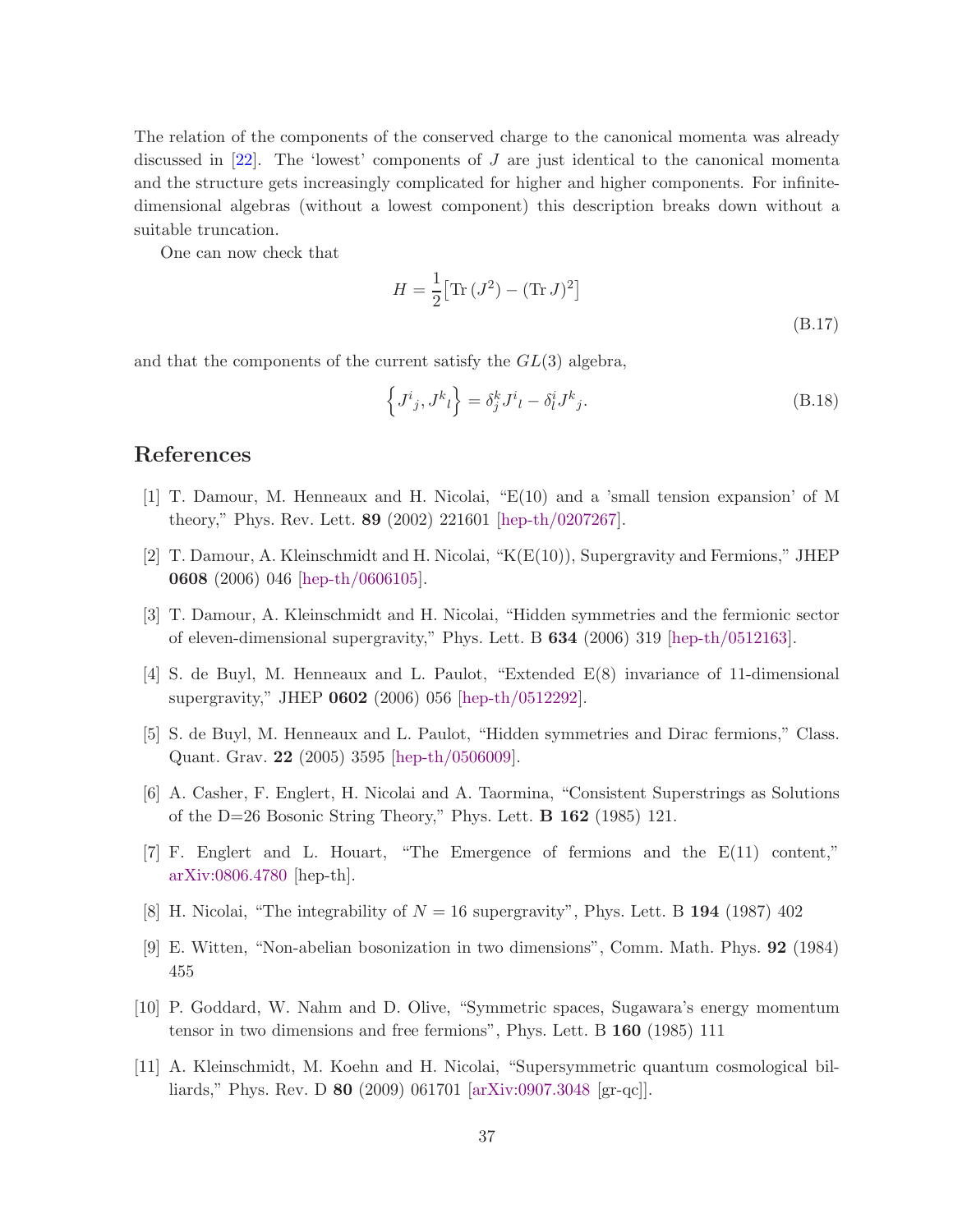- <span id="page-38-1"></span><span id="page-38-0"></span>[12] E. Cremmer, B. Julia and J. Scherk, "Supergravity Theory in Eleven-Dimensions," Phys. Lett. B 76 (1978) 409.
- <span id="page-38-2"></span>[13] T. Damour and P. Spindel, "Quantum supersymmetric cosmology and its hidden Kac– Moody structure," Class. Quant. Grav. 30 (2013) 162001 [\[arXiv:1304.6381](http://arxiv.org/abs/1304.6381) [gr-qc]].
- <span id="page-38-3"></span>[14] T. Damour and P. Spindel, "Quantum Supersymmetric Bianchi IX Cosmology," [arXiv:1406.1309](http://arxiv.org/abs/1406.1309) [gr-qc].
- <span id="page-38-4"></span>[15] H. J. Matschull and H. Nicolai, "Canonical treatment of coset space sigma models," Int. J. Mod. Phys. D 3 (1994) 81.
- <span id="page-38-6"></span>[16] P. Goddard and D. I. Olive, "Kac-Moody and Virasoro Algebras in Relation to Quantum Physics," Int. J. Mod. Phys. A 1 (1986) 303.
- <span id="page-38-7"></span>[17] V. Kac, Infinite dimensional Lie algebras, 2nd edition, Cambridge University Press (Cambridge, 1990)
- <span id="page-38-8"></span>[18] D. H. Peterson, and V. G. Kac, "Infinite flag varieties and conjugacy theorems," Proc. Nat. Acad. Sci. U.S.A. 80 (1983), 1778-1782.
- [19] S. Kumar, Kac-Moody Groups, their Flag Varieties and Representation Theory, Birkh¨auser (Basel, 2002)
- <span id="page-38-9"></span>[20] T. De Medts, R. Gramlich and M. Horn, "Iwasawa decompositions of split Kac-Moody groups," J. Lie Theory 19 (2009), 311-337.
- <span id="page-38-5"></span>[21] T. Damour and H. Nicolai, "Eleven dimensional supergravity and the  $E(10)/K(E10)$  sigmamodel at low  $A(9)$  levels," [hep-th/0410245.](http://arxiv.org/abs/hep-th/0410245)
- <span id="page-38-10"></span>[22] T. Damour, M. Henneaux and H. Nicolai, "Cosmological billiards," Class. Quant. Grav. 20 (2003) R145 [\[hep-th/0212256\]](http://arxiv.org/abs/hep-th/0212256).
- <span id="page-38-11"></span>[23] T. Damour and C. Hillmann, "Fermionic Kac-Moody Billiards and Supergravity," JHEP 0908 (2009) 100 [\[arXiv:0906.3116](http://arxiv.org/abs/0906.3116) [hep-th]].
- <span id="page-38-12"></span>[24] A. Kleinschmidt and H. Nicolai, "On higher spin realizations of  $K(E_{10})$ ," JHEP 1308 (2013) 041 [\[arXiv:1307.0413](http://arxiv.org/abs/1307.0413) [hep-th]].
- <span id="page-38-13"></span>[25] G. Hainke, R. Köhl and P. Levy, "Generalized spin representations. Part I: Reductive finitedimensional of maximal compact subalgebras," preprint.
- <span id="page-38-14"></span>[26] T. Damour, A. Kleinschmidt and H. Nicolai, "Constraints and the E10 coset model," Class. Quant. Grav. 24 (2007) 6097 [\[arXiv:0709.2691](http://arxiv.org/abs/0709.2691) [hep-th]].
- [27] T. Damour, A. Kleinschmidt and H. Nicolai, "Sugawara-type constraints in hyperbolic coset models," Commun. Math. Phys. 302 (2011) 755 [\[arXiv:0912.3491](http://arxiv.org/abs/0912.3491) [hep-th]].